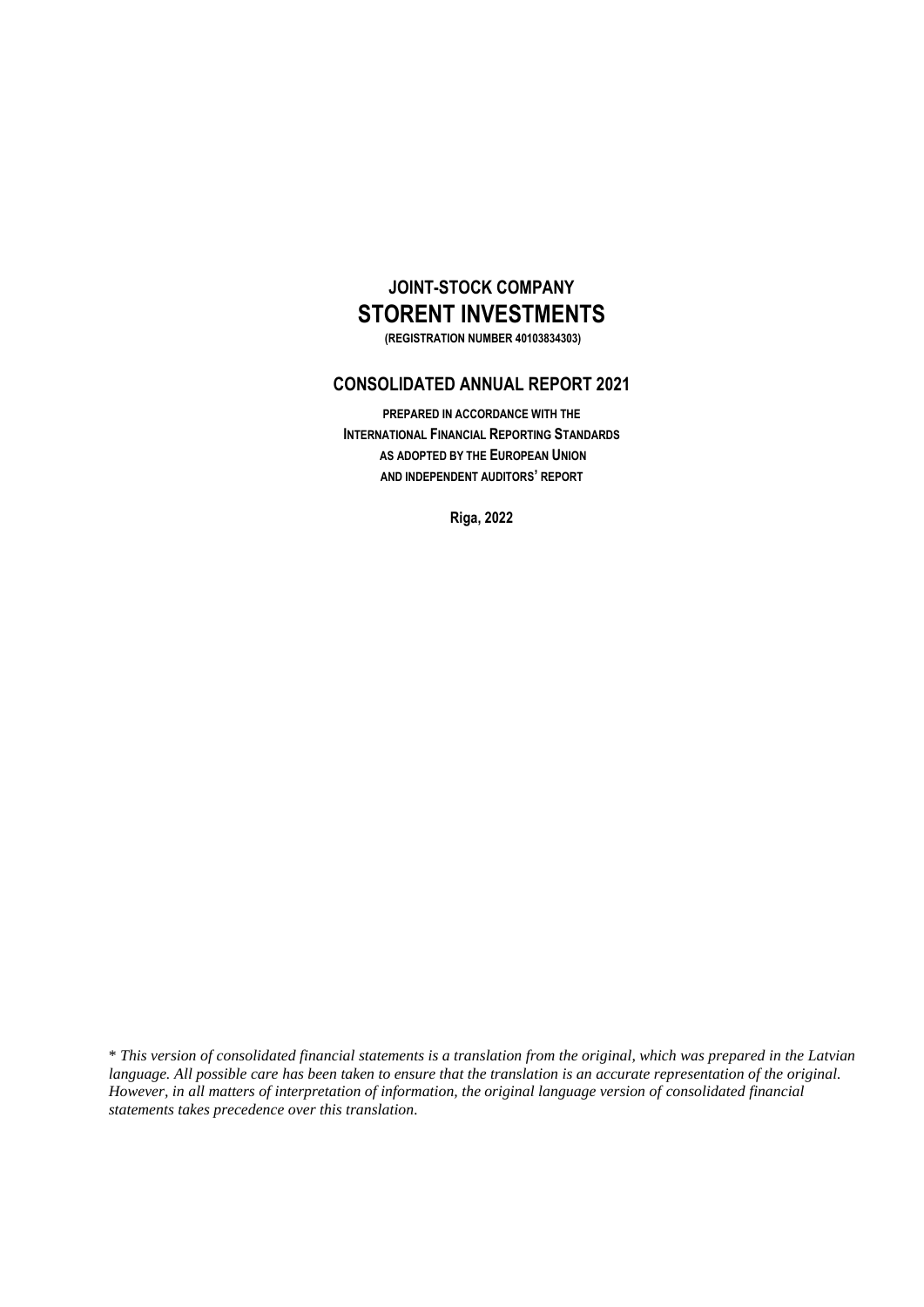# **CONTENTS**

| <b>General information</b>                          | $\mathbf{3}$ |
|-----------------------------------------------------|--------------|
| <b>Management report</b>                            | 4            |
| Statement of management's responsibility            | 6            |
| <b>Consolidated financial statements</b>            |              |
| Consolidated statement of comprehensive income      | 7            |
| <b>Consolidated statement of financial position</b> | 8            |
| <b>Consolidated statement of cash flows</b>         | 10           |
| Consolidated statement of changes in equity         | 11           |
| Notes to the consolidated financial statements      | 12           |
| Independent auditors' report                        | 55           |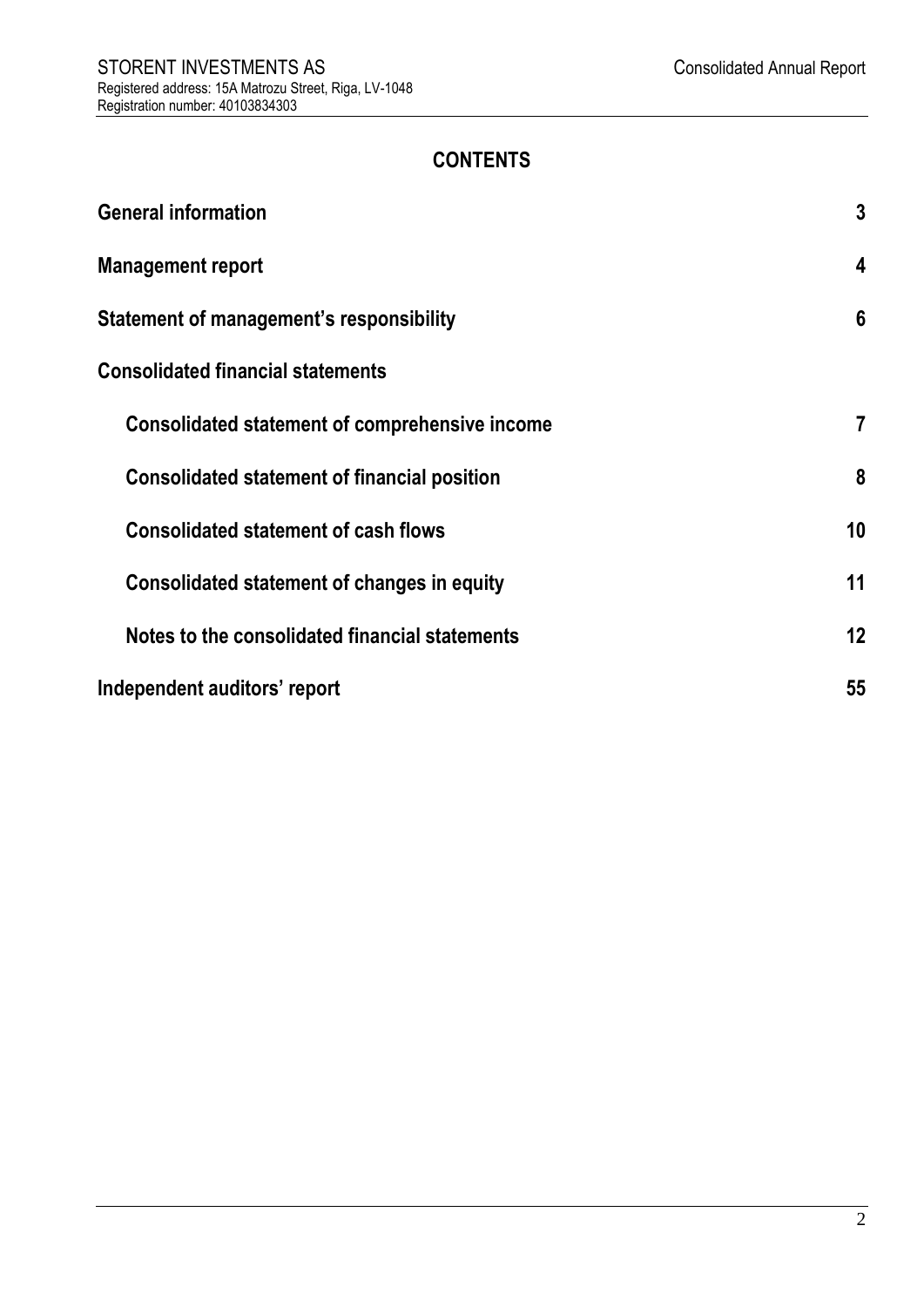<span id="page-2-0"></span>

| Name of the Group's Parent company                                | <b>Storent Investments</b>                                                                                                                |
|-------------------------------------------------------------------|-------------------------------------------------------------------------------------------------------------------------------------------|
| Legal status of the Group's Parent company                        | Joint-stock company                                                                                                                       |
| The Group Parent company's registration<br>number, place and date | 40103834303<br>Riga, 7 October 2014                                                                                                       |
| Registered address of the Group's Parent<br>company               | 15a Matrozu Street, Riga, LV-1048,<br>Latvia                                                                                              |
| Shareholders of the Group's Parent company                        | Levina Investments S.A.R.L. (Luxembourg) 73%<br>Bomaria LTD (Latvia) 13.5%, Andris Bisnieks<br>Supremo LTD (Latvia) 13.5%, Andris Pavlovs |
| Members of the Board                                              | Andris Bisnieks, Member of the Board<br>Andris Pavlovs, Member of the Board                                                               |
| Members of the Council                                            | Nicholas Kabcenell, Chairman of the Council<br>Baiba Onkele, Member of the Council<br>Dalgin Burak, Member of the Council                 |
| Group's type of operations                                        | Renting and leasing of construction machinery and equipment                                                                               |
| Group's NACE code                                                 | 77.32 (2.0 rev) Rental and leasing of construction and civil engineering<br>machinery and equipment                                       |
| Independent auditor and sworn auditor name<br>and address         | <b>KPMG Baltics SIA</b><br>Vesetas street 7, Riga<br>Latvia, LV - 1013<br>License No. 55                                                  |
|                                                                   | Armine Movsisjana<br><b>Latvian Sworn Auditor</b><br>Certificate No. 178                                                                  |

**General information**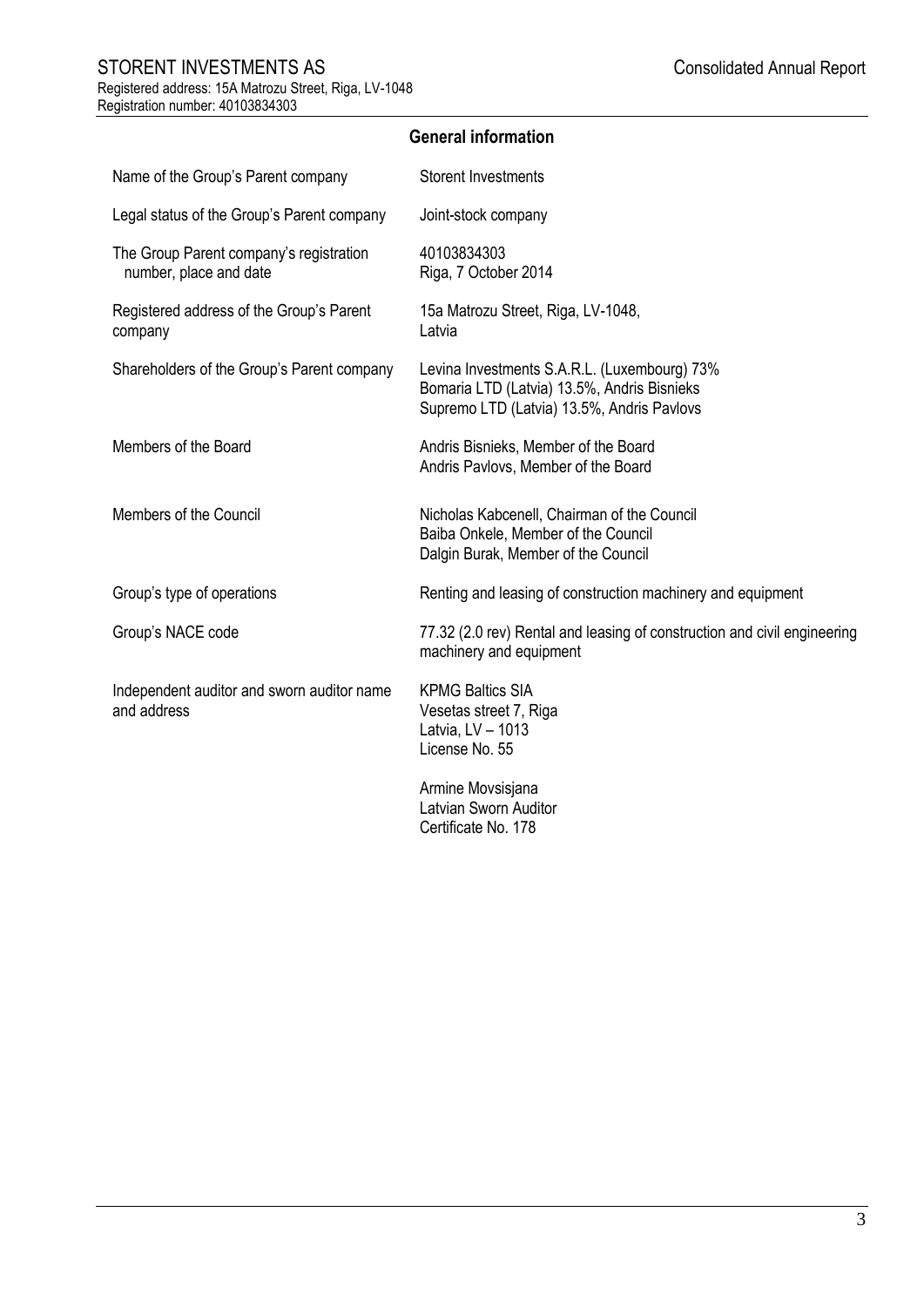## **Management report**

## <span id="page-3-0"></span>**The Group's type of operations**

Storent Investments AS (hereinafter – the Group's Parent company or Storent Investments AS) and its subsidiary companies (hereinafter – the Group) was established on 07 October 2014. The first company of the Group - Storent SIA - was established in 2008 by Andris Bisnieks and Andris Pavlovs with an objective to become one of the leading equipment rental companies in the Baltics and nearest European countries. At the end of 2008, a subsidiary Storent UAB was established in Lithuania and one year later a subsidiary Storent OU was launched in Estonia. At the end of year 2012, a subsidiary Storent Oy was established in Finland. In February 2013 a subsidiary Storent AB was founded in Sweden, and in June 2013 a subsidiary Storent AS was established in Norway. In December 2016 Storent Oy completed the acquisition of Leinolift Oy (now company name changed to Storent Oy), a Finnish lifting equipment rental company. On 01 August 2017, Storent finalized the second acquisition, by purchasing Cramo operations in Latvia and Kaliningrad. In summer 2017, Storent started rental operations in Sweden. Currently, only the Norwegian entity doesn't conduct economic activity. At the end of the reporting year the Group consists of 9 entities with the parent company Storent Investments AS and 8 subsidiaries in the Baltics and Nordic countries. The objective is to provide customers with rental equipment solutions utilizing modern digital tools, team expertise and providing excellent service. Online sales channel with advanced IT solutions ensures fast, convenient and contactless rental process with competitive pricing.

#### **Development of the Company and results of financial operations in the reporting year**

Although 2021 was much more successful than 2020, Storent Group's performance in the reporting year still was negatively affected by Covid-19 pandemic in all countries. Rental revenues increased by 5%, the consolidated turnover increased by 2% reaching 42.9 million euros. Construction markets in Baltic countries increase although in Latvia it ir decreased by 6.2%. Although rental market still faces strong price competition and rental equipment overcapacity, rental prices started to rise slowly. During the reporting year there were significant changes in the Group's rental fleet structure, with own equipment proportion decreasing from 57% in December prior year to 39% in December current year. The Covid-19 pandemic in 2021 did not directly affect the construction sector, as there were no restrictions on construction sites, but it continued to affect overall economic activity.

**Baltic region** rental operations increased by 9% with almost identically increasing trends in all Baltic countries. The Baltic region accounts for approximately 69% of the Group's rental income. In 2021, the growth of construction market in Estonia remained at the level of the previous year. The market growth is expected to be modest in 2022, and various construction projects will be implemented during the year, such as Rail Baltica and its adjacent infrastructure and the next round of development of the Enefit power plant. In 2021, the Latvian construction market shrank by 6.2%. The largest decline was in construction of residential buildings, with a decrease of 10.5%. In 2022, several large and medium-scale projects are planned, some of which will be implemented within the framework of EU programs. Thus, the construction market is expected to continue to grow in the near future. In 2021, the Lithuanian construction market grew by 11.6%. There was a significant increase in the residential segment, which amounted to 17%. In 2022, the Rail Baltica project will continue, which will provide additional demand for rental equipment throughout the Baltics and give the management additional confidence for 2022. The project has already actively started the construction phase in 2022, which will create the greatest demand for equipment.

Construction market volume historical data and forecast doesn't always reflect the construction rental market potential. It depends on the construction project types and stages at the exact year. The Group's entities growth possibilities are higher in the markets, where Storent has smaller share of the market. It's expected that the lack of construction workforce will increase prices and demand of rental construction equipment.

**Nordic** operations have decreased by 5% compared to 2020. Due to the constraints of the Covid-19 pandemic, construction volumes have declined in 2021, and no rapid growth is expected in the near future. Storent in the Nordic countries has a relatively small market share, and we do not link its development to market growth, but to long-term cooperation with customers. We have started 2022 promisingly, and with the start of the season we expect further growth. In December 2021, the management decided to close the heavy team unit in Finland since demand for specific heavy equipment moving services has significantly decreased.

Operations of subsidiary Storent OOO in **Kaliningrad** have seen a significant revenue increase, reaching 21% increase compared to 2020, while the construction market shrank by 48.2% in 2021, mainly due to the Covid-19 pandemic. At the moment of issue of this report, Storent OOO continues to operate without significant changes. Before 24 February 2022, the Russian entity operated quite independently, and the Company's management doesn't see any major risks for further business activities. The Company monitors and follows sanction restrictions, and so far they don't affect subsidiary's activities.

In 2021, the Group continues cooperation with split-rent and re-rent platform PreferRent, and at the end of 2021 56% of the total rental fleet was supplied from PreferRent. It allowed to increase the Group's efficiency since PreferRent took over a part of the fleet management function and provided increased rental fleet capacity without the Group incurring additional financial liabilities. According to approved Storent Group strategy, part of the rental fleet was sold to auction and to split-rent vendors, which resulted in own equipment proportion decreasing from 57% to 39% of the total rental fleet volume at the year-end compared to the same period previous reporting period. Investment plan for rental assets in 2021 was small compared to previous periods. Storent Group continued to develop and invest in IT technologies. A flexible approach to rental fleet rotation among Storent Group companies ensured a quicker response to construction market changes and, overall, a more efficient rental fleet usage. In summer 2021 Storent entities in the Baltics joined PreferRent online rental platform that offers online rental services ordering from numerous rental companies in Baltics. Management sees this as an modern additional sale channel to meet customer needs for the best rental solutions with the most advantageous rental price.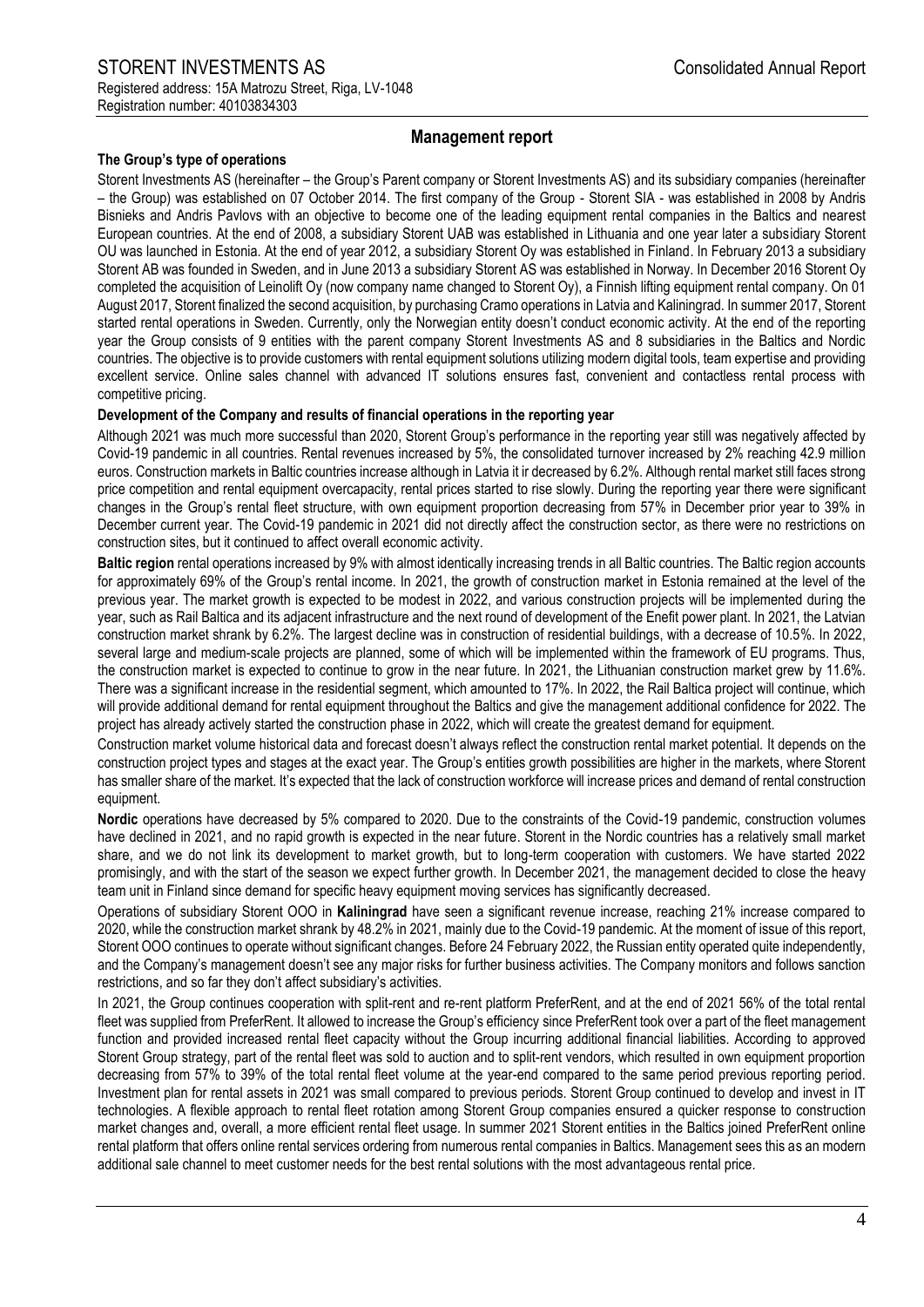Storent Group's balance sheet has a stable structure consisting of 27% shareholders equity, 18% long term liabilities and 55% short term liabilities. Non-current assets constitute 81% of the total assets. The Group's business peculiarity historically was always having a working capital deficit due to large amount of liabilities to finance investments in rental equipment; however, this has not prevented the Group and the Company from meeting its obligations in accordance with their terms. As of 31 December 2021 the working capital deficit is increased due to the technical default of one of the bond covenants, which led to the classification of all bond liability as current. Nevertheless, these circumstances do not present additional risks to the Group in view of the post-balance sheet events (please, see the information presented below on the written covenant modification procedure that took place in February 2022).

Almost 1 million euros Group's total bank account balance at the end of the accounting period is sufficient to ensure the Group's operational activities. The Group concluded the financial year 2021 with a loss of 3.4 million euros, which was mostly affected by Covid-19 pandemic. The Group management worked on efficiency increase by reducing headcount during 2021 by 35 people, as well as realized savings on other expenses positions during the financial year.

In 2021, the Company continued to develop online rental service. Online ordering is a stable sales channel and it makes up almost 40% of the total income of Storent in the Baltic states for the year 2021. Historically the highest numbers have been reached for digital authorisations and electronically signed documents of 80% of all rental deliveries.

#### **The future development of the Group**

The Group management plans further development of all subsidiaries. The main focus in 2022 will be to continue online sales development, digital transformation and efficiency increase. The Group will continue to transform its IT strategy to comply with the scalability needs. In early 2022, Storent entities in the Baltics joined online logistics platform Cargopint that allows to organize transportation in a more efficient manner and will give opportunity to serve a wider range of customers with a more competitive price.

The Group plans to continue selling own rental fleet and increase split-rent share in the total rental income from current 58% in 2021 to 66% during 2022. Management estimates that the construction industry will fully recover after Covid-19 pandemic in the spring 2022, and construction volumes will return to the level of 2019 and start to grow further only from 2023. It is expected that Rail Baltica project will give a significant positive impact on the construction industry in the Baltics.

#### **Financial risk management**

The Company's key principles of financial risk management are laid out in Note 33.

#### **Conditions and events after the end of the reporting year**

In 2022, in order to meet minimal capital requirements according to respective country laws, the Company invested into the share capital of the Estonian subsidiary in total an amount of EUR 1 550 000, into the share capital of the Finnish subsidiary in total an amount of EUR 500 000, into the share capital of Swedish subsidiary in total an amount of EUR 250 000, and all investments are used, among others, to settle liabilities towards other Storent Group companies.

In February 2022, Storent Investments AS ("the Issuer") announced an instigation of written procedure for receipt of consent of Noteholders holding the Notes to amend Terms and Conditions. In accordance with the proposed amendments to the Terms and Conditions, the Issuer proposes to modify Shareholders Equity to Assets Ratio covenant to include in the equity calculation also loans from the Issuer's shareholders and to modify Net Debt/EBITDA Ratio covenant to exclude loans from the Issuer's shareholders from the net indebtedness of the Issuer. This will allow the Issuer to safely comply with the financial covenants until maturity of the Notes. On 28 February 2022, voting has been closed and amendments have been approved.

Levina Investments S.a.r.l. has agreed to postpone the repayment of loan received by Storent Holding Finland Oy by additional one year, and the final due date of the loan is December 2023. Amendments to the agreement have been signed in March 2022.

As a result of military actions started by the Russian Federation in Ukraine on 24 February 2022, the Group will apply all sanctions, business restrictions, etc. initiated and introduced by the local and foreign authorities, and will disclose information that has significant impact on the Group's and the Company's operations to investors in accordance with the procedure prescribed by the legal acts. It is important to note that the procedure for the implementation of international sanctions and restrictive measures in the Republic of Latvia is regulated by the Latvian Law on the Implementation of Economic and Other International Sanctions and other related legal acts. Despite the fact that the Baltics have very limited direct economic relations with Russia, the crisis is likely to impact energy carriers' prices as the Baltics, while being able to meet their energy demand without Russia, will be using more expensive alternatives. The construction sector is also likely to be affected as many construction materials, which used to come from Russia and Belarus, now need to be imported from elsewhere, at least until the current level of the conflict remains. The exact effects of these trends cannot be presently estimated. Today's situation shows that market adapts to changes, and demand for rental equipment is as usual for the beginning of the construction season. As of the last day of the reporting year until the date of signing these consolidated financial statements, there have been no other events

requiring adjustment of or disclosure in the consolidated financial statements or notes thereto.

On behalf of the Group, the management report was signed on 28 April 2022 by:

| Andris Bisnieks                                                   | Andris Pavlovs      |
|-------------------------------------------------------------------|---------------------|
| Member of the Board                                               | Member of the Board |
| Consolidated annual report is approved in shareholders meeting on | 2022                |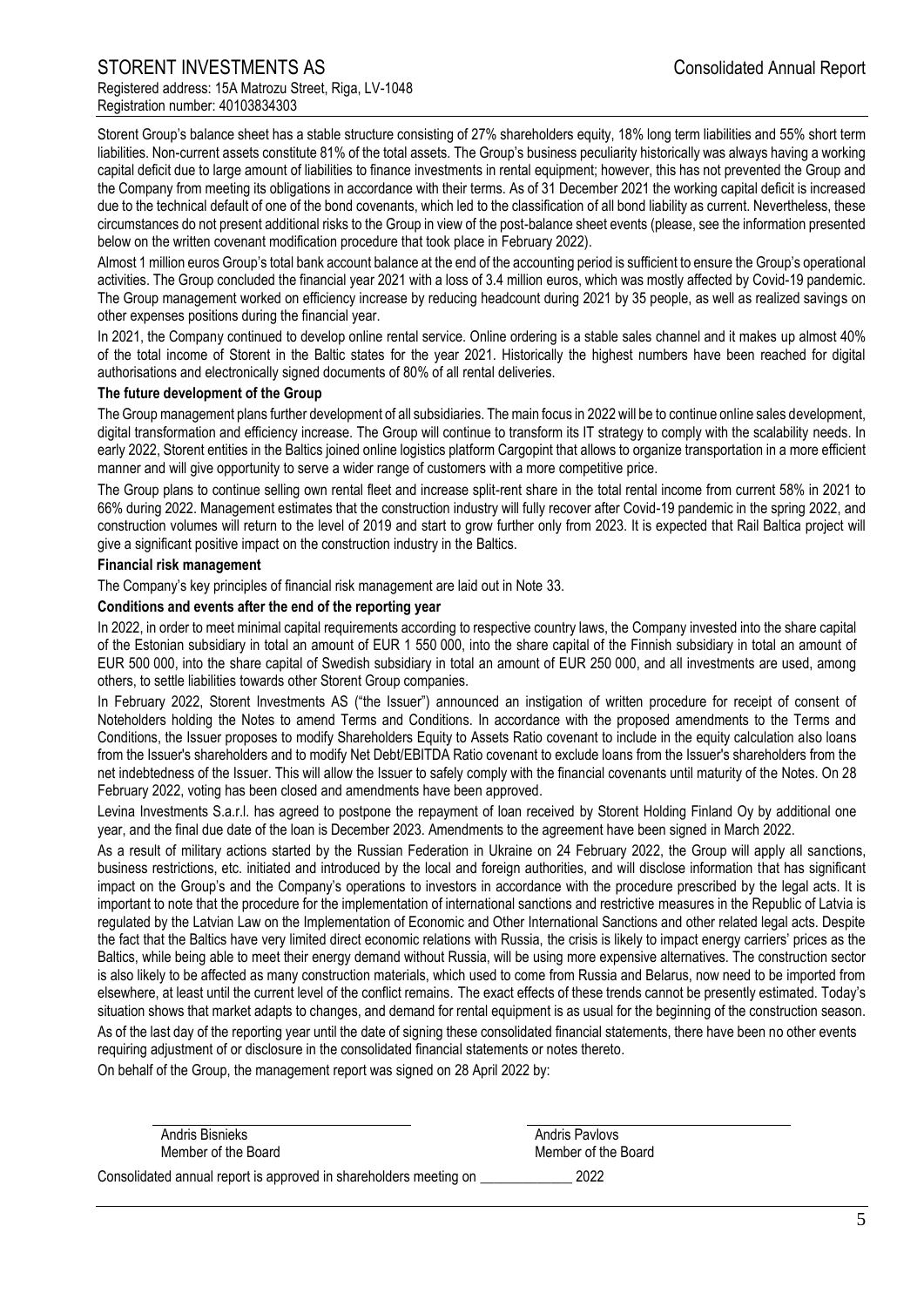## **Statement of management's responsibility**

<span id="page-5-0"></span>The Group's management confirms that the consolidated financial statements have been prepared in accordance with the applicable legislation requirements and present a true and fair view of the Group's financial position as at 31 December 2021 and as at as at 31 December 2020 and its financial performance and cash flows for the years 2021 and 2020 then ended. The management report contains a clear summary of the Group's business development and financial performance. The consolidated financial statements have been prepared according to the International Financial Reporting Standards as adopted by the European Union. During the preparation of the Group's consolidated financial statements the management:

- used and consequently applied appropriate accounting policies;
- provided reasonable and prudent judgments and estimates;
- applied a going concern principle unless the application of the principle wouldn't be justifiable.

The Group's management is responsible for maintaining appropriate accounting records that would provide a true and fair presentation of the Group's financial position at a particular date and financial performance and cash flows and enable the management to prepare the consolidated financial statements according to the International Financial Reporting Standards as adopted by the European Union.

On behalf of the Group, this statement of management's responsibility was signed on 28 April 2022 by:

Andris Bisnieks **Andris Pavlovs** Andris Pavlovs Member of the Board Member of the Board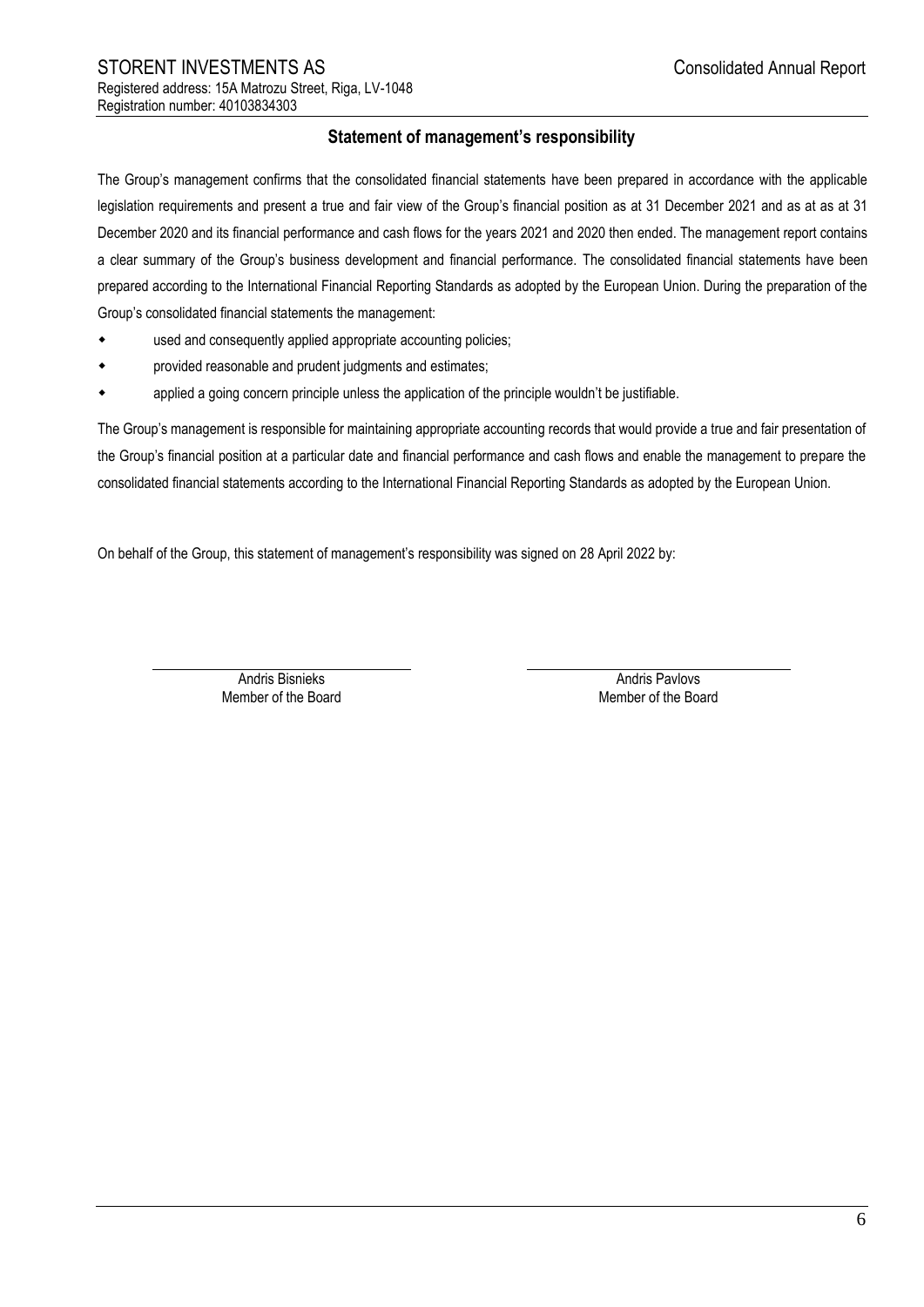## STORENT INVESTMENTS AS **STORENT** INVESTMENTS AS Registered address: 15A Matrozu Street, Riga, LV-1048 Registration number: 40103834303

<span id="page-6-0"></span>

|                                                                  | <b>Notes</b> | 2021       | 2020         |
|------------------------------------------------------------------|--------------|------------|--------------|
|                                                                  |              | <b>EUR</b> | <b>EUR</b>   |
| Net revenue                                                      | 3            | 42 917 107 | 42 124 274   |
| Other operating income                                           | 4            | 1 305 015  | 448 862      |
| Cost of materials and services                                   | 5            | (23781296) | (20 235 265) |
| Personnel costs                                                  | 11           | (8777053)  | (9906113)    |
| Other operating expenses                                         | 6            | (5951414)  | (7221673)    |
| Depreciation and amotrization                                    | 7            | (6687147)  | (8887521)    |
| Impairement gain / (loss) on trade receivables and cotract asset |              | 48 647     | 9837         |
| Impairement loss on goodwill                                     |              |            | (4029645)    |
| Finance income                                                   | 8            | 23 597     | 67 728       |
| Finance expenses                                                 | 9            | (2442651)  | (3155359)    |
| Profit / (loss) before income tax                                |              | (3345195)  | (10784875)   |
| Income tax income / (expenses)                                   | 10           | (57655)    | (548604)     |
| Profit / (loss) for the year                                     |              | (3402850)  | (11333479)   |
| Items that may be reclasified subsequently to profit or loss     |              |            |              |
| Exchange differences on foreign currency operations              |              | (23 033)   | (81776)      |
| Other comprehensive income/(loss) for the year                   |              | (23033)    | (81776)      |
| Total comprehensive income/(loss) for the year                   |              | (3425883)  | (11415255)   |

## **Consolidated statement of comprehensive income**

The notes on pages 12 to 54 are an integral part of these consolidated financial statements.

On behalf of the Group these consolidated financial statements were signed on 28 April 2022 by:

Member of the Board

Andris Bisnieks Andris Pavlovs<br>
Andris Pavlovs Andris Pavlovs<br>
Member of the Board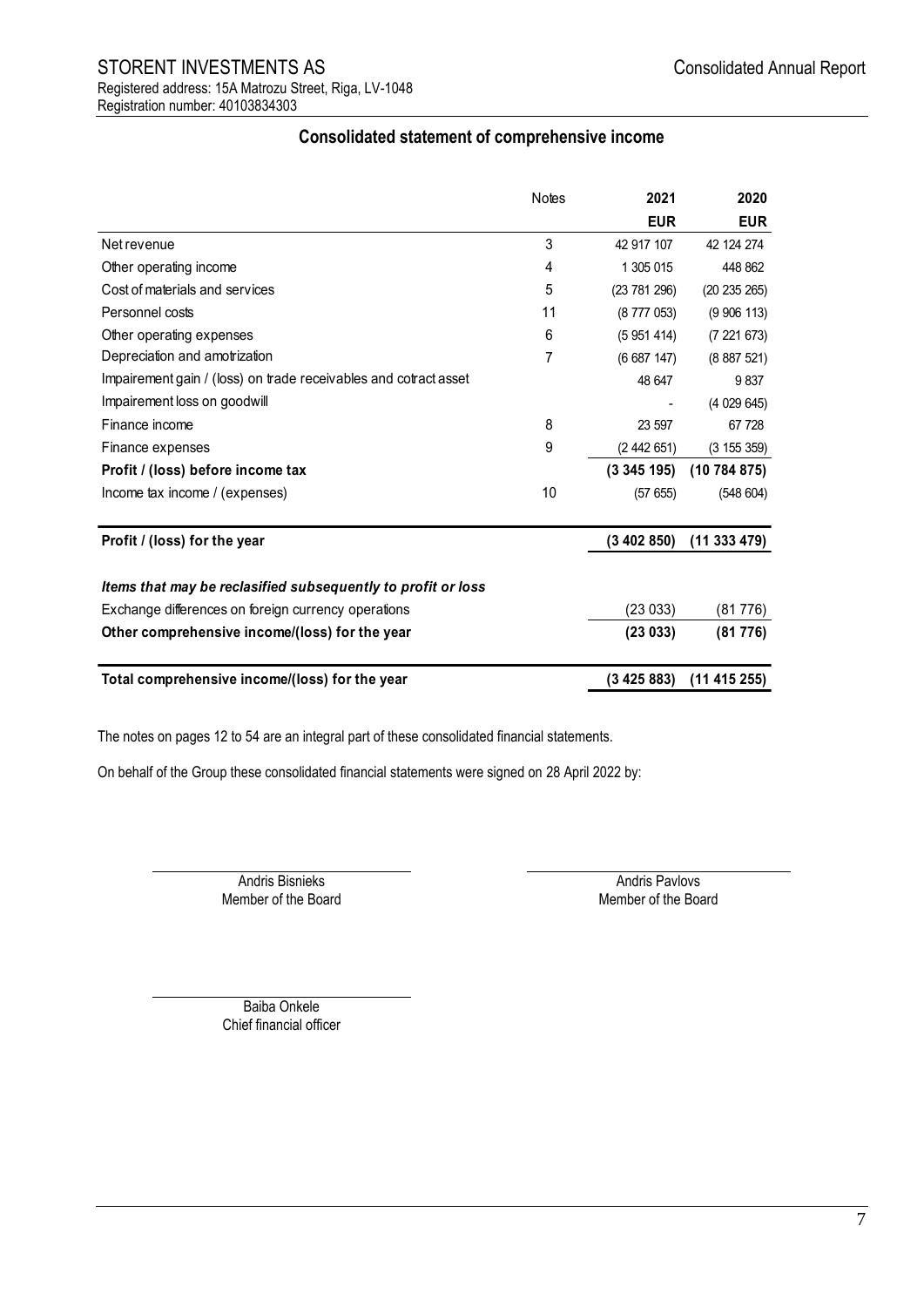## **Consolidated statement of financial position**

#### **ASSETS**

<span id="page-7-0"></span>

|                                            | Note | 31.12.2021 | 31.12.2020 |
|--------------------------------------------|------|------------|------------|
| <b>NON-CURRENT ASSETS</b>                  |      | <b>EUR</b> | <b>EUR</b> |
| Intangible assets                          |      |            |            |
| Licences and similar rights                |      | 20816      | 52 159     |
| Other intangible assets                    |      | 1 030 135  | 1 426 696  |
| Intangible assets in process               |      | 985 288    | 418813     |
| Goodwill                                   |      | 11 316 707 | 11 316 707 |
| <b>TOTAL Intangible assets</b>             | 12   | 13 352 946 | 13 214 375 |
| Property, plant and equipment              |      |            |            |
| Lands and buildings                        |      | 204 070    | 219 125    |
| Machinery and equipment                    |      | 9 382 163  | 10 404 644 |
| Other fixed assets                         |      | 369 586    | 666 242    |
| <b>TOTAL Property, plant and equipment</b> | 13   | 9955819    | 11 290 011 |
| <b>Rights of use assets</b>                |      |            |            |
| Rights of use assets                       | 14   | 13 428 294 | 22 314 597 |
| Other non-current assets                   |      |            |            |
| Deferred income tax assets                 | 10   | 1 2 8 6    |            |
| <b>TOTAL Other non-current assets</b>      |      | 1 2 8 6    |            |
| <b>TOTAL NON-CURRENT ASSETS</b>            |      | 36 738 345 | 46 818 983 |
|                                            |      |            |            |
| <b>CURRENT ASSETS</b>                      |      |            |            |
| <b>Inventories</b>                         | 15   | 1 150 870  | 1 108 345  |
| Asstes held for sale                       | 16   | 406 596    |            |
| <b>Receivables</b>                         |      |            |            |
| Trade receivables                          | 17   | 5928929    | 7 527 683  |
| Contract assets                            | 18   | 4 1 9 2    | 13 804     |
| Other receivables                          | 19   | 232 513    | 268 777    |
| Prepaid expenses                           | 20   | 119 628    | 287 808    |
| <b>TOTAL Receivables</b>                   |      | 6 285 262  | 8 098 072  |
| Cash and cash equivalents                  | 21   | 920 267    | 3720140    |
| <b>TOTAL CURRENT ASSETS</b>                |      | 8762995    | 12 926 557 |
| <b>TOTAL ASSETS</b>                        |      | 45 501 340 | 59 745 540 |

The notes on pages 12 to 54 are an integral part of these consolidated financial statements.

On behalf of the Group these consolidated financial statements were signed on 28 April 2022 by:

Andris Bisnieks **Andris Pavlovs** Andris Pavlovs Member of the Board Member of the Board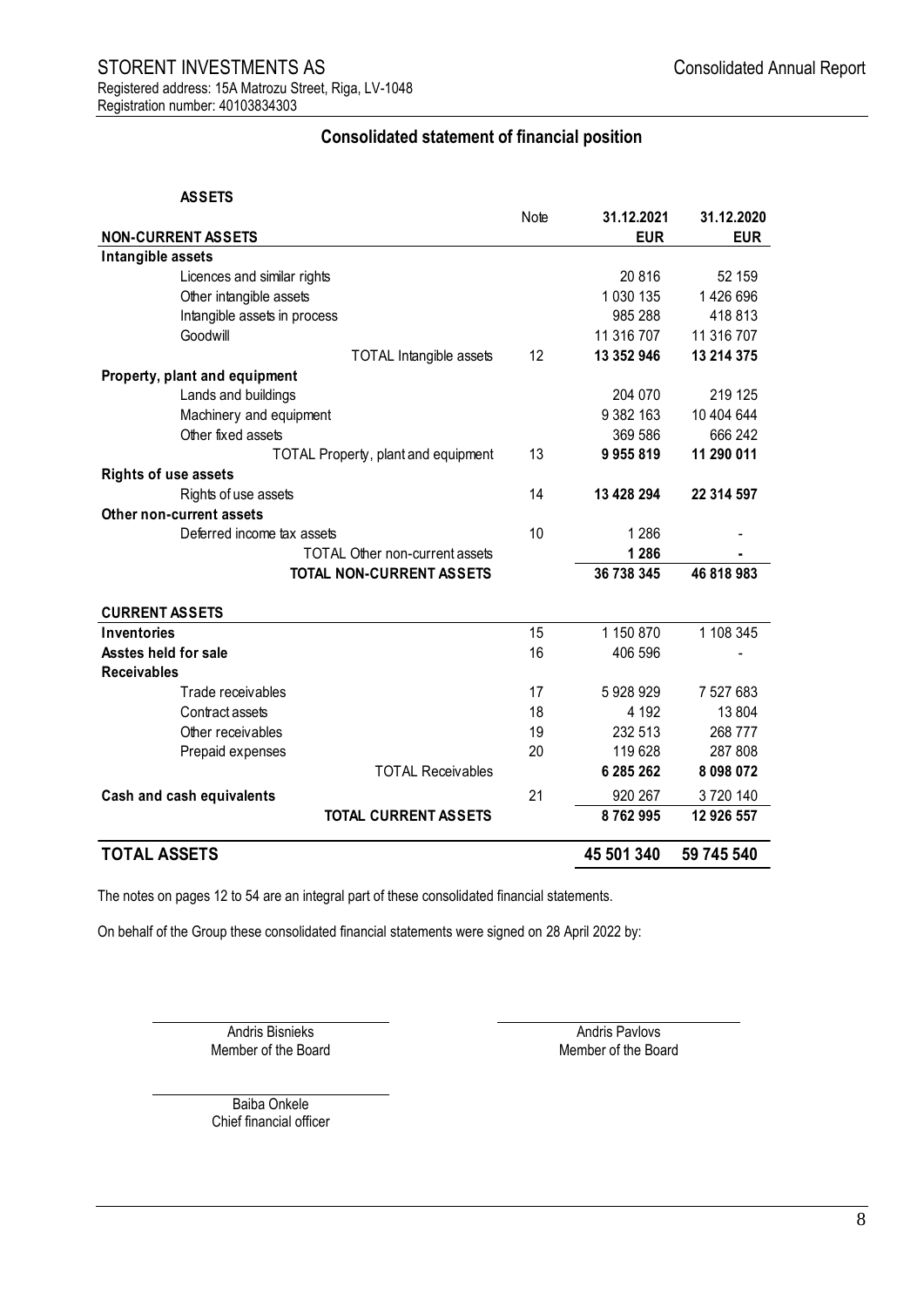## **Consolidated statement of financial position**

# **EQUITY AND LIABILITIES**

|                                                               | Note              | 31.12.2021   | 31.12.2020 |
|---------------------------------------------------------------|-------------------|--------------|------------|
| <b>EQUITY</b>                                                 |                   | <b>EUR</b>   | <b>EUR</b> |
| Share capitals                                                | 22                | 33 316 278   | 33 316 278 |
| Reserves:                                                     |                   |              |            |
| Foreign currency translation reserve                          |                   | (48136)      | (25103)    |
| Other reserves                                                |                   | 26 774       | 26 774     |
| Accumulated losses:                                           |                   |              |            |
| Retained earings / (losses)                                   |                   | (21 181 067) | (17778217) |
| <b>TATAL EQUITY</b>                                           |                   | 12 113 849   | 15 539 732 |
| <b>CREDITORS</b>                                              |                   |              |            |
| Long-term liabilities                                         |                   |              |            |
| <b>Issued bonds</b>                                           | 24                |              | 3 340 561  |
| Borrowings from related parties                               | 31 <sub>(c)</sub> |              | 6 275 219  |
| Lease liabilities                                             | 25                | 6789551      | 11 158 537 |
| Other borrowing                                               | 26                | 1 504 527    | 3 107 487  |
| Deferred income tax liabilities                               |                   | 1 2 8 6      |            |
| <b>TOTAL Long-term liabilities</b>                            |                   | 8 295 364    | 23 881 804 |
| <b>Short-term liabilities</b>                                 |                   |              |            |
| <b>Issued bonds</b>                                           | 24                | 4 838 565    | 4 105 907  |
| Borrowings from related parties                               | 31(c)             | 6 123 340    |            |
| Lease liabilities                                             | 25                | 5 133 199    | 6 211 840  |
| Liabilities directly associated with the assets held for sale | 16                | 23 039       |            |
| Other borrowing                                               | 26                | 1766203      | 3 328 932  |
| Contract liabilities                                          | 18                | 404 345      | 552 477    |
| Trade payables                                                |                   | 3 945 995    | 3 301 952  |
| Corporate income tax                                          |                   | 17472        |            |
| Taxes and mandatory state social insurance contribution       | 27                | 923 160      | 958 575    |
| Deferred income                                               | 28                | 79 443       | 136 550    |
| Other provisions                                              | 23                | 138 903      | 116919     |
| Other liabilities                                             | 29                | 389 481      | 423 336    |
| <b>Accured liabilities</b>                                    | 30                | 1 308 982    | 1 187 516  |
| <b>TOTAL Short-term liabilities</b>                           |                   | 25 092 127   | 20 324 004 |
| <b>TOTAL LIABILITIES</b>                                      |                   | 33 387 491   | 44 205 808 |
| <b>TOTAL EQUITY ND LIABILITIES</b>                            |                   | 45 501 340   | 59 745 540 |

The notes on pages 12 to 54 are an integral part of these consolidated financial statements.

On behalf of the Group these consolidated financial statements were signed on 28 April 2022 by:

Member of the Board

Andris Bisnieks Andris Pavlovs<br>
Andris Pavlovs Andris Pavlovs<br>
Member of the Board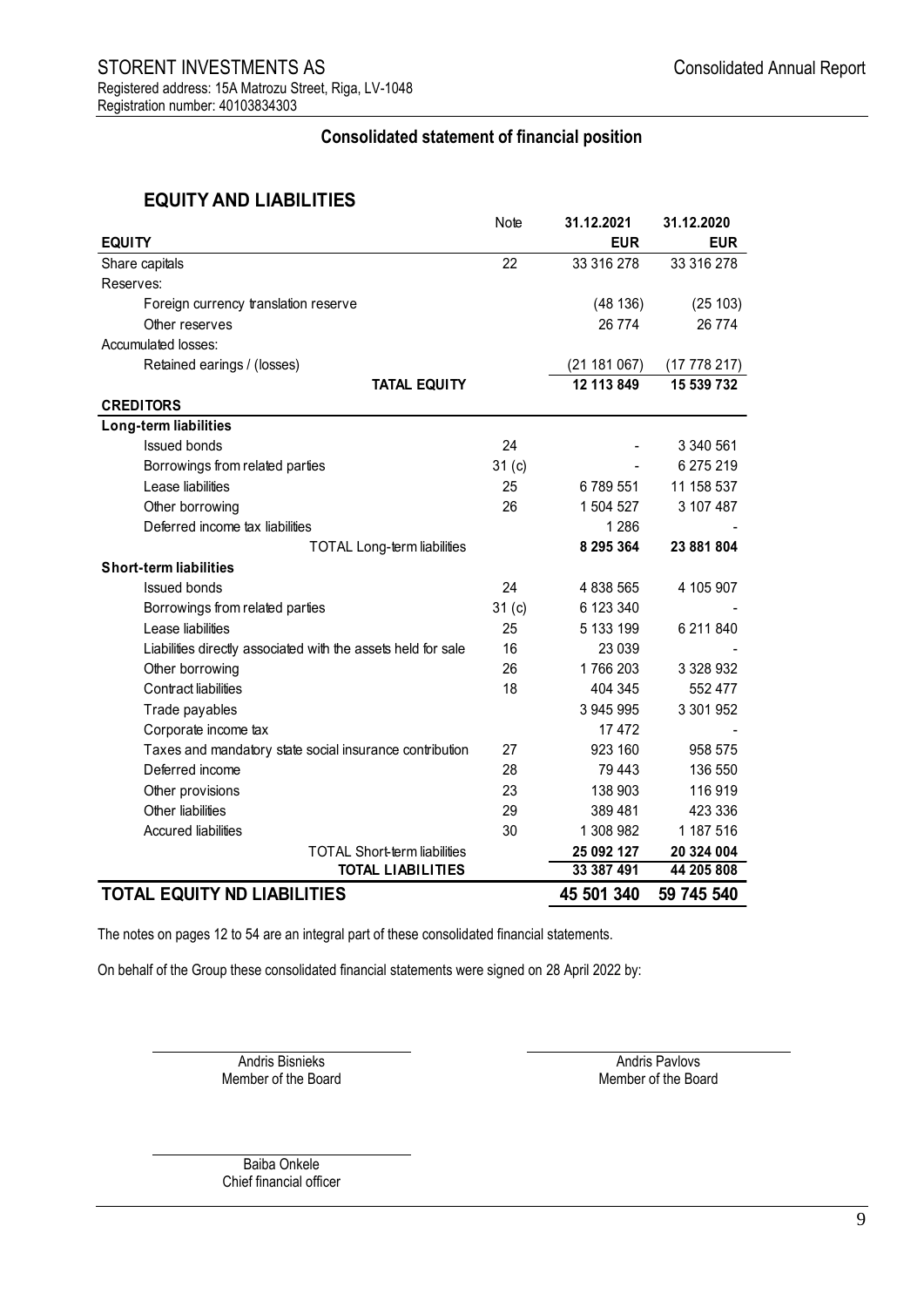## STORENT INVESTMENTS AS **STORENT** INVESTMENTS AS Registered address: 15A Matrozu Street, Riga, LV-1048 Registration number: 40103834303

## **Consolidated statement of cash flows**

<span id="page-9-0"></span>

|                                                                  |          | 2021       | 2020        |
|------------------------------------------------------------------|----------|------------|-------------|
|                                                                  | Notes    | <b>EUR</b> | <b>EUR</b>  |
| Cash flows from operating activities                             |          |            |             |
| Loss for the year                                                |          | (3402850)  | (11333479)  |
| Adjustments:                                                     |          |            |             |
| Income tax expenses                                              |          | 57 655     | 548 604     |
| Amortisation of intangible assets and depreciation of            |          |            |             |
| property, plant and equipment                                    | 12,13,14 | 6 687 324  | 8 887 521   |
| Net result on disposal of property, plant and equipment          |          | 138 892    | 440 353     |
| Interest expense                                                 | 9        | 2 398 072  | 3 130 566   |
| Provision decrease                                               |          | 21 984     | (524 525)   |
| Impairment losses on intangible assets and goodwill              |          |            | 4 0 29 6 44 |
| Operating results before changes in working capital              |          | 5901077    | 5 178 684   |
| Receivables (increase)/ decrease                                 |          | 1812710    | (2584212)   |
| Inventories decrease / (increase)                                |          | (42523)    | 99 739      |
| Payables (decrease)/ increase                                    |          | 479 537    | 966 145     |
| Cash flows from operating activities                             |          | 8 150 801  | 3 660 356   |
| Interest paid                                                    |          | (1754859)  | (2298055)   |
| Corporate income tax paid                                        |          | (37 505)   |             |
| Net cash flow generated from operating activities                |          | 6 358 437  | 1 362 301   |
| Cash flows from investing activites                              |          |            |             |
| Purchases of intangible assets and property, plant and equipment |          | (2225314)  | (2606124)   |
| Proceeds from sale of property, plant and equipment              |          | 6 665 804  | 10 336 145  |
| Net cash used in investing activities                            |          | 4 440 490  | 7730021     |
| <b>Cash flows from financing</b>                                 |          |            |             |
| Proceeds from bonds                                              |          |            | 200 000     |
| Repayment of borrowings from credit institutions                 |          |            | (15161)     |
| Repayment of bonds                                               |          | (2625800)  | (2703700)   |
| Repayment of other borrowings                                    |          | (3933999)  | (718020)    |
| Repayment of lease liabilities                                   |          | (7015968)  | (5900916)   |
| Net cash used in financing activities                            |          | (13575767) | (9137797)   |
| Foreign curreny exchange                                         |          | (23033)    | (126 545)   |
| Net cash flow for the year                                       |          | (2799873)  | (172020)    |
| Cash and cash equivalents at the beginning of the reporting year |          | 3720140    | 3 892 160   |
| Cash and cash equivalents at the end of the reporting year       | 21       | 920 267    | 3720140     |

The notes on pages 12 to 54 are an integral part of these consolidated financial statements.

On behalf of the Group these consolidated financial statements were signed on 28 April 2022 by:

Andris Bisnieks Andris Pavlovs<br>
Member of the Board Member of the Board

Member of the Board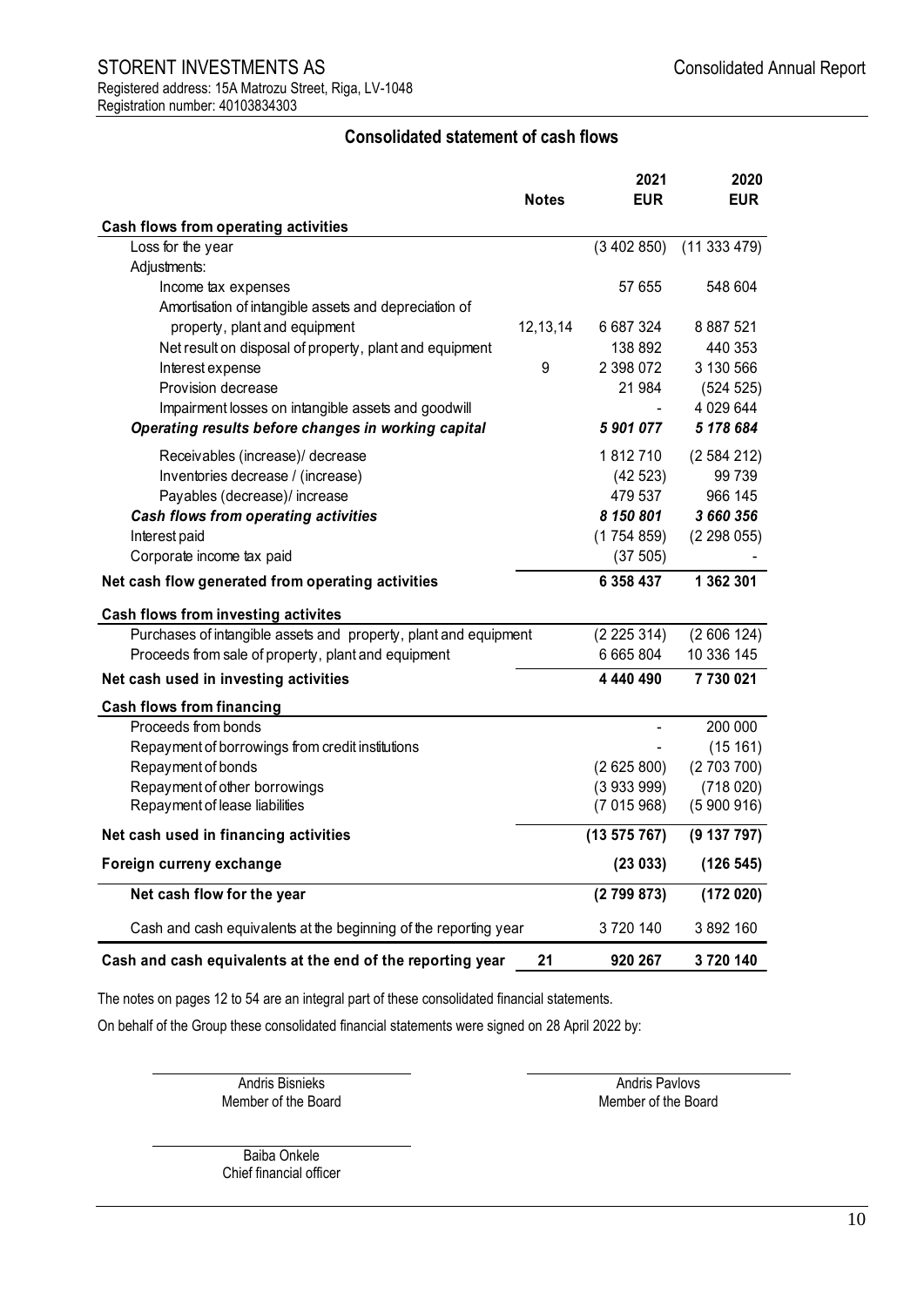<span id="page-10-0"></span>

|                                          | Share capital | Foreign<br>currency<br>translation<br>reserve | Other<br>reserves* | <b>Retained</b><br>earnings /<br>(losses) | Total      |
|------------------------------------------|---------------|-----------------------------------------------|--------------------|-------------------------------------------|------------|
|                                          | <b>EUR</b>    | <b>EUR</b>                                    | <b>EUR</b>         | <b>EUR</b>                                | <b>EUR</b> |
| Balance at 31 December 2019              | 33 316 278    | 56 673                                        | 26 774             | (6 444 738)                               | 26 954 987 |
| Loss for the year<br>Other comprehensive |               | $\blacksquare$                                | $\blacksquare$     | (11333479)                                | (11333479) |
| expenses                                 |               | (81 776)                                      | $\blacksquare$     |                                           | (81 776)   |
| Balance at 31 December 2020              | 33 316 278    | (25103)                                       | 26 774             | (17778217)                                | 15 539 732 |
| Loss for the year<br>Other comprehensive |               |                                               | $\blacksquare$     | (3 402 850)                               | (3402850)  |
| expenses                                 |               | (23 033)                                      | $\blacksquare$     |                                           | (23 033)   |
| <b>Balance at 31 December 2021</b>       | 33 316 278    | (48 136)                                      | 26 7 74            | (21181067)                                | 12 113 849 |

## **Consolidated statement of changes in equity**

\* One of the Group's subsidiaries has an obligation to allocate certain percentage from financial year's profit to reserves.

The notes on pages 12 to 54 are an integral part of these consolidated financial statements.

On behalf of the Group these consolidated financial statements were signed on 28 April 2022 by:

Member of the Board

Andris Bisnieks Andris Pavlovs<br>
Andris Pavlovs Andris Pavlovs<br>
Member of the Board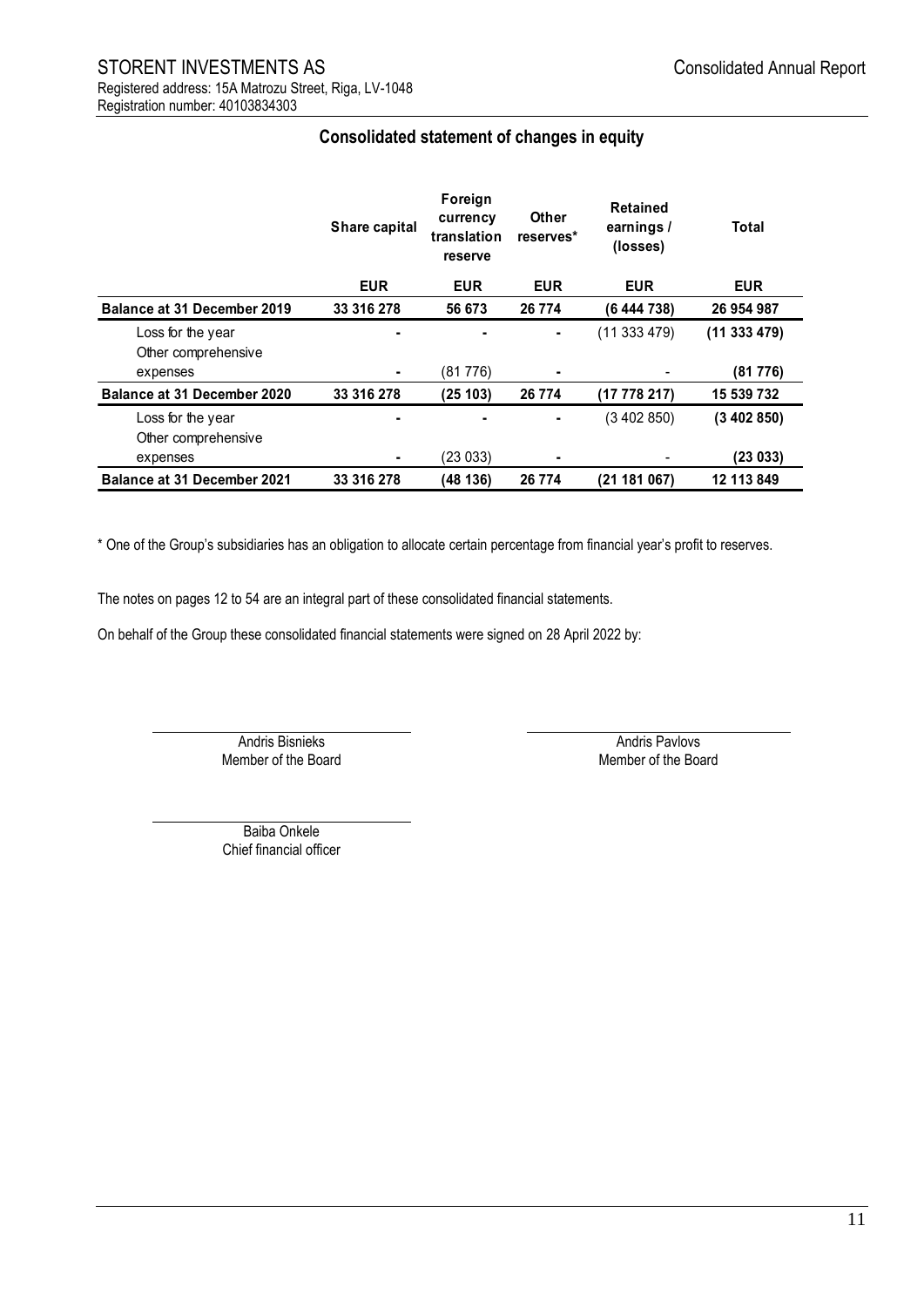## **Notes to the consolidated financial statements**

## <span id="page-11-0"></span>**1. General information**

Storent Investments AS (hereinafter – the Group's Parent company or Storent Investments AS) was registered in the Company Register of the Republic of Latvia on 7 October 2014. Registered address of the Group's Parent company is 15A Matrozu street, Riga, Latvia. Starting from 20 November 2014, the major shareholder of the Group's Parent company is LEVINA INVESTMENTS S.A.R.L (Luxemburg) and ultimate controlling party is Convering Europe Fund III (SCS) SICAR. LEVINA INVESTMENTS S.A.R.L as an investment entity does not produce consolidated financial statements. There have been no changes in name of reporting entity or other means of identification from end of preceding reporting period. The Group's Parent company and its subsidiaries Storent SIA, UAB Storent, Storent OÜ, Storent AB, Storent AS,

Storent OOO, Storent Holding Finland OY and Storent Oy (hereinafter – the Group) main operations relate to the rental of industrial equipment.

## **2. Summary of significant accounting policies**

## *(a) Basis of preparation*

The consolidated financial statements have been prepared in accordance with the International Financial Reporting Standards (IFRS) as adopted by the European Union (EU) and the interpretations issued by the International Financial Reporting Issues Committee as adopted by the EU.

The consolidated financial statements have been prepared on the historical cost basis. Income statement classified by expense type. Statement of cash flows is prepared using the indirect method.

The accompanying consolidated financial statements are presented in the official currency of the Republic of Latvia, the euro (hereinafter – EUR).

These Consolidated Financial Statements are authorized for issue by the Company's Management Board on 28 April 2022, and are subject to the approval of the shareholders. The shareholders have the right to reject these Consolidated Financial Statements prepared and issued by the Management Board and the right to request that new Consolidated Financial Statements are prepared and issued.

## *(b) Consolidation*

As at 31 December 2021 the Group's Parent company had control over the following subsidiaries:

| Name                       | Country   | Type of business               | Date of incorporation /<br>acquisition | Share of<br>interest |
|----------------------------|-----------|--------------------------------|----------------------------------------|----------------------|
| <b>Subsidiaries</b>        |           |                                |                                        |                      |
| Storent SIA                | Latvia    | Rental of industrial equipment | 17 April 2008                          | 100%                 |
| <b>Storent UAB</b>         | Lithuania | Rental of industrial equipment | 27 November 2008                       | 100%                 |
| Storent OU                 | Estonia   | Rental of industrial equipment | 7 July 2009                            | 100%                 |
| Storent Holding Finland Oy | Finland   | Rental of industrial equipment | 4 September 2012                       | 100%                 |
| Storent AB                 | Sweden    | Rental of industrial equipment | 15 January 2013                        | 100%                 |
| Storent AS                 | Norway    | Rental of industrial equipment | 27 June 2013                           | 100%                 |
| Storent Oy*                | Finland   | Rental of industrial equipment | 21 December 2016                       | 100%*                |
| Storent OOO                | Russia    | Rental of industrial equipment | 01 August 2017                         | 100%                 |

\*indirect shareholding

The separate financial statements of the subsidiaries have been consolidated into the Group's consolidated financial statements, consolidating the respective assets, liabilities, revenue and expense items. The subsidiaries controlled by the Group's Parent company are included in the consolidation. Control is achieved when the Group:

- has power over the investee;
- is exposed, or has rights, to variable returns from its involvement with the investee; and
- has the ability to use its power to affect its returns.

The Group reassesses whether or not it controls an investee if facts and circumstances indicate that there are changes to one or more of the three elements of control listed above.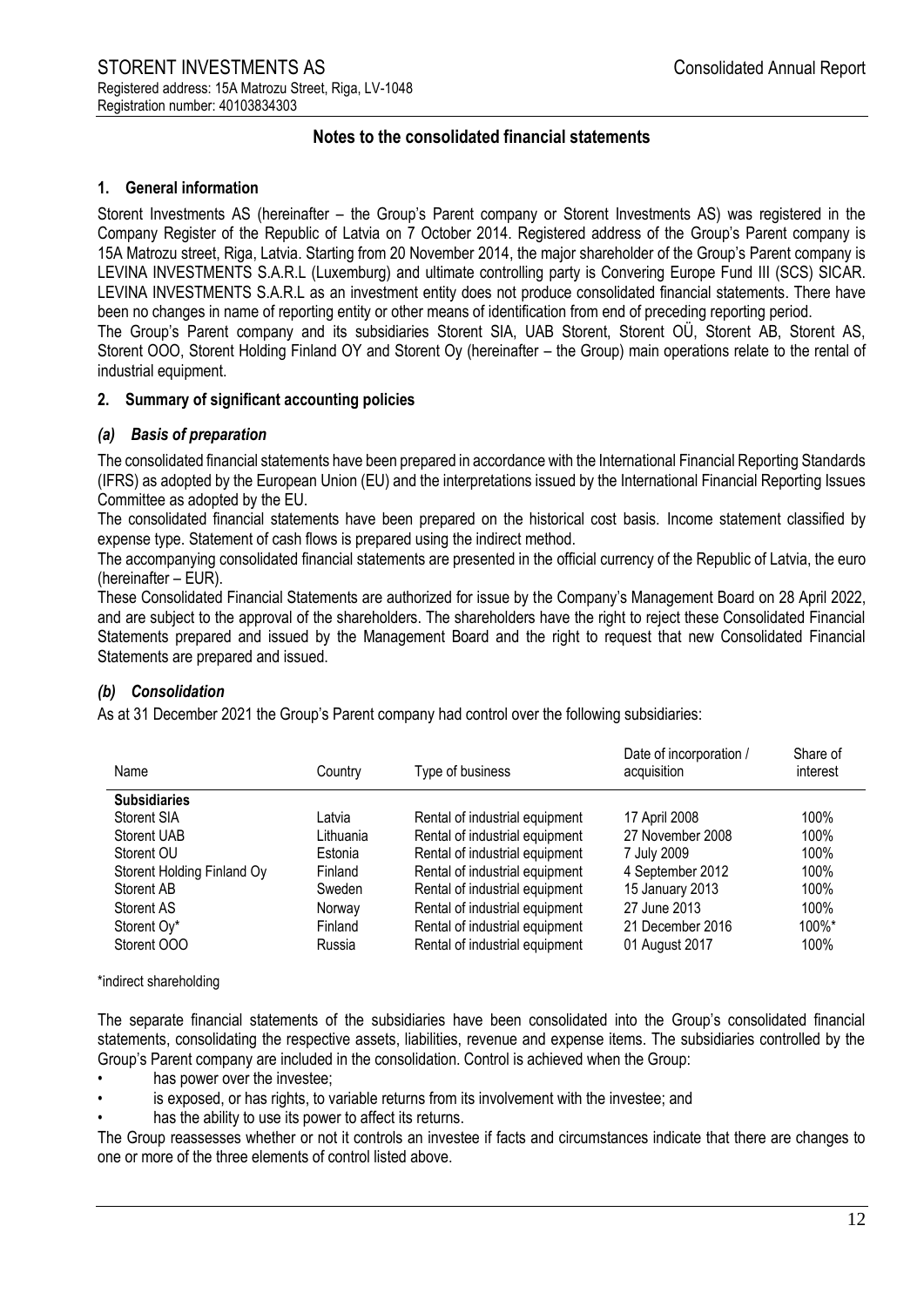## *(b) Consolidation* (cont.)

Consolidation of a subsidiary begins when the Group obtains control over the subsidiary and ceases when the Group loses control of the subsidiary. Specifically, income and expenses of a subsidiary acquired or disposed of during the year are included in the consolidated statement of comprehensive income and other comprehensive income from the date the Company gains control until the date when the Company ceases to control the subsidiary. The Group Parent company's and its subsidiaries' financial years are equal and represent the calendar year. For the purposes of preparing the consolidated financial statements uniform accounting policies have been applied.

The consolidated financial statements include all assets, liabilities, revenue, expenses, gains, losses and cash flows of Storent Investments AS and its subsidiaries Storent SIA, Storent UAB, Storent OÜ, Storent Holding Finland Oy, Storent AB, Storent AS, Storent OOO and Storent Oy in the manner as if Storent Investments AS and its subsidiaries were a single entity.

Upon consolidation inter-company unrealized profit, inter-company transactions, balances, inter-company interest in entities and other transactions between group companies are eliminated. Unrealised losses are eliminated in the same way as unrealised gains, but only to the extent that there is no evidence of impairment.

#### *(c) Foreign currency transactions*

The monetary unit used in the consolidated financial statements is the official currency of the European Union – euro (EUR), which is Group's Parents company and some of the subsidiaries functional and presentation currency. The functional currency of Storent AS is Norwegian krone, of Storent AB is Swedish krone and of Storent OOO is Russian ruble.

All transactions in foreign currency are converted to EUR based on the European Central Bank exchange rate on trade date. On the balance sheet date, foreign currency monetary assets and liabilities are translated at the European Central Bank exchange rate as at 31 December.

European Central Bank reference exchange rates:

|       | 31.12.2021 | 31.12.2020 |  |  |
|-------|------------|------------|--|--|
|       | <b>EUR</b> | <b>EUR</b> |  |  |
| 1 USD | 0.88292    | 0.81493    |  |  |
| 1 GBP | 1.19007    | 1.11231    |  |  |
| 1 NOK | 0.10011    | 0.09551    |  |  |
| 1 SEK | 0.09755    | 0.09966    |  |  |
| 1 RUB | 0.01172    | 0.01093    |  |  |

Profit or loss from exchange rate differences, as well as from the foreign currency monetary assets and liabilities denominated in euro, are recognized in the consolidated statement of comprehensive income.

#### *(d) Consolidation of foreign subsidiaries*

Consolidating foreign subsidiaries into the consolidated financial statement, the Group's Parent company translated the monetary and non-monetary assets and liabilities at the European Central Bank reference exchange rate ruling at the closing balance sheet date, and revenue and expense items of the foreign subsidiaries at the reference exchange rates at the dates of the transactions. Exchange differences arising on recognizing asset and liability items, translating at exchange rates, are recognized in other comprehensive income and accumulated in equity.

#### *(e) Use of judgements, estimates and assumptions*

Preparation of the consolidated financial statements according to the IFRS requires the Group's management to make estimates and assumptions that affect the reported amounts of assets and liabilities and disclosure of contingent assets and liabilities. The determination of estimates is based on comprehensive information, current and expected economic conditions available to the management. Actual results could differ from those estimates.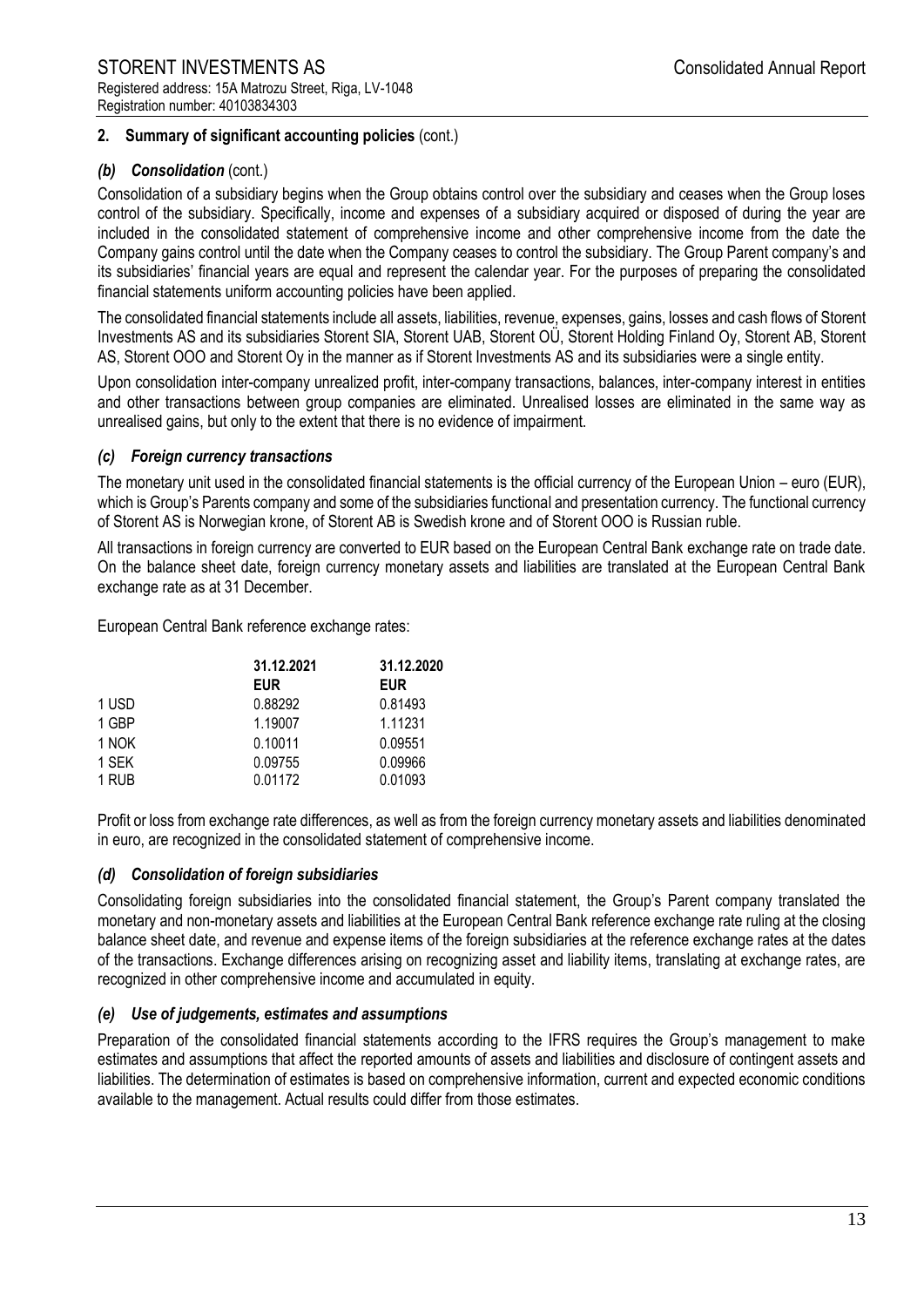## *(e) Use of judgements, estimates and assumptions* (cont.)

The following are the critical judgments and key estimates concerning the future, and other key sources of estimation uncertainty, which exist at the reporting date of the financial statements that have a significant risk of causing a material adjustment to the carrying amounts of assets and liabilities during the next reporting period:

- *Note 12 – Recoverable value of goodwill and other non-current non-financial assets;*

The Group's management reviews the carrying amounts of intangible assets, including goodwill, and property, plant and equipment, and assesses whether indications exist that the assets' recoverable amounts are lower than their carrying amounts. The Group's management calculates and records an impairment loss on intangible assets and fixed assets based on the estimates related to the expected future use, planned liquidation or sale of the assets. Taking into consideration the Group's planned level of activities and the estimated value in use of the assets, the Group's management considers that no significant adjustments to the carrying values of intangible assets and fixed assets are necessary as of 31 December 2021.

## *(f) Fair value*

The fair value is the price that would be received to sell an asset or paid to transfer a liability in an orderly transaction between market participants at the measurement date. The objective of a fair value measurement is to estimate the price at which an orderly transaction to sell the asset or to transfer the liability would take place between market participants at the measurement date under current market conditions. For fair value calculation the Group determines the following:

- the particular asset or liability that is the subject of the measurement (consistently with its unit of account);
- for a non-financial asset, the valuation premise that is appropriate for the measurement (consistently with its highest and best use);
- the principal (or most advantageous) market for the asset or liability;
- market approach is the valuation technique(s) the Group uses for the measurement  $-$  it uses prices and other relevant information generated by market transactions involving identical or comparable (similar) assets, liabilities, or a group of assets and liabilities (e.g., a business).

## *(g) Segment information*

Reportable segments are operating segments or aggregations of operating segments that meet specified criteria. An operating segment is a component of the Group that engages in business activities from which it may earn revenues and incur expenses (including revenues and expenses relating to transactions with other components of the Group), is a component of the Group whose operating results are regularly reviewed by the Group's chief operating decision maker to make decisions about resources to be allocated to the segment and assess its performance, and for which discrete financial information is available. Segment information is presented for Group's operating segments, which are determined by geographical split. Operating segments are managed separately and they are separately reported in internal management reporting to the Council and the Board.

## *(h) Revenue recognition*

The Group recognises revenues according to IFRS 15 "Revenues from contracts with customers", using the 5-step model. The model consists of:

- 1. Determination of contractual relations;
- 2. Determination of contract performance obligation;
- 3. Determination of transaction price;
- 4. Attribution of transaction price to the performance obligation;
- 5. Recognition of income, when the Group has fulfilled the performance obligation.

*The following criteria are used for determination of contractual relations:*

- The contractual parties have approved a contract and are committed to fulfil their liabilities;
- The Group may identify the rights of each party in relation to deliverable goods or services;
- The Group may identify settlement procedures for the goods or services;
- The contract has commercial nature;
- There is high possibility, that the Group will charge remuneration due to it in exchange for goods or services that will be transferred to the customer.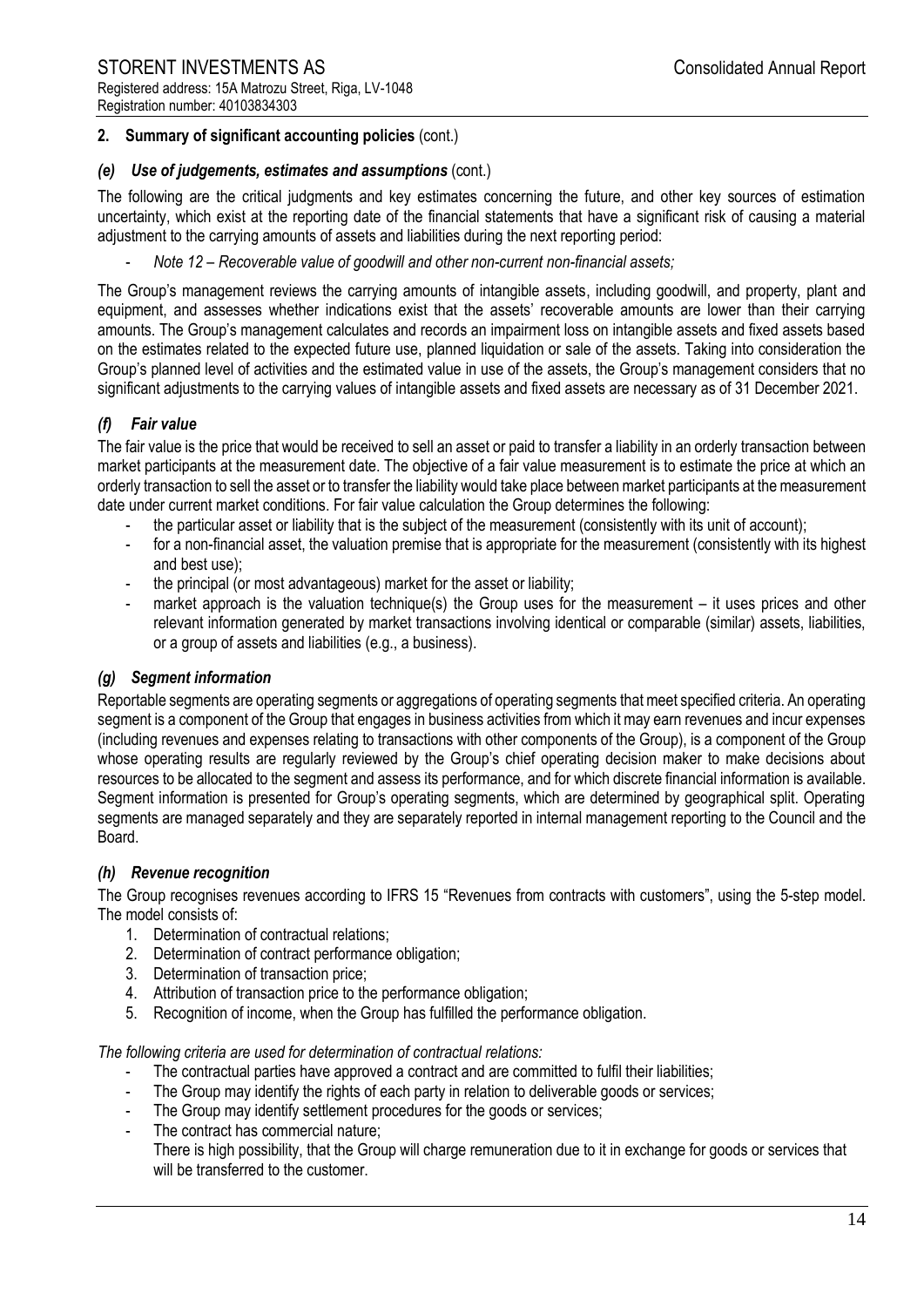## *(h) Revenue recognition (cont)*

#### *Determination of contract performance obligation.*

The performance obligation exists, if there are distinct goods or services transferred to the customer or a series of distinct goods or services that are substantially the same and that have the same pattern of transfer to the customer. Group has considerate following factors as to whether a promise to transfer goods or services to the customer is not separately identifiable:

- Group does provide a significant service of integrating the goods or services with other goods or services promised in the contract;
- the goods or services are highly interrelated or highly interdependent.

## *Determination of transaction price*

The transaction price is the amount to which Group expects to be entitled in exchange for the transfer of goods and services. When making this determination, Group will consider past customary business practices. Where a contract contains elements of variable consideration, the entity will estimate the amount of variable consideration to which it will be entitled under the contract. Variable consideration can arise, for example, as a result of discounts, rebates, performance bonuses.

## *Attribution of the transaction price to the performance obligation*

Generally, the contract with the customer includes a specified transaction price for each performance obligation. If applicable, the Group uses the adjusted market assessment method for determination of the market price. A discount is applied proportionally for each performance obligation, based on the relative goods or services sales prices. Any overall discount compared to the aggregate of standalone selling prices is allocated between performance obligations on a relative standalone selling price basis. In certain circumstances, it may be appropriate to allocate such a discount to some but not all of the performance obligations.

Customers can earn loyalty points that are redeemable against any future transactions of the Group's products. The points accumulate and expire after one year. The Group recognizes this as a separate performance obligation and allocates a part of the transactions price applying the same principles as described above. The amount allocated to the loyalty points is initially deferred and recognised as revenue when loyalty points are redeemed or on expiry.

#### *Recognition of revenue, when the Group has fulfilled the performance obligation*

#### Transport and related services revenue

Revenue is recognised over time as the services are provided, that is based on criteria that the customer simultaneously receives and consumes all of the benefits provided by the Group and, generally, invoiced on a monthly basis.

Fulfillment of performance obligations for transport and related services is measured based on the output method – performance to date, and there is no significant judgement applied to determine the fulfilment of the performance obligations. Revenue from sale of inventories and property, plant and equipment used for renting

Revenue is recognised at a point in time when the corresponding asset is delivered to and accepted by the customer, thus, transferring the control and fulfilling the performance obligation, and, generally, invoiced at that point in time.

#### *Contract assets and liabilities*

Contracts with customers are presented in the Group's statement of financial position as a receivable. Invoices according the contract are generated at least once per month. Invoices are usually payable within 15-45 days. A contract liability is presented in the statement of financial position where a customer has paid an amount of consideration prior to the Group performing by transferring the related good or service to the customer.

## *(i) Employee benefits*

Short-term employee benefits are expensed as the related service is provided. A liability is recognised for the amount expected to be paid if the Group has a present legal or constructive obligation to pay this amount as a result of past service provided by the employee and the obligation can be estimated reliably.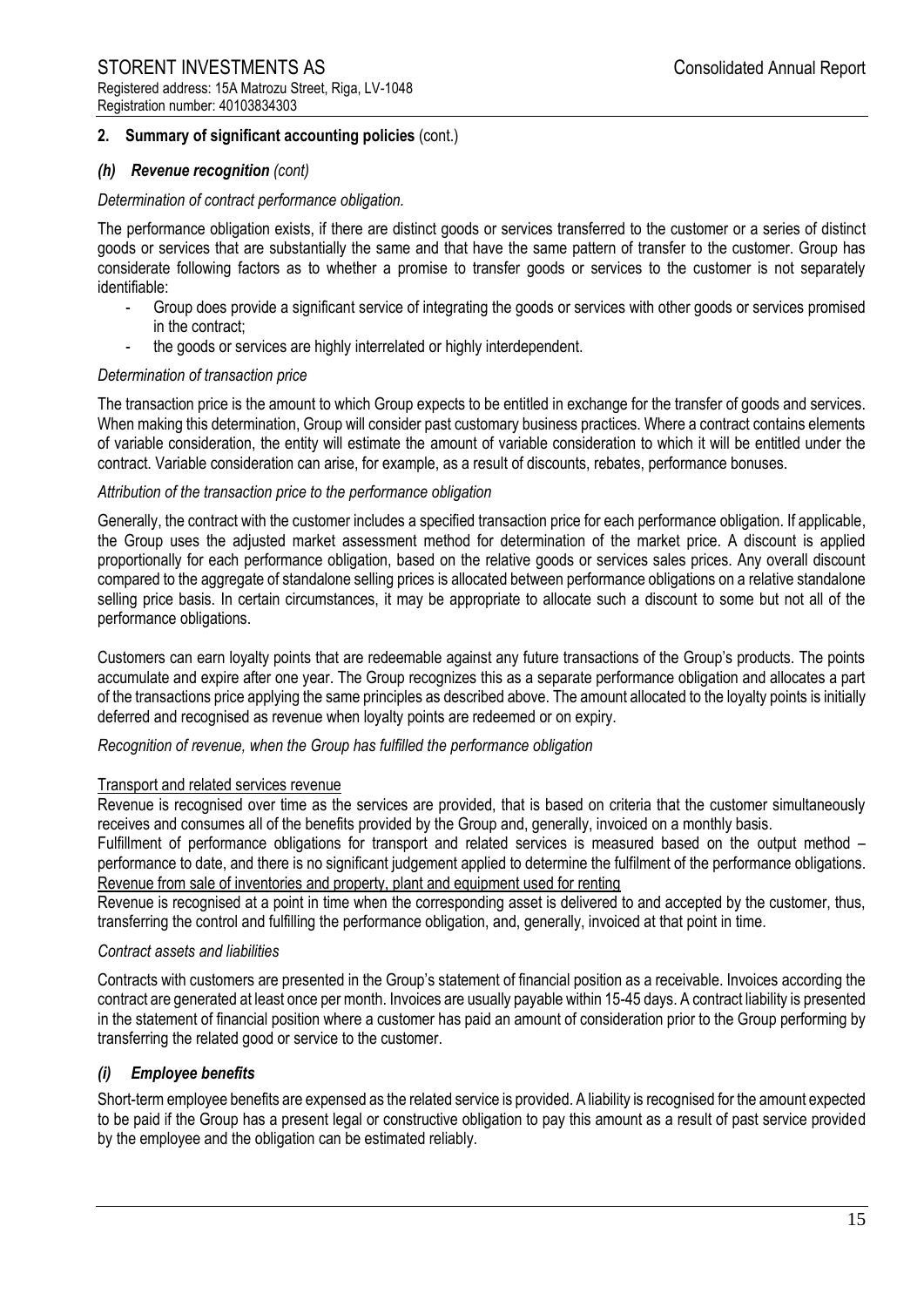## *(j) Government grants*

The Group recognises a government grant when it has reasonable assurance that it will comply with the relevant conditions and the grant will be received.

A government grant that becomes receivable as compensation for expenses or losses already incurred or for the purpose of giving immediate financial support to the entity with no future related costs is recognised in profit or loss of the period in which it becomes receivable.

Government grants related to assets, including non-monetary grants at fair value, are presented in the statement of financial position either by setting up the grant as deferred income or by deducting the grant in arriving at the carrying amount of the asset.

## *(k) Income tax*

The corporate income tax consists of the income tax calculated for the reporting year and deferred income tax. It is recognised in comprehensive income.

## *Current tax*

#### *Corporate income tax for the reporting year (Lithuania)*

The corporate income tax for the reporting year has been calculated, by applying the corporate income tax rate of 15% to the taxable income for the tax year.

#### *Corporate income tax for the reporting year (Estonia and Latvia)*

The company's net profit is not subject to corporate income tax; however, income tax is levied on all dividends paid by the Company. Corporate income tax in Latvia and Estonia is calculated at the profit distribution (20/80 from net amount to be paid to shareholders). Corporate income tax will be recognized as tax payable at the period when shareholders decide to distribute profit.

#### *Corporate income tax for the reporting year (Finland)*

The corporate income tax for the reporting year has been calculated, by applying the corporate income tax rate of 20% to the taxable income for the tax year.

#### *Corporate income tax for the reporting year (Sweden)*

The corporate income tax for the reporting year has been calculated, by applying the corporate income tax rate of 20.6% to the taxable income for the tax year.

#### *Corporate income tax for the reporting year (Russia)*

The corporate income tax for the reporting year has been calculated, by applying the corporate income tax rate of 20% to the taxable income for the tax year.

#### *Deferred tax*

Deferred income tax arising due to temporary differences between the tax bases of assets and liabilities and their carrying amounts in these consolidated financial statements has been calculated, using the liability method for all countries the Group operates. Deferred income tax assets and liabilities are determined using the tax rates that are expected to apply when the related temporary differences reverse. The key temporary differences result from different depreciation tax rates applied under tax and accounting legislation and tax losses carried forward.

A deferred tax asset shall be recognized for the carry forward of unused tax losses and unused tax credits to the extent that it is probable that future taxable profit will be available against which the unused tax losses and unused tax credits can be utilized. When considering whether a deferred tax asset can be recognized the management uses their judgment in estimating whether there will be sufficient taxable profits in the future and about their timing and the overall future tax planning strategy.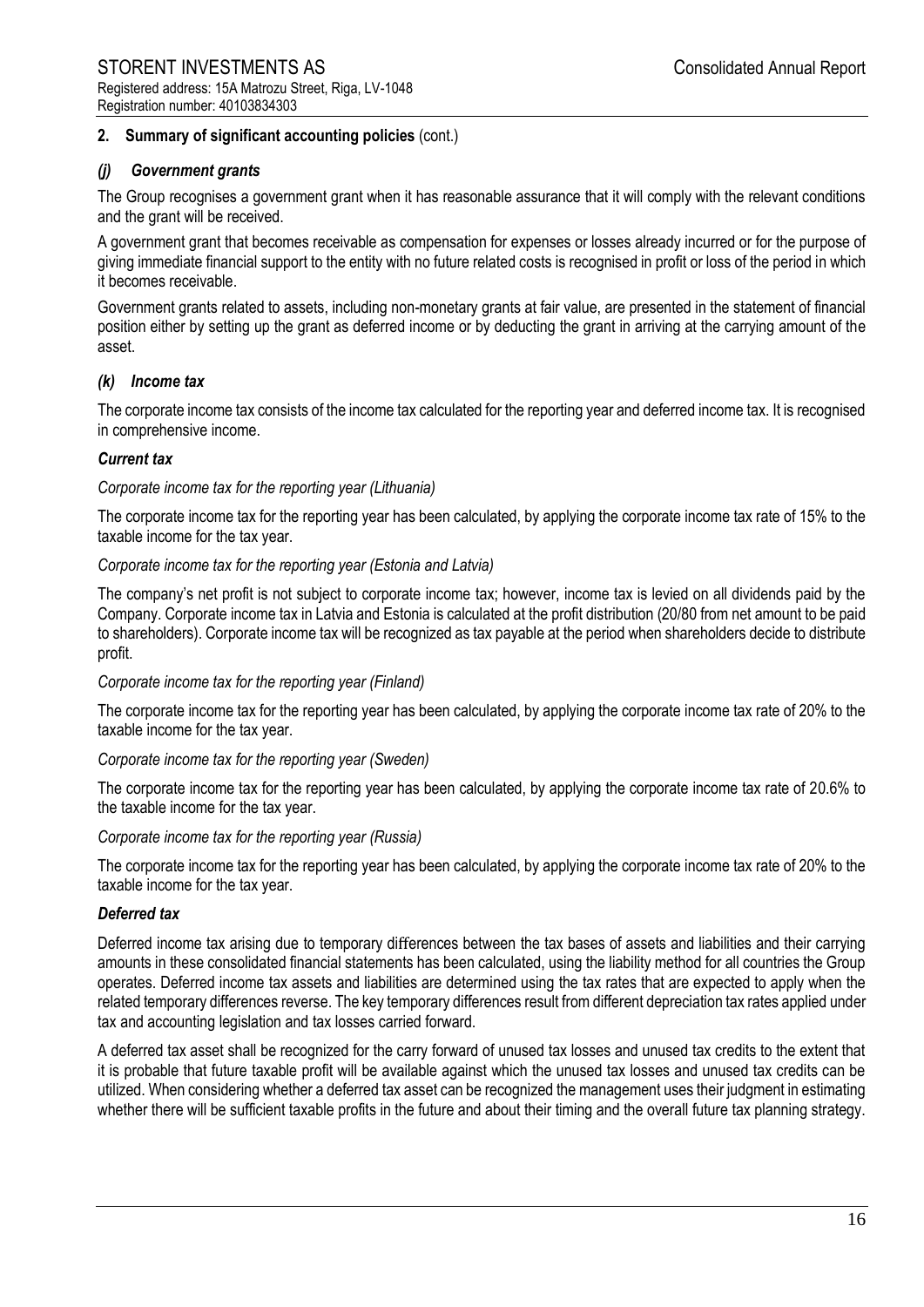## *(k) Income tax (cont.)*

*Deferred income tax and profit distribution in (Latvia and Estonia)*

Specific accounting for deferred tax due to tax regimes have been applied in the respect of Latvia and Estonia. According to legislation requirements in these countries corporate income tax is applicable to distributed profits. In case of reinvestment of profit, corporate income tax shall not be applied.

In accordance with International Accounting Standard No 12 "Income Taxes" requirements, in cases where income tax is payable at a higher or lower rate, depending on whether the profit is distributed, the current and deferred tax assets and liabilities are measured at the tax rate applicable to undistributed profits. In Latvia and Estonia, the applicable rate for undistributed profits is 0%.

As a parent controls the dividend policy of its subsidiaries, it is able to control the timing of the reversal of temporary differences associated with these investments including the temporary differences arising from undistributed profits. Therefore, in the consolidated financial statements the Group could recognize deferred tax assets and liabilities in the respect of its investments in subsidiaries using tax rate applicable to distributed profits. In cases the parent has determined that subsidiary's profits will not be distributed in the foreseeable future the parent does not recognize a deferred tax assets and liabilities.

#### *(l) Finance income and finance costs*

The Group's finance income and finance costs include:

- Interest income;
- Interest expense;
- the foreign currency gain or loss on financial assets and financial liabilities;

Interest income or expense is recognised using the effective interest method. The 'effective interest rate' is the rate that exactly discounts estimated future cash payments or receipts through the expected life of the financial instrument to:

- the gross carrying amount of the financial asset; or
- the amortised cost of the financial liability.

In calculating interest income and expense, the effective interest rate is applied to the gross carrying amount of the asset (when the asset is not credit-impaired) or to the amortised cost of the liability. However, for financial assets that have become credit-impaired subsequent to initial recognition, interest income is calculated by applying the effective interest rate to the amortised cost of the financial asset. If the asset is no longer credit-impaired, then the calculation of interest income reverts to the gross basis.

#### *(m) Intangible assets*

#### *Goodwill*

The consideration transferred in a business combination is measured at fair value, which is calculated as the sum of the acquisition-date fair values of the assets transferred by the Group, liabilities incurred by the Group to the former owners of the acquiree and the equity interests issued by the Group in exchange for control of the acquiree. Acquisition-related costs are recognised in comprehensive income as incurred. Goodwill is measured as the excess of the sum of the consideration transferred, the amount of any non-controlling interests in the acquiree, and the fair value of the acquirer's previously held equity interest in the acquiree (if any) over the net of the acquisition-date amounts of the identifiable assets acquired and the liabilities assumed. Goodwill is disclosed in intangible assets section.

Goodwill arising on an acquisition of a business is carried at cost as established at the date of acquisition of the business less accumulated impairment losses, if any. Impairment test is performed annually or more frequently if events or changes in circumstances indicate that it might be impaired.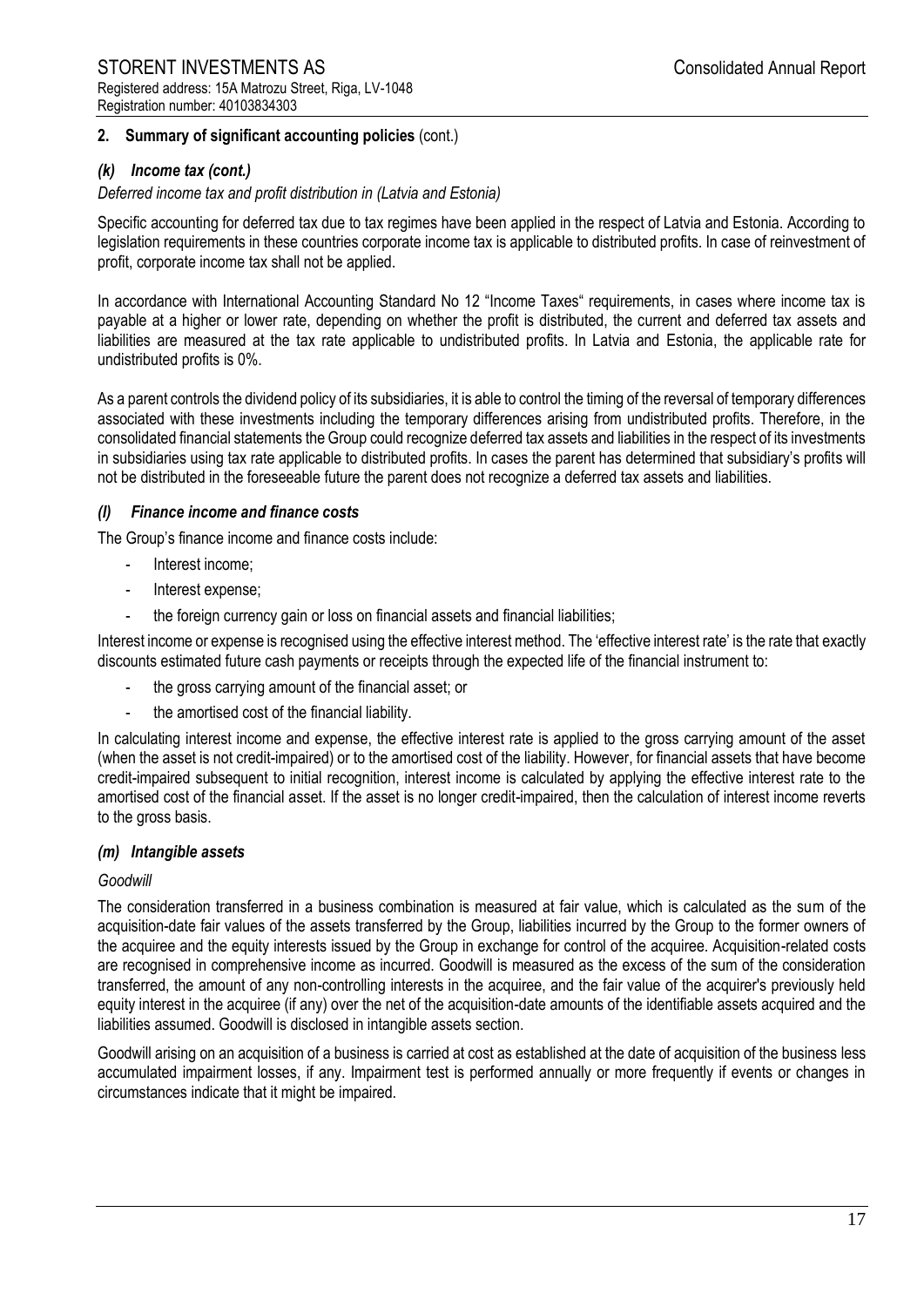## *(m) Intangible assets* (cont.)

For the purpose of impairment testing, recoverable amount - value in use - is determined by discounting the future cash flows generated from the continuing use of assets and was based on the following key assumptions: Cash flows were projected based on financial budgets approved by the management covering a five-year period. Each of the Group's subsidiaries was determined to be a separate cash-generating unit ("CGU"). Cash flows were calculated separately for each CGU, key assumptions for calculations are the same for all CGU: five-year business plan for each CGU, discount factor, which is based on WACC calculation, and Group total IBD was divided between each CGU according to fleet proportion. The five-year business plan is based on the following assumptions: Group's amortisation and depreciation costs, IT costs, management fee, insurance costs and interest expenses are allocated to individual budget of each CGU according to fleet proportion allocated. Fleet proportion was calculated as a percent from total Group fleet according to fleet location to the date, when impairment test was performed. By using the same fleet proportion all Group's liabilities for equipment purchase are allocated in impairment calculation. Loss from goodwill impairment is recognized in consolidated statement of comprehensive income. Please, also refer to Note 12.

## *Other intangible assets*

Other intangible assets primarily comprise capitalized costs of internally developed software. Other intangible assets are measured at historical cost amortized on a straight-line basis over the useful life of the assets. If some events or a change in conditions indicates that the carrying value of an intangible asset may not be recoverable, the value of the respective intangible asset is reviewed for impairment. Impairment loss is recognized if the carrying value of the intangible assets exceeds its recoverable amount.

## *Development costs of intangible assets*

Development expenditure is capitalised only if the expenditure can be measured reliably, the product or process is technically, and commercially feasible, future economic benefits are probable, and the Group intends to and has sufficient resources to complete development and to use or sell the asset. Otherwise, such expenditure is treated as research costs and recognised in comprehensive income as incurred. In the reporting period, the Group did not incur any research costs.

After the Group has started to use the developed intangible asset, the recognized development costs are reclassified to the respective intangible asset group and subsequently measured at cost less accumulated amortisation and any accumulated losses.

Development costs are presented as Intangible assets in progress and are stated at historical cost. This includes the cost of development and other directly attributable expenses. Intangible assets in progress are not amortized as long as the respective assets are not completed and put into operation.

Expenditure on research activities, if any, is recognised in comprehensive income as incurred.

#### *Amortisation*

Amortisation is calculated based on the cost of intangible assets less their estimated residual values, which, generally, are insignificant, using the straight-line method over their estimated useful lives, and is recognised in comprehensive income. Goodwill is not amortised. Amortisation methods, useful lives and residual values are reviewed at each reporting date and adjusted, if appropriate, to reflect the Group's management current view on their remaining useful lives in the light of changes in technology. The estimated useful lives of other intangible assets for current and comparative periods are as follows:

| Trademarks and domains | 5 years |
|------------------------|---------|
| Software licenses      | 3 years |

## *(n) Property, plant and equipment*

Property plant and equipment is stated at historical cost less accumulated depreciation and impairment. The acquisition costs include all expenditures attributable to binging the asset to working condition. In addition to direct purchasing expenses, it also includes other expenses related to the acquisition, such as transportations and assembling costs. Subsequent expenditure is capitalised only if it is probable that the future economic benefits associated with the expenditure will flow to the Group.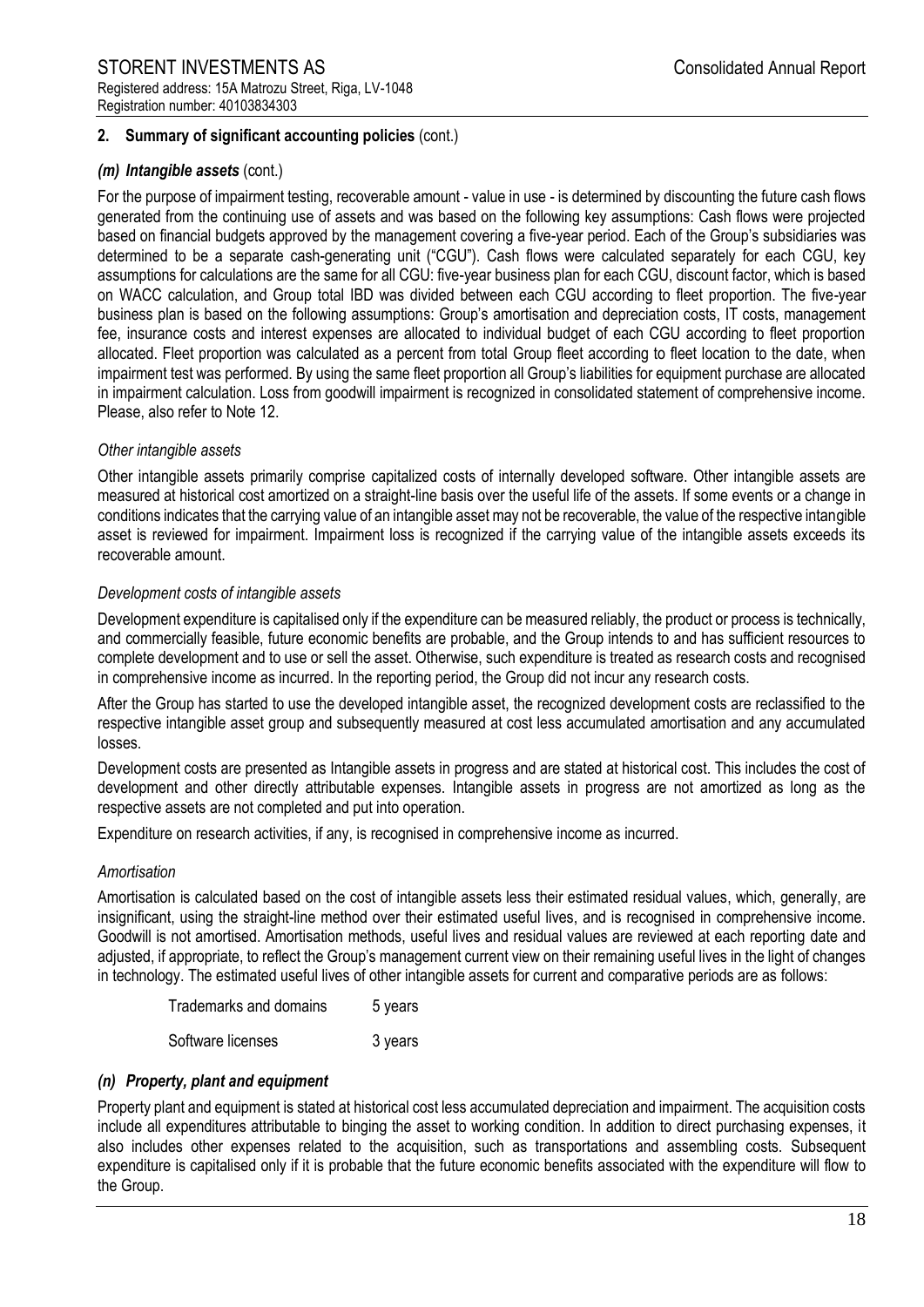## *(n) Property, plant and equipment* (cont.)

Depreciation is calculated using the straight-line method. The estimated useful lives of property, plant and equipment for current and comparative periods are as follows:

Machinery and equipment 4 - 12 years

Other 2 - 5 years

Construction in progress represents property, plant and equipment under construction and is stated at historical cost. This includes the cost of construction and other directly attributable expenses. Construction in progress is not depreciated as long as the respective assets are not completed and put into operation.

Leasehold improvements are amortised over the shorter of the useful life of the improvement and the term of the lease agreement.

Depreciation is calculated based on the cost of items of property, plant and equipment less their estimated residual values using the straight-line method over their estimated useful lives, and is recognised in comprehensive income. Each part of an item of property, plant and equipment with a cost that is significant in relation to the total costs of the item is depreciated separately. Any gain or loss on disposal of an item of property, plant and equipment is recognised in comprehensive income. Depreciation methods, useful lives and residual values are reviewed at each reporting date and adjusted, if appropriate, to reflect the Group's management current view on their remaining useful lives in the light of changes in technology, the remaining prospective economic utilization of the assets and their physical condition. Group has fixed assets that are fully amortized and still are in use.

## *(o) Impairment of tangible and intangible assets other than goodwill*

At the end of each reporting period, the Group assesses the carrying amounts of its tangible and intangible assets to determine whether there is any indication that those assets have suffered an impairment loss. If any such indication exists, the recoverable amount of the asset is estimated in order to determine the extent of the impairment loss (if any). When it is not possible to estimate the recoverable amount of an individual asset, the Group estimates the recoverable amount of the cash generating unit to which the asset belongs. Each Group's subsidiary was determined as separate CGU.

Recoverable amount is the higher of fair value less costs of disposal and value in use. In assessing value in use, the estimated future cash flows are discounted to their present value using a pre-tax discount rate that reflects current market assessments of the time value of money and the risks specific to the asset for which the estimates of future cash flows have not been adjusted.

If the recoverable amount of an asset (or cash-generating unit) is estimated to be less than its carrying amount, the carrying amount of the asset (or cash-generating unit) is reduced to its recoverable amount. An impairment loss is recognised immediately in consolidated statement of comprehensive income.

When an impairment loss subsequently reverses, the carrying amount of the asset (or a cash generating unit) is increased to the revised estimate of its recoverable amount, but so that the increased carrying amount does not exceed the carrying amount that would have been determined had no impairment loss been recognised for the asset (or cash-generating unit) in prior years.

## *(p) Borrowings*

Borrowings are recognized initially at fair value, net of transaction costs incurred.

After initial measurement, borrowings are carried at amortized cost using the effective interest rate method. The amortized value is calculated including any acquisition related discount or premiums and payments that are an integral part of the effective interest rate and transaction costs. Amortized cost is calculated by taking into account any loan or borrowing issue costs, and any discount or premium related to loans or borrowings.

## *(q) Inventories*

Inventories are stated at the lower of cost and net realizable value.

Costs incurred in bringing the inventories to their present location and condition is measured for as follows:

- Consumables and finished goods are measured at cost of purchase applying "first in first out" (FIFO) method;

Net realizable value is the estimated selling price in the ordinary course of business, less all estimated costs of completion and costs necessary to make the sale, as well as assesses the physical condition of inventories during the annual stock count. Net realizable value is stated as cost less allowances.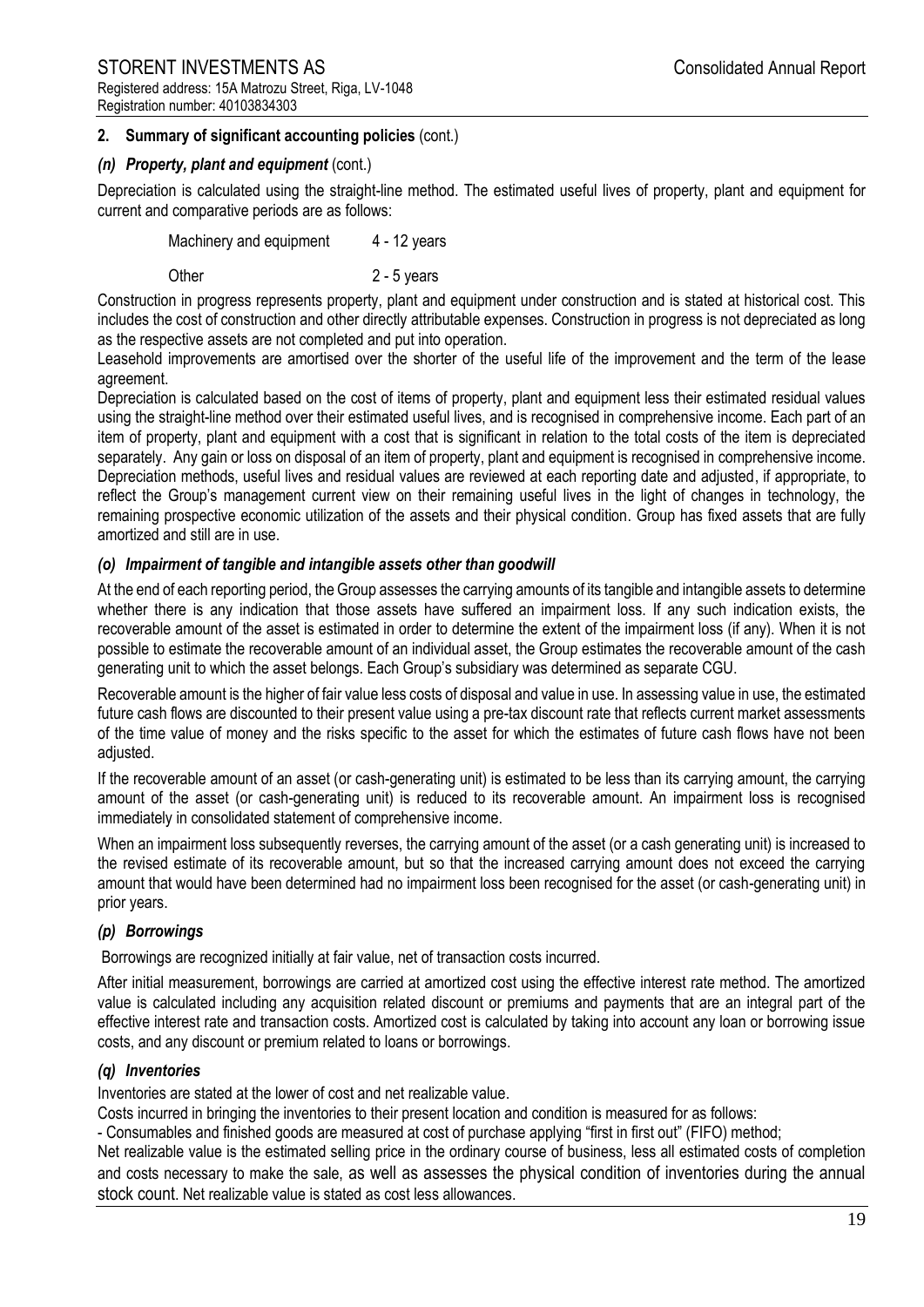## *(r) Non-current assets classified as held for sale*

Non-current assets that will be recovered through sale rather than through continuing use are classified as non-current assets classified as held for sale.

The conditions that must be met before a non-current asset can be classified as held for sale are as follows:

- The non-current asset must be available for immediate sale in its present condition subject only to terms that are usual and customary for sale of such assets; and
- Its sale must be highly probable, i.e.
- management must be commited to a plan to sell the non-current assets;
- an active program to locate a buyer and complete the plan must be initiated;
- the non-current assets must be actively marked for sale ar a reasonable price in relation to its current fair value;
- the sale should be expected to qualify for recognition as a completed sale within one year from date of classification;
- actions required to complete the plan should indicate that it is unlikely that the plan be changed significantly or be withdrawn.

At the end of the reporting year Group management has commited plan and list of non-current assets, that will be recovered through sale; sales chanel to realize this sale has found. All assets were ready for immediate sale. Non-current assets that are classified as held for sale are measured at the lower of carrying amount and fair value less costs to sell.

## *(s) Cash and cash equivalents*

Cash and cash equivalents include cash in bank and in hand, deposits held at call with banks with maturities of three months or less.

## *(t) Contingent liabilities and assets*

The Group does not recognize any contingent liabilities in these financial statements. Contingent liabilities are disclosed, unless the probability that an outflow of resources will be required is remote. No contingent assets are recognized by the Group, they are disclosed if it is probable, that the economic benefits related to the transaction will flow to the Group.

## *(u) Provisions*

A provision is recognized if the Group has a present obligation (legal or constructive) as a result of a past event, and it is probable that an outflow of resources embodying economic benefits will be required from the Group to settle the obligation, and a reliable estimate can be made of the amount of the obligation. If the Group expects that the expenditure required to settle the provision will be reimbursed by another party partly or fully, e.g., under the terms of an insurance contract, the reimbursement is recognized as a separate asset when and only when it is virtually clear that the reimbursement will be received. In the consolidated statement of comprehensive income, the expense relating to a provision may be presented net of the amount recognized for a reimbursement. Where the effect of the time value of money is material, the provisions are calculated by discounting the future expected cash outflows, using a pre-tax discount rate that reflects current market assessment of the time value of money and the risks specific to the liability. If discounting is used, increase in provisions is gradually recognized as borrowing costs.

## *(v) Financial assets and financial liabilities*

## *Financial assets*

#### *Recognition, classification and subsequent measurement*

A financial asset is recognised in the statement of financial position when the Group becomes party to a contract that is a financial instrument. On initial recognition, the Group classifies and measures a financial asset at amortised cost if it meets both of the following conditions and is not designated as at FVTPL:

- it is held within a business model whose objective is to hold assets to collect contractual cash flows; and
- its contractual terms give rise on specified dates to cash flows that are solely payments of principal and interest (SPPI) on the principal amount outstanding.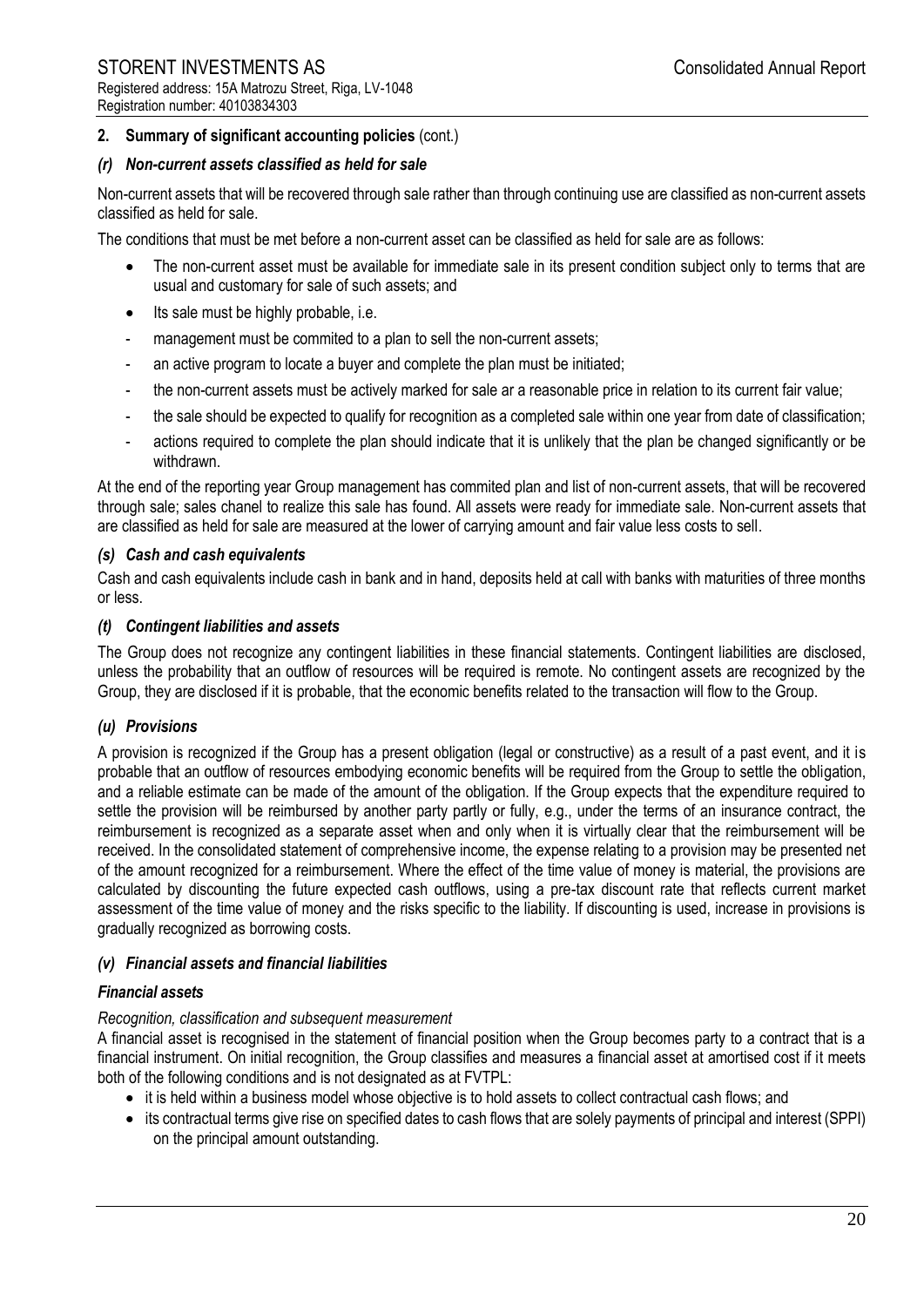## *(v) Financial assets and financial liabilities (cont.)*

The Group classifies its financial assets as financial assets at amortised cost in line with its business model to hold the financial assets and collect the contractual cash flows, which consist only of payments of principal and interest on the outstanding principal amount. The assets in the statement of financial position that belong to this category are Trade receivables and Other receicables. These assets are subsequently measured at amortised cost using the effective interest method. The amortised cost is reduced by impairment losses. Foreign exchange gains and losses and impairment are recognised in consolidated statement of comprehensive income. Any gain or loss on derecognition is recognised in consolidated statement of comprehensive income.

A financial asset is derecognized if:

- the contractual rights to the cash flows from the financial asset expire;
- the Group retains the contractual rights to receive the cash flows of the financial asset, but assumes a contractual obligation to pay cash flows without material delay to a third party based on and earlier arrangement without any profit arising
- the Group transfers the contractual rights to receive the cash flows of the and either (a) it transfers substantially all the risks and rewards of ownership of the financial asset to a third party, or (b) it neither transfers no retains substantially all the risks and rewards of ownership of these assets but has transferred control over the item of financial asset.

#### *Impairment of financial assets*

The Group applies the simplified approach under IFRS 9. The Group always recognises lifetime ECL (expected credit losses) for trade receivables and contract assets. Lifetime ECL represents the expected credit losses that will result from all possible default events over the expected life of a financial instrument. The expected credit losses on these financial assets are estimated using a provision matrix based on the Group's historical credit loss experience in each geographical location of operations separately over a two-year period, adjusted for factors that are specific to the debtors (please see also Note 17). General economic conditions and an assessment of both the current as well as the forecast direction of conditions at the reporting date, including time value of money are not incorporated into the calculation.

The Group considers a financial asset to be in default when the borrower is in significant financial difficulty and is unlikely to pay its credit obligations to the Group in full, without recourse by the Group to actions such as realising security (if any is held); or the financial asset is more than 90 days past due. Such financial assets in default are considered to be creditimpaired.

Loss allowances for financial assets measured at amortised cost are deducted from the gross carrying amount of the assets.

#### *Factoring*

The Group has entered into certain factoring contracts, by which it sells the receivables to a factor and receives a part of the amount due immediately and the remainder when the customer settles its liability towards the factor. When the Group sells the receivables to the factor, it derecognizes the corresponding financial assets and recognizes a new receivable due from the factor. The Group's factoring contracts are considered as factoring without rights of regress. The proceeds received from the factor are presented in the Statement of cash flows as cash flows from operating activities.

## *Financial liabilities*

#### *Recognition, classification and subsequent measurement*

A financial liability is recognised in the statement of financial position when the Group becomes party to a contract that is a financial instrument.

All of the Group's financial liabilities are classified as measured at amortised cost. Financial liabilities are subsequently measured at amortised cost using the effective interest method. Interest expense and foreign exchange gains and losses are recognised in consolidated statement of comprehensive income. Any gain or loss on derecognition is also recognised in consolidated statement of comprehensive income.

A financial liability is derecognized, if the obligation specified in the contract is discharged or cancelled or expired. On derecognition of a financial liability, the difference between the carrying amount extinguished and the consideration paid (including any non-cash assets transferred or liabilities assumed) is recognised in comprehensive income.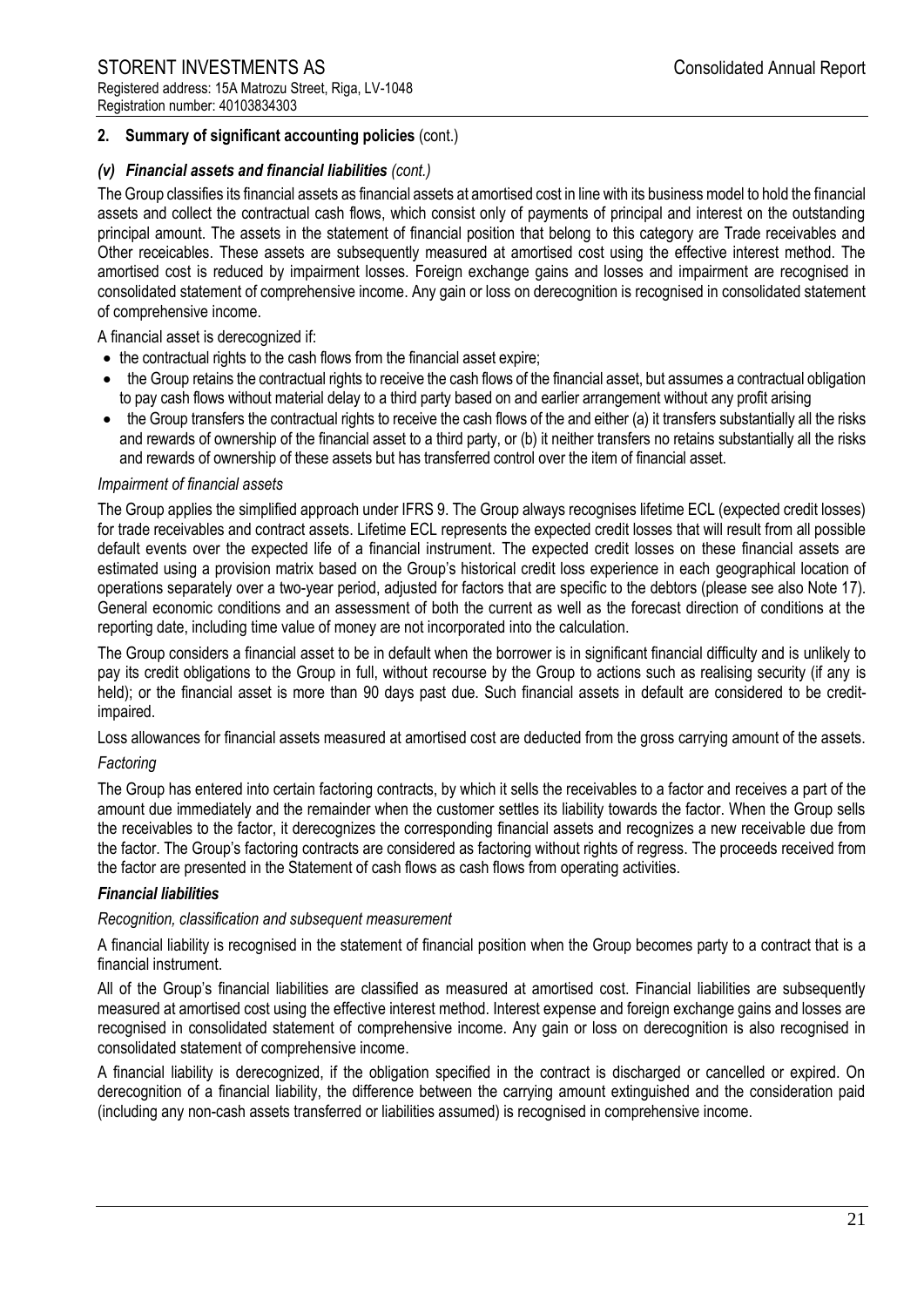## *(v) Financial assets and financial liabilities (cont.)*

Where there has been an exchange between an existing borrower and lender of debt instruments with substantially different terms, or there has been a substantial modification of the terms of an existing financial liability, this transaction is accounted for as an extinguishment of the original financial liability and the recognition of a new financial liability. The difference between the respective carrying amounts is recognized in consolidated statement of comprehensive income. Please refer to relevant Notes.

## *Offsetting*

Financial assets and financial liabilities are offset and the net amount presented in the statement of financial position when, and only when, the Group currently has a legally enforceable right to set off the amounts and it intends either to settle them on a net basis or to realise the asset and settle the liability simultaneously.

## *(w) Leases*

#### *The Group as lessor*

Leases, for which the Group is a lessor, are classified as finance or operating leases. Whenever the terms of the lease transfer substantially all the risks and rewards of ownership to the lessee, the contract is classified as a finance lease. All other leases are classified as operating leases. The Group, as a lessor, has not classified any lease as a financial lease.

When the Group is an intermediate lessor, it accounts for the head lease and the sublease as two separate contracts. The sublease is classified as a finance or operating lease by reference to the right-of-use asset arising from the head lease.

Rental income from operating leases is recognised on a straight-line basis over the term of the relevant lease. Initial direct costs incurred in negotiating and arranging an operating lease are added to the carrying amount of the leased asset and recognised on a straight-line basis over the lease term. The Group as a lessor, generally, concludes short-term operating lease contracts with no non-cancellable period.

## *The Group as lessee*

The Group assesses whether a contract is or contains a lease, at inception of the contract. The Group recognises a right-ofuse asset and a corresponding lease liability with respect to all lease arrangements in which it is the lessee, except for shortterm leases (defined as leases with a lease term of 12 months or less) and leases of low value assets (such as tablets and personal computers, small items of office furniture and telephones). For these leases, the Group recognises the lease payments as an operating expense on a straight-line basis over the term of the lease unless another systematic basis is more representative of the time pattern in which economic benefits from the leased assets are consumed.

The lease liability is initially measured at the present value of the lease payments that are not paid at the commencement date, discounted by using the rate implicit in the lease. If this rate cannot be readily determined, the lessee uses its incremental borrowing rate.

Lease payments included in the measurement of the lease liability comprise:

- Fixed lease payments (including in-substance fixed payments), less any lease incentives receivable;
- Variable lease payments that depend on an index or rate, initially measured using the index or rate at the commencement date;
- The amount expected to be payable by the lessee under residual value guarantees;
- The exercise price of purchase options, if the lessee is reasonably certain to exercise the options; and
- Payments of penalties for terminating the lease, if the lease term reflects the exercise of an option to terminate the lease.

The lease liability is presented as a separate line in the statement of financial position. Group lease payments are based on concluded financial lease agreements with fixed lease payment schedule.

The lease liability is subsequently measured by increasing the carrying amount to reflect interest on the lease liability (using the effective interest method) and by reducing the carrying amount to reflect the lease payments made.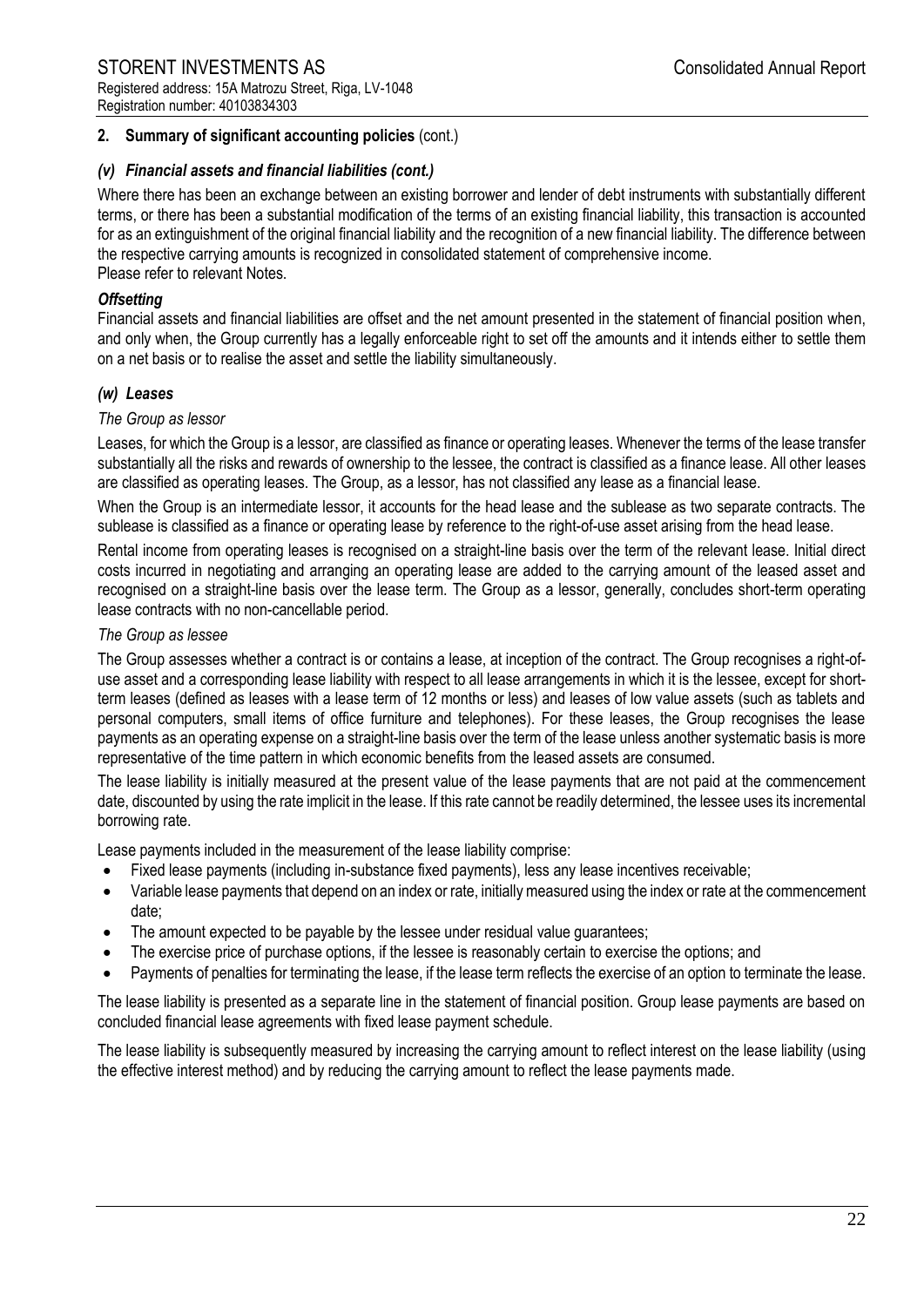#### *(w) Leases* (cont.)

The Group remeasures the lease liability (and makes a corresponding adjustment to the related right-of-use asset) whenever:

- The lease term has changed or there is a significant event or change in circumstances resulting in a change in the assessment of exercise of a purchase option, in which case the lease liability is remeasured by discounting the revised lease payments using a revised discount rate.
- The lease payments change due to changes in an index or rate or a change in expected payment under a guaranteed residual value, in which cases the lease liability is remeasured by discounting the revised lease payments using an unchanged discount rate (unless the lease payments change is due to a change in a floating interest rate, in which case a revised discount rate is used).
- A lease contract is modified and the lease modification is not accounted for as a separate lease, in which case the lease liability is remeasured based on the lease term of the modified lease by discounting the revised lease payments using a revised discount rate at the effective date of the modification.

The right-of-use assets comprise the initial measurement of the corresponding lease liability, lease payments made at or before the commencement day, less any lease incentives received and any initial direct costs. They are subsequently measured at cost less accumulated depreciation and impairment losses.

Right-of-use assets are depreciated over the period of the lease term.

#### *(x) Related party transaction*

Related parties represent both legal entities and private individuals related to the Group in accordance with the following rules:

a) person or a close member of that person's family is related to a reporting entity if that person:

- i. Has control or joint control over the reporting entity;
- ii. Has significant influence over the reporting entity; or
- iii. Is a member of the key management personnel of the reporting entity or of a parent of the reporting entity.
- b) An entity is related to a reporting entity if any of the following conditions applies:
	- i. The entity and the reporting entity are members of the same group (which means that each parent, subsidiary and fellow subsidiary is related to the others);
	- ii. One entity is an associate or joint venture of the other entity (or an associate or joint venture of a member of a group of which the other entity is a member);
	- iii. Both entities are joint ventures of the same third party;
	- iv. One entity is a joint venture of a third entity and the other entity is an associate of the third entity;
	- v. The entity is a post-employment benefit plan for the benefit of employees of either the reporting entity or an entity related to the reporting entity. If the reporting entity is itself such a plan, the sponsoring employers are also related to the reporting entity;
	- vi. The entity is controlled, or jointly controlled by a person identified in a);
- vii. A person identified in a) i) has significant influence over the entity or is a member of the key management personnel of the entity (or of a parent of the entity).
- viii. The entity, or any member of the group of which it is a part, provides key management personnel services to the reporting entity or to the parent of the reporting entity.

## *(y) Post balance sheet events*

Only such post balance sheet events adjust amounts recognized in the consolidated financial statement, which provides additional information on the conditions that existed at balance sheet date (adjusting events). If post balance sheet events are not adjusting, they are disclosed in the consolidated financial statements only if they are material.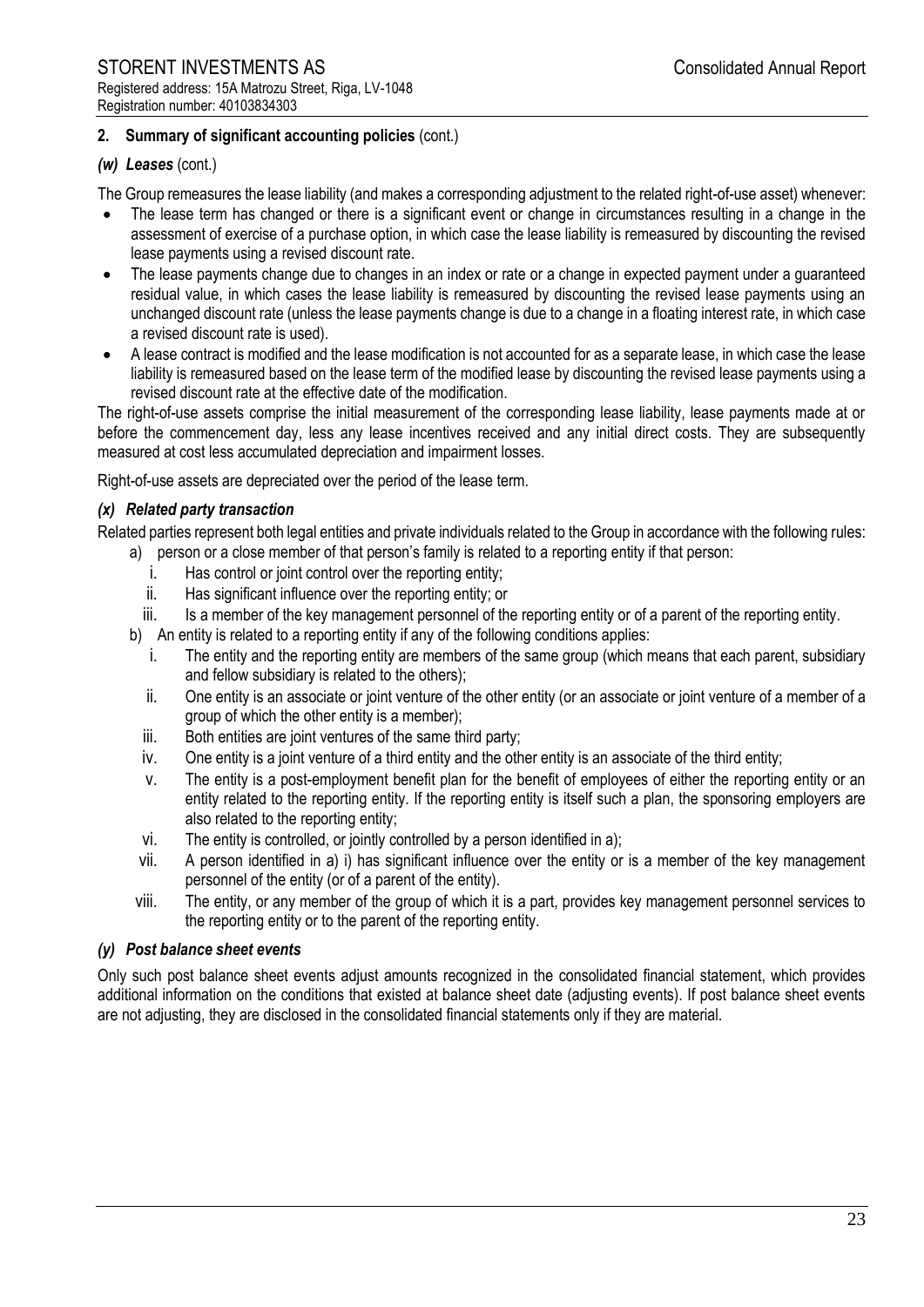## *(z) International Financial Reporting Standards*

New standards and amendments to standards, including any consequential amendments to other standards, effective for annual periods beginning on 1 January 2021, have not had a material impact on these consolidated financial statements.

## *Standards issued but not yet effective*

A number of new standards are effective for annual periods beginning after 1 January 2021 and earlier application is permitted; however, the Group has not early adopted the new or amended standards in preparing these consolidated financial statements.

The following new and amended standards effective for annual periods beginning after 1 January 2021 are not expected to have a significant impact on the Group's consolidated financial statements:

- Amendments to IAS 37 Onerous contracts Cost of Fulfilling a Contract (effective for annual periods beginning on or after 1 January 2022, have not yet been adopted by the EU);
- Annual Improvements to IFRS Standards 2018-2020 (effective for annual periods beginning on or after 1 January 2022, have not yet been adopted by the EU);
- Amendments to IAS 16 Property, Plant and Equipment: Proceeds before Intended Use (effective for annual periods beginning on or after 1 January 2022, not yet adopted by the EU);
- Reference to Conceptual Framework Amendments to IFRS 3 (effective for annual periods beginning on or after 1 January 2022, have not yet been adopted by the EU);
- Amendments to IAS 1 Classification of Liabilities as Current or Non-current (effective for annual periods beginning on or after 1 January 2023, have not yet been adopted by the EU);
- IFRS 17 Insurance Contracts and amendments to IFRS 17 Insurance Contracts (effective for annual periods beginning on or after 1 January 2023, have not yet been adopted by the EU).

IFRSs currently adopted by the EU do not differ materially from those adopted by the International Accounting Standards Board (IASB), except for some of the above-mentioned standards, amendments to existing standards and interpretations not yet endorsed by the EU on 31 December 2021 (effective dates refer to IFRSs, issued by the IASB).

The Group anticipates that the adoption of these new standards and amendments to the existing standards will have no material impact on the consolidated financial statements of the Group in the period of initial application.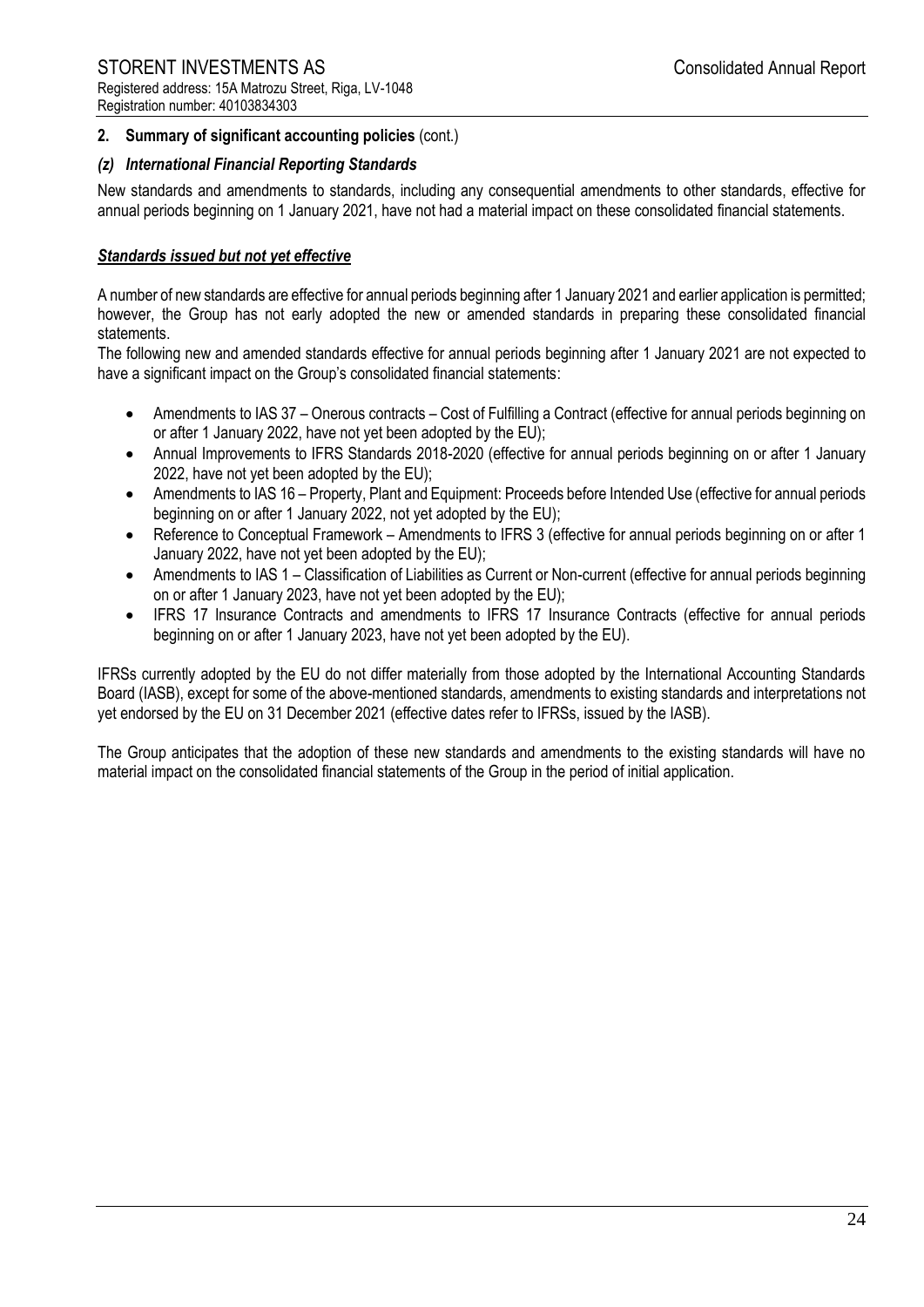Registration number: 40103834303

## **3. Net revenue and operating segments**

| Net revenue by products and services                                              | 2021<br><b>EUR</b> | 2020<br><b>EUR</b> |
|-----------------------------------------------------------------------------------|--------------------|--------------------|
| Rental revenue – own equipment                                                    | 8 206 914          | 10 800 065         |
| Rental revenue – sub-lease of right-of-use assets (see also Note 14)              | 5 202 688          | 7 083 860          |
| Rental revenue – equipment under split rent arrangements (see also<br>Note $14$ ) | 19 268 349         | 13 269 855         |
| <b>TOTAL Rental income:</b>                                                       | 32 677 951         | 31 153 780         |
| Transport and related services revenue                                            | 9 509 383          | 9 565 003          |
| Revenue from sale of inventories                                                  | 783 847            | 1463331            |
| Cash discounts to customers                                                       | (54 074)           | (57 840)           |
| <b>TOTAL Revenue from contracts with customers:</b>                               | 10 239 156         | 10 970 494         |
| <b>TOTAL:</b>                                                                     | 42 917 107         | 42 124 274         |

#### *Operating segments*

Segment information is presented for the Group's operating segments, which are determined by geographical split. The Group has disclosed the items and amounts by operating segment as reported in internal management reporting to the Council and the Board.

| Net revenue per geographical location                | 2021<br><b>EUR</b> | 2020<br><b>EUR</b> |
|------------------------------------------------------|--------------------|--------------------|
| Latvia                                               | 14 296 515         | 14 198 895         |
| Lithuania                                            | 10 581 119         | 8957279            |
| Estonia                                              | 4 602 489          | 4786806            |
| <b>TOTAL Baltic (Latvia, Estonia and Lithuania):</b> | 29 480 123         | 27 942 980         |
| Finland                                              | 10 390 040         | 11 141 525         |
| Sweden                                               | 2 391 517          | 2 493 566          |
| <b>TOTAL Nordic (Finland and Sweden):</b>            | 12 781 557         | 13 635 091         |
| Russia, Kaliningrad                                  | 655 427            | 546 203            |
| TOTAL:                                               | 42 917 107         | 42 124 274         |

The Group defines operating result as net revenues and other operating income less cost of materials and services, personnel costs, other operating expenses, depreciation and amortization and impairment gain/(loss).

| Operating result per geographical location    | 2021<br><b>EUR</b> | 2020<br><b>EUR</b> |
|-----------------------------------------------|--------------------|--------------------|
| Baltic (Latvia, Estonia and Lithuania)        | 1822640            | (4 774 393)        |
| Nordic (Finland and Sweden)                   | (3164211)          | (3167696)          |
| Russia, Kaliningrad                           | 233 649            | 135 310            |
| Elimination of inter-segment operating result | 75 121             | 109 535            |
| Finance income                                | 130 257            | 67728              |
| Finance expenses                              | (2 442 651)        | (3 155 359)        |
| Consolidated profit/(loss) before tax:        | (3 345 195)        | (10 784 875)       |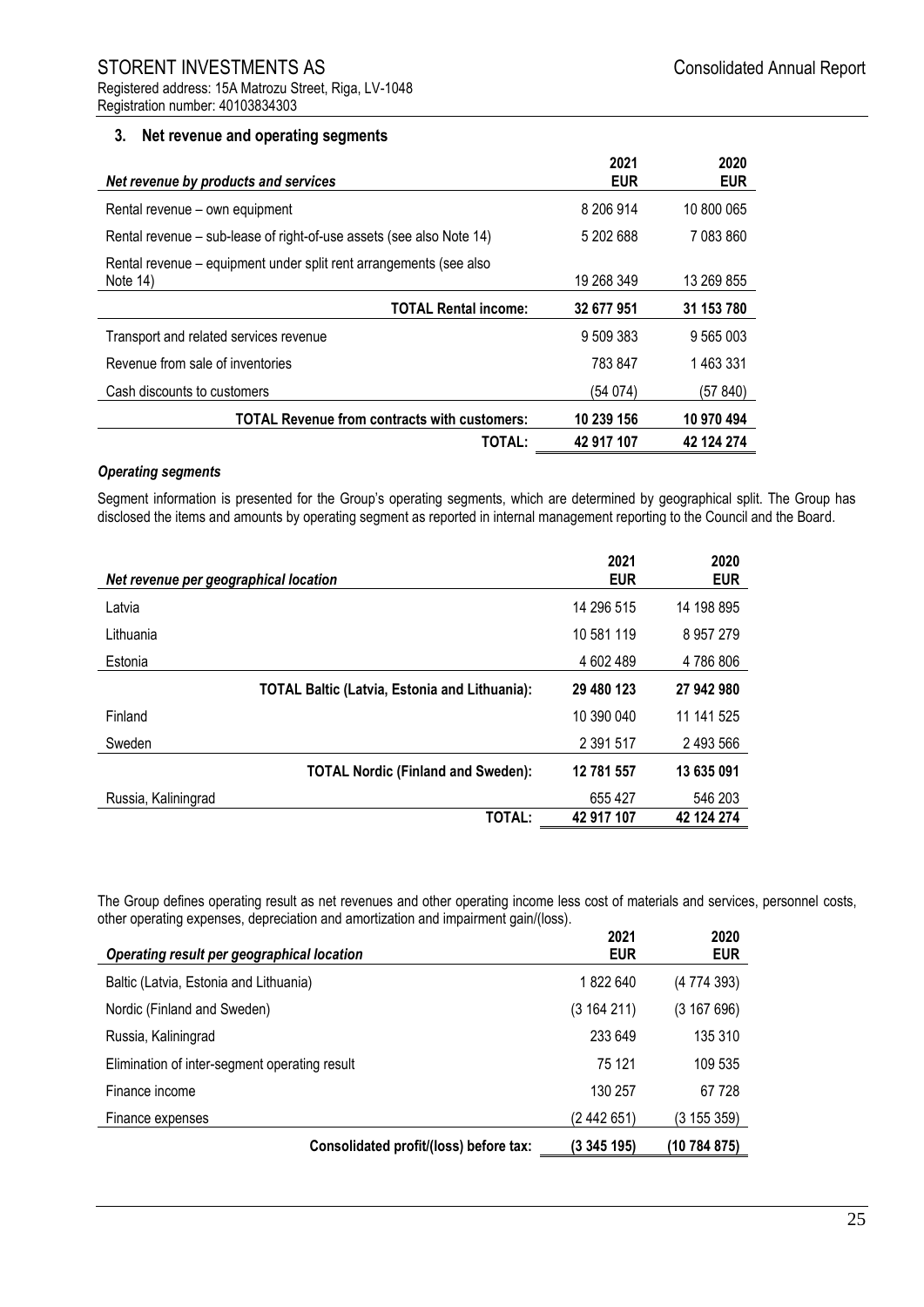## **3. Net revenue and operating segments** (cont.)

Property, plant and equipment, right of use assets and intangible assets are disclosed both on individual geographical location level and on an aggregated basis, in line with internal management reporting to the Council and the Board.

| Property, plant and equipment and right of use assets per geographical<br>location, net book value          | 31.12.2021<br><b>EUR</b> | 31.12.2020<br><b>EUR</b> |
|-------------------------------------------------------------------------------------------------------------|--------------------------|--------------------------|
| Finland                                                                                                     | 8877339                  | 10 734 786               |
| Sweden                                                                                                      | 1878 538                 | 2 446 435                |
| <b>TOTAL Nordic (Finland and Sweden):</b>                                                                   | 10 755 877               | 13 181 221               |
| Latvia                                                                                                      | 6716476                  | 10 272 012               |
| Lithuania                                                                                                   | 3 599 576                | 5 826 521                |
| Estonia                                                                                                     | 2 137 333                | 4 146 616                |
| <b>TOTAL Baltic (Latvia, Estonia and Lithuania):</b>                                                        | 12 453 385               | 20 245 149               |
| Russia, Kaliningrad                                                                                         | 151 046                  | 128 464                  |
| <b>TOTAL:</b>                                                                                               | 23 360 308               | 33 554 834               |
| Intangible assets (including goodwill) and right of use assets<br>per geographical location, net book value | 31.12.2021<br><b>EUR</b> | 31.12.2020<br><b>EUR</b> |
| Finland                                                                                                     | 1829 525                 | 1645263                  |
|                                                                                                             |                          |                          |
| Sweden                                                                                                      | 163 575                  | 142 949                  |
| <b>TOTAL Nordic (Finland and Sweden):</b>                                                                   | 1993100                  | 1788 212                 |
| Latvia                                                                                                      | 1 350 511                | 1 377 293                |
| Lithuania                                                                                                   | 8 958 003                | 8 982 107                |
| Estonia                                                                                                     | 695 464                  | 749 452                  |
| <b>TOTAL Baltic (Latvia, Estonia and Lithuania):</b>                                                        | 11 003 978               | 11 108 852               |
| Russia, Kaliningrad                                                                                         | 379 673                  | 367 085                  |
| <b>TOTAL:</b>                                                                                               | 13 376 751               | 13 264 149               |

#### **4. Other operating income**

| By type                                                              |                     | 2021<br>2020<br><b>EUR</b><br><b>EUR</b> |
|----------------------------------------------------------------------|---------------------|------------------------------------------|
| Insurance reimbursements received                                    | 270 049             | 226 865                                  |
| Cost reimbursement                                                   | 218 730             | 81 379                                   |
| Received government grant*                                           | 106 660             |                                          |
| Recognized deferred income (see also Note 28)                        |                     | 57 107<br>135 111                        |
| Other income                                                         |                     | 10 501<br>5 5 0 7                        |
| Gains on sale of property, plant and equipment used for renting, net | 641 968             |                                          |
|                                                                      | TOTAL:<br>1 305 015 | 448 862                                  |

\*One of the Group's entities has received government grant under the program of government support related to Covid-19 pandemic. Support programm was intended to compensate the decrease in net working capital. Entity has fulfilled all the conditions for the use of this support and recognized received amount in Other operating income in the reporting period. There are no conditions, under which the entity would have to repay the received support.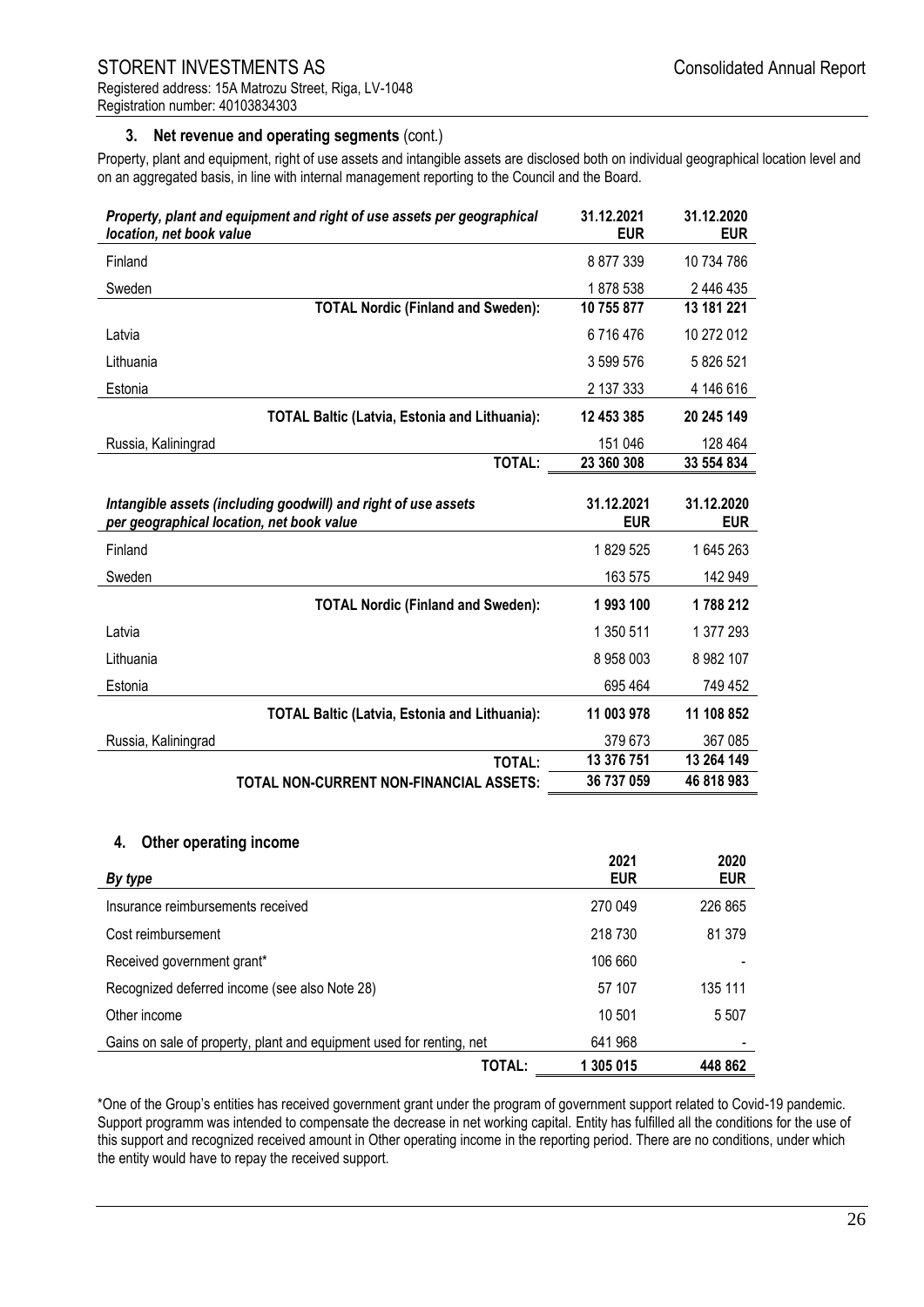## STORENT INVESTMENTS AS **STORENT** INVESTMENTS AS Registered address: 15A Matrozu Street, Riga, LV-1048

# Registration number: 40103834303

## **5. Cost of materials and services**

## **a) Costs of raw materials and ancillary materials**

|                                                           |               | 2021<br><b>EUR</b> | 2020<br><b>EUR</b> |
|-----------------------------------------------------------|---------------|--------------------|--------------------|
| Cost of materials                                         |               | 617 517            | 711 862            |
| Renting equipment adjustments as a result of stock counts |               | 2697               | 3 2 9 2            |
|                                                           | TOTAL:        | 620 214            | 715 154            |
| Other external costs<br>b)                                |               |                    |                    |
|                                                           |               | 2021<br><b>EUR</b> | 2020<br><b>EUR</b> |
| Equipment rent related costs (see also Note 14)           |               | 13 730 924         | 9 382 817          |
| Transport and assembly services                           |               | 6 315 953          | 6971627            |
| Repairs and maintenance services                          |               | 3 114 205          | 3 165 667          |
|                                                           | TOTAL:        | 23 161 082         | 19 520 111         |
|                                                           | <b>TOTAL:</b> | 23 781 296         | 20 235 265         |

## **6. Other operating expenses**

|                                                                        | 2021<br><b>EUR</b> | 2020<br><b>EUR</b> |
|------------------------------------------------------------------------|--------------------|--------------------|
| Rent of offices, areas and maintenance costs                           | 2 341 573          | 2 2 6 1 1 0 6      |
| <b>IT</b> expenses                                                     | 969 333            | 1 216 773          |
| Administration transport costs                                         | 473 897            | 504 456            |
| Other administrative expenses                                          | 460 242            | 548 915            |
| Written-off doubtful debts                                             | 451 512            | 628 236            |
| Remuneration to contractors                                            | 371897             | 303 306            |
| Losses on sale of property, plant and equipment used for renting, net* |                    | 544 525            |
| Marketing expenses                                                     | 263 428            | 460 329            |
| Insurance costs                                                        | 231 932            | 297 025            |
| Legal services                                                         | 146 906            | 119 388            |
| Communication expenses                                                 | 135 356            | 155 616            |
| Consulting and other services**                                        | 105 338            | 181 998            |
| <b>TOTAL:</b>                                                          | 5951414            | 7 221 673          |

\*Storent SIA and Storent Oy, on an ongoing basis, performs optimization of the rental equipment fleet by selling equipment, which is no longer in demand in rental market. The increase in rental equipment sold in 2021 and 2020 is related to the management's initiated change in the Group's operating model to increase the share of rental equipment provided by split-rent vendors.

| Gains / (losses) on sale of property, plant and equipment used for<br>renting, net calculation: | 2021<br><b>EUR</b> | 2020<br><b>EUR</b> |
|-------------------------------------------------------------------------------------------------|--------------------|--------------------|
| Gross income from sale of property, plant and equipment used for renting                        | 6 546 191          | 9480164            |
| Cost of sold property, plant and equipment used for renting                                     | (5 904 223)        | (10024689)         |
| TOTAL Gains / (losses) on sale of property, plant and equipment<br>used for renting, net:       | 641 968            | (544 525)          |

Net gains are presented under Other operating income, while Net losses are presented under Other operating expenses.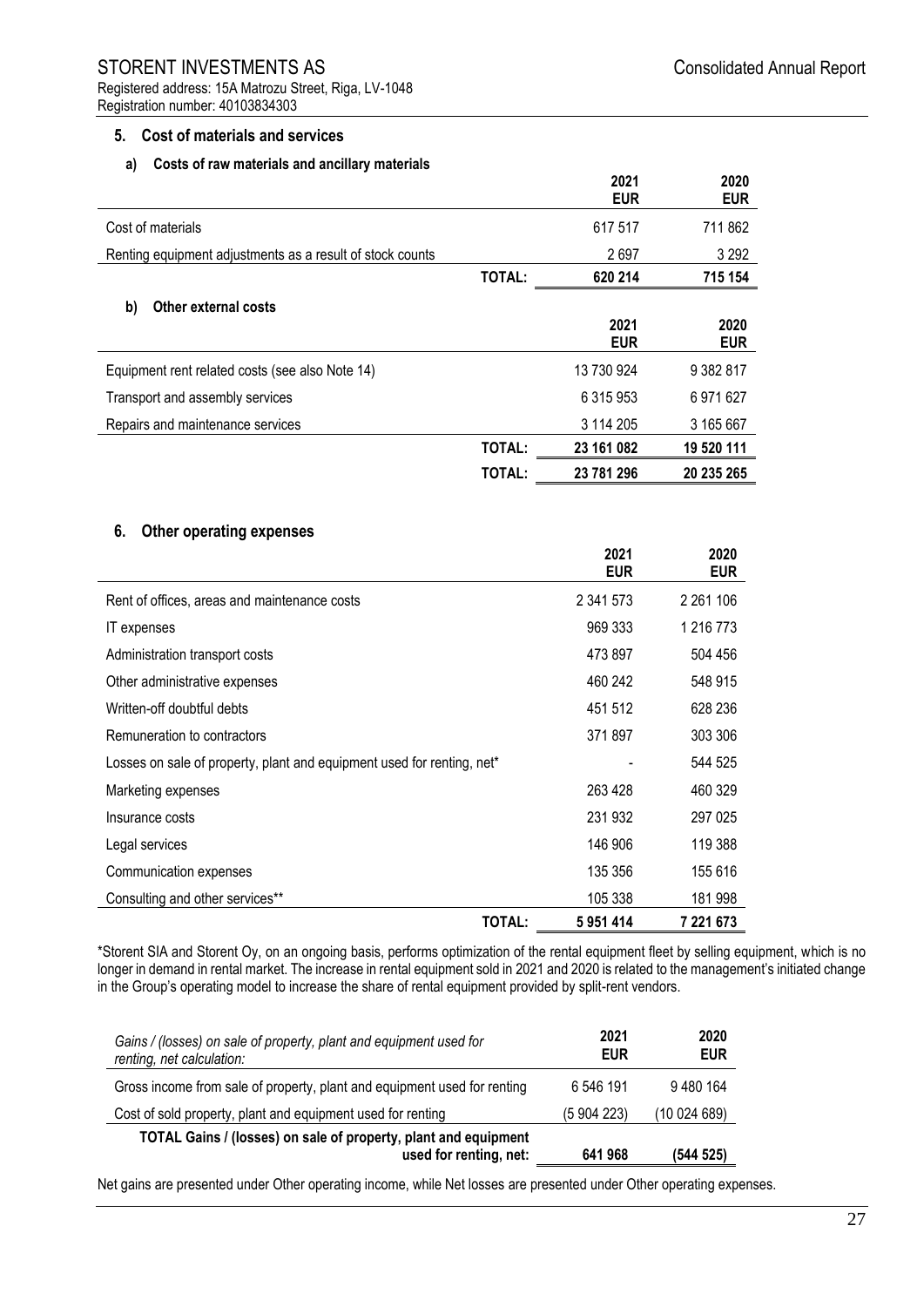## **6. Other operating expenses (cont.)**

\*\*including audit fee to KPMG Baltics SIA:

|                                                                        |               | 2021<br><b>EUR</b> | 2020<br><b>EUR</b> |
|------------------------------------------------------------------------|---------------|--------------------|--------------------|
| Financial statements audit fee                                         |               | 90 298             | 82 264             |
|                                                                        | <b>TOTAL:</b> | 90 298             | 82 264             |
| 7.<br><b>Depreciation and amortization</b>                             |               |                    |                    |
|                                                                        |               | 2021<br><b>EUR</b> | 2020<br><b>EUR</b> |
| Depreciation of property, plant and equipment used for renting         |               | 677978             | 3 445 912          |
| Depreciation of property, plant and equipment used for own needs       |               | 410 320            | 402 059            |
| Rights of use assets amortization                                      |               | 4710549            | 4 167 912          |
| Amortization of intangible assets                                      |               | 888 300            | 871 638            |
|                                                                        | TOTAL:        | 6 687 147          | 8 887 521          |
| <b>Finance income</b><br>8.                                            |               |                    |                    |
|                                                                        |               | 2021<br><b>EUR</b> | 2020<br><b>EUR</b> |
| Foreign exchange income                                                |               | 21 0 76            | 40 010             |
| Interest income calculated using the effective interest method         |               | 2521               | 27 718             |
|                                                                        | TOTAL:        | 23 597             | 67 728             |
| 9.<br><b>Finance expenses</b>                                          |               |                    |                    |
|                                                                        |               | 2021<br><b>EUR</b> | 2020<br><b>EUR</b> |
| Interest on borrowings* calculated using the effective interest method |               | 1 132 433          | 1 205 286          |
| Interest on leases                                                     |               | 743 920            | 928 440            |
| Interest on bonds* calculated using the effective interest method      |               | 513 271            | 987 153            |
| Interest on factoring**                                                |               | 6 109              | 9687               |
| Interest on overdraft                                                  |               | 2 3 4 0            |                    |
| Foreign exchange losses                                                |               | 9755               |                    |
| Other expenses                                                         |               | 34 823             | 24 793             |
|                                                                        | TOTAL:        | 2 442 651          | 3 155 359          |

\*Interest expenses presented above are incurred by financial instruments presented in the Group's financial liabilities at amortized cost in accordance with IFRS 9.

\*\*In 2014 Group has signed factoring contract with Nordea Bank AB, which improved liquidity of the Group. The management of the Group treats this contract as factoring without rights of regress. In 2021, the maturity of these contracts was been prolonged till 31.03.2022.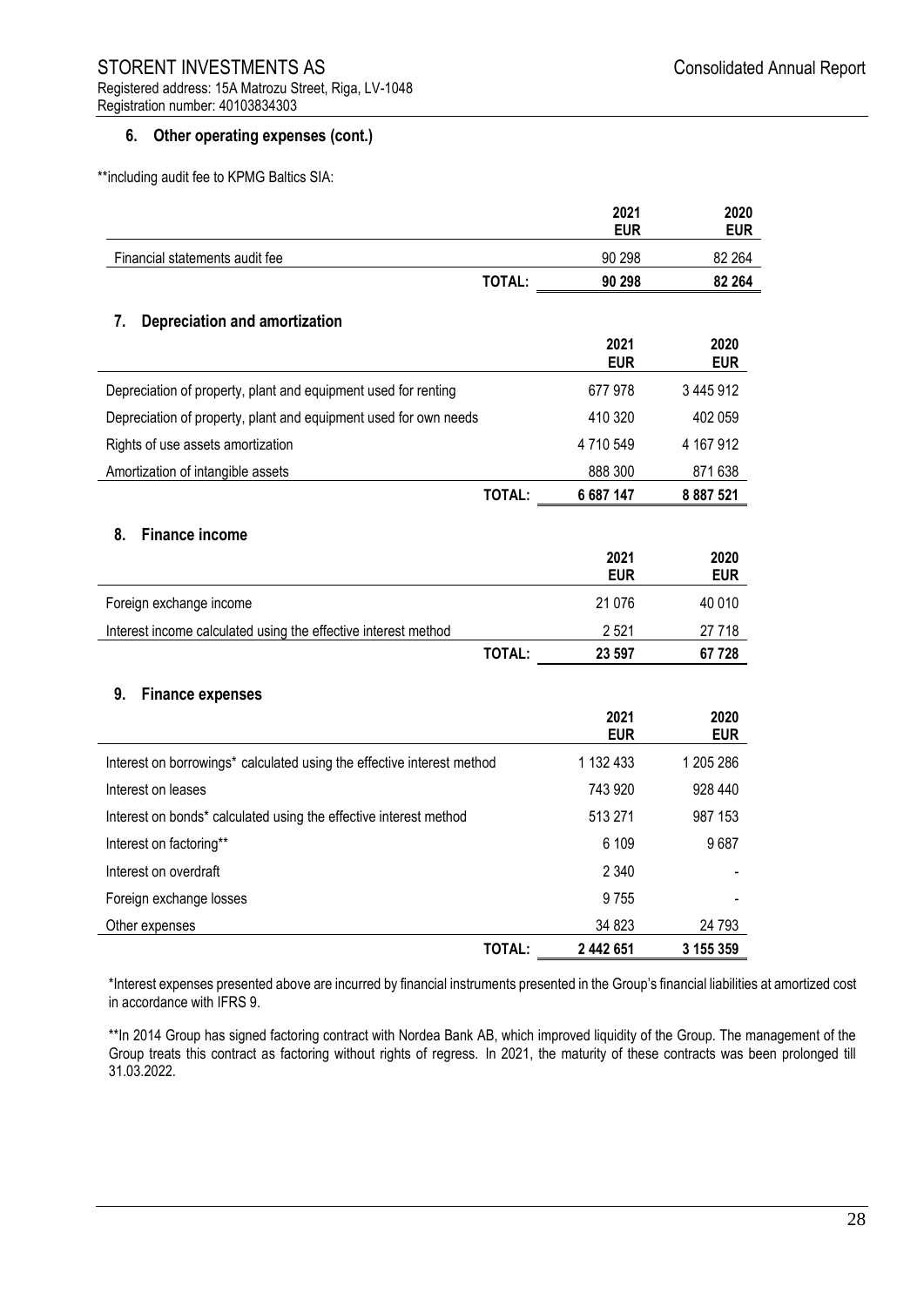## STORENT INVESTMENTS AS **STORENT** INVESTMENTS AS Registered address: 15A Matrozu Street, Riga, LV-1048 Registration number: 40103834303

## **10. Income tax and deferred income tax assets / liabilities**

|                                                                                       | 2021<br><b>EUR</b> | 2020<br><b>EUR</b> |
|---------------------------------------------------------------------------------------|--------------------|--------------------|
| Corporate income tax calculated for the year                                          | (55847)            | (15 807)           |
| Deferred income tax changes due to temporary differences                              | (1 808)            | (532 797)          |
| Corporate income tax recognized in consolidated statement of<br>comprehensive income: | (57655)            | (548604)           |

The Group's reconciliation of the effective tax rate is based on its domestic tax rate, with a reconciling item in respect of tax rates applied by Group companies in other jurisdictions. The reconciliation of the effective tax rate is based on an applicable tax rate that provides the most meaningful information to users.

Reconciliation of the actual corporate income tax with calculated theoretical tax:

|                                                                    |            | 2021<br><b>EUR</b> |              | 2020<br><b>EUR</b> |
|--------------------------------------------------------------------|------------|--------------------|--------------|--------------------|
| Profit / (loss) before income tax, subject to corporate income tax |            | (3345195)          |              | (10 784 875)       |
| The calculated theoretical corporate income tax $-$ at 20%         | 20.0%      | (669039)           | 20,0%        | (2 156 975)        |
| Effect of tax rates in foreign jurisdictions                       | $(0,31\%)$ | 10465              | $(0,32\%)$   | 34 195             |
| Permanent differences:                                             |            |                    |              |                    |
| Impact of Goodwill write-off                                       |            |                    | (7,49%)      | 807 358            |
| Non-deductible expenses and other permanent differences            | $(1,55\%)$ | 51 827             | $(1,10\%)$   | 118 192            |
| Unrecognized temporary differences (tax losses carried forward)    | (19,86%)   | 664 402            | $(16, 19\%)$ | 1 745 833          |
| The actual corporate income tax for the reporting year:            | (1,72%)    | 57 655             | $(5,09\%)$   | 548 604            |

## **Deferred income tax:**

The Group management has determined that eligable subsidiary's profits will not be distributed in the foreseeable future, and, thus, the Group has not recognized related deferred tax liabilities. The unrecognized deferred tax liabilities as at 31 December 2021 amount to EUR 1 644 260 (31.12.2020: EUR 1 314 414).

The unused tax losses, for which deferred tax asset is recognized only to the extent of taxable temporary differences, as at 31 December 2021 consist of EUR 8 270 226 (31.12.2020: EUR 6 925 394) that expire from 2028 to 2031 and EUR 5 945 637 (31.12.2020: EUR 5 348 402) that, under certain conditions, do not expire. There are no other material deductible temporary differences and unused tax credits for which no deferred tax asset is recognised.

The Group's management has prepared a Business plan for the next five-years and evaluated the actual and potential impact of Covid-19 pandemic. Based on the five‑year business plan for Finland, Sweden and Lithuania the management doesn't see that the next fiveyears' taxable profit will be enough to cover the previous tax losses. As a result, the Group's management decided to recognize deferred tax assets only in the amount equal to the deferred tax liabilities that are expected to reverse in future reporting periods.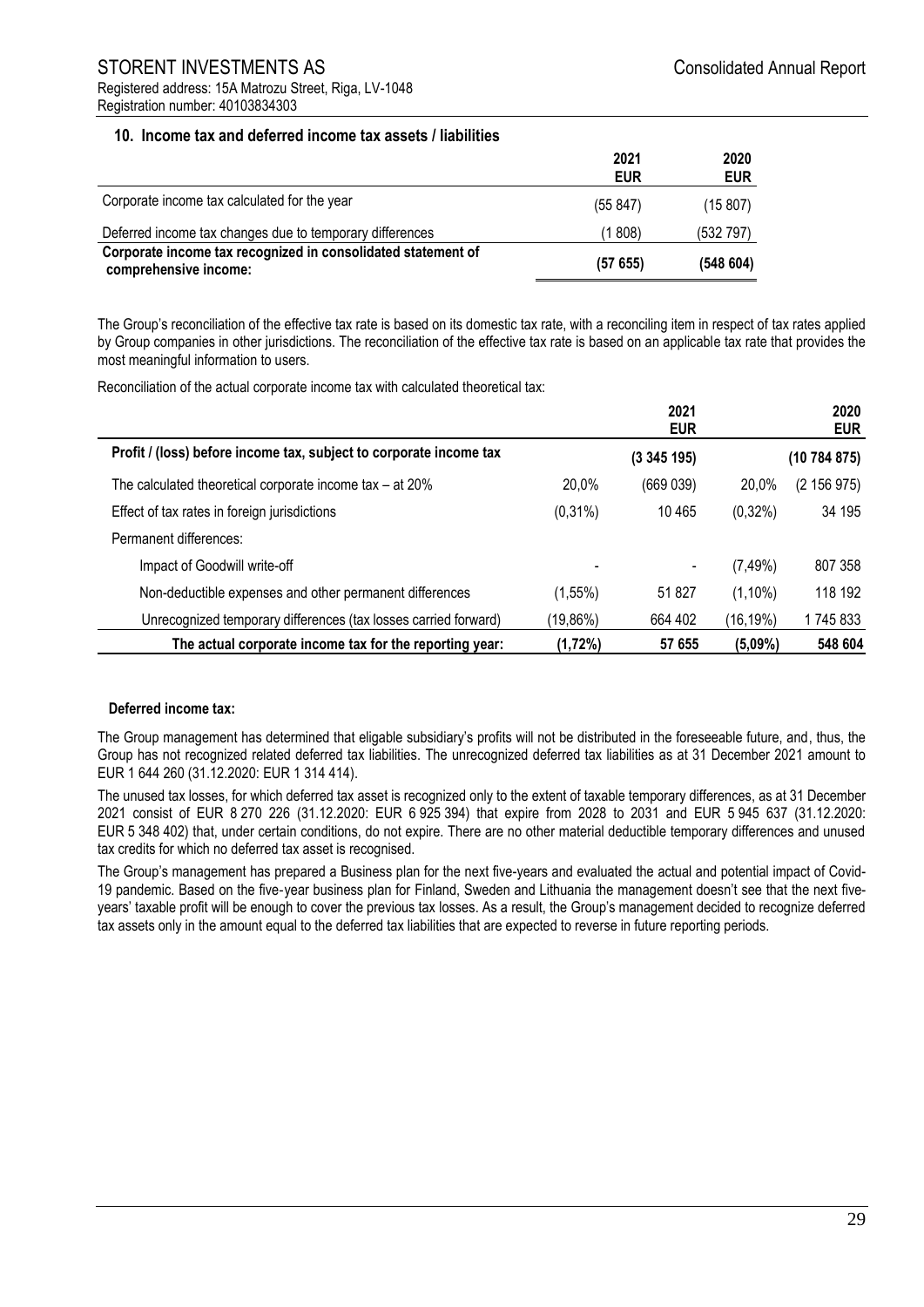## **10. Income tax income and deferred income tax assets / liabilities** (cont.)

| Movement in deferred tax<br>balances |                             |                                 |                       |                  |                        | <b>Balance at 31 December 2021</b> |  |
|--------------------------------------|-----------------------------|---------------------------------|-----------------------|------------------|------------------------|------------------------------------|--|
| 2021                                 |                             |                                 | Currency              |                  |                        |                                    |  |
| <b>EUR</b>                           | Net balance at 1<br>January | Recognised in<br>profit or loss | revaluation<br>effect | Net              | Deferred tax<br>assets | Deferred tax<br>liabilities        |  |
| Accelerated depreciation for tax     |                             |                                 |                       |                  |                        |                                    |  |
| purposes                             | 687 528                     | 179 886                         |                       | 867 414          |                        | 867 414                            |  |
| Tax losses carried forward           | (2339515)                   | (760907)                        | (1808)                | (3102130)        | (3 102 230)            |                                    |  |
| Loss allowances                      | (93 807)                    | (81546)                         |                       | (175353)         | (175353)               |                                    |  |
| Other items                          | (39)                        | (27)                            |                       | (66)             | (66)                   |                                    |  |
| Unrecognized deferred tax            |                             |                                 |                       |                  |                        |                                    |  |
| asset                                | 1745833                     | 664 402                         |                       | 2 410 235        | 2 410 235              |                                    |  |
|                                      |                             | 1808                            | (1808)                | ٠                | (867 414)              | 867 414                            |  |
|                                      |                             |                                 |                       | Set-off          | 866 128                | (866 128)                          |  |
|                                      |                             |                                 |                       | Net deferred tax | (1286)                 | 1 2 8 6                            |  |

| Movement in deferred tax<br>balances     |                             |                                 |                                   |                  | <b>Balance at 31 December 2020</b> |                             |
|------------------------------------------|-----------------------------|---------------------------------|-----------------------------------|------------------|------------------------------------|-----------------------------|
| 2020<br><b>EUR</b>                       | Net balance at 1<br>Januarv | Recognised in<br>profit or loss | Currency<br>revaluation<br>effect | Net              | Deferred tax<br>assets             | Deferred tax<br>liabilities |
| Accelerated depreciation for tax         |                             |                                 |                                   |                  |                                    |                             |
| purposes                                 | 600 394                     | 87 134                          |                                   | 687 528          |                                    | 687 528                     |
| Tax losses carried forward               | (105939)                    | (1266952)                       | (13164)                           | (2339515)        | (2339515)                          | $\overline{\phantom{0}}$    |
| Loss allowances                          | (58 286)                    | (35 521)                        |                                   | (93 807)         | (93 807)                           |                             |
| Employee benefits                        | 3 3 3 3                     | (3333)                          |                                   |                  |                                    |                             |
| Other items<br>Unrecognized deferred tax | (5675)                      | 5636                            |                                   | (39)             | (39)                               |                             |
| asset                                    |                             | 1745833                         |                                   | 1745833          | 1745833                            |                             |
|                                          | (519633)                    | 532797                          | (13164)                           | ٠                | (687 528)                          | 687 528                     |
|                                          |                             |                                 |                                   | Set-off          | 687 528                            | (687 528)                   |
|                                          |                             |                                 |                                   | Net deferred tax |                                    |                             |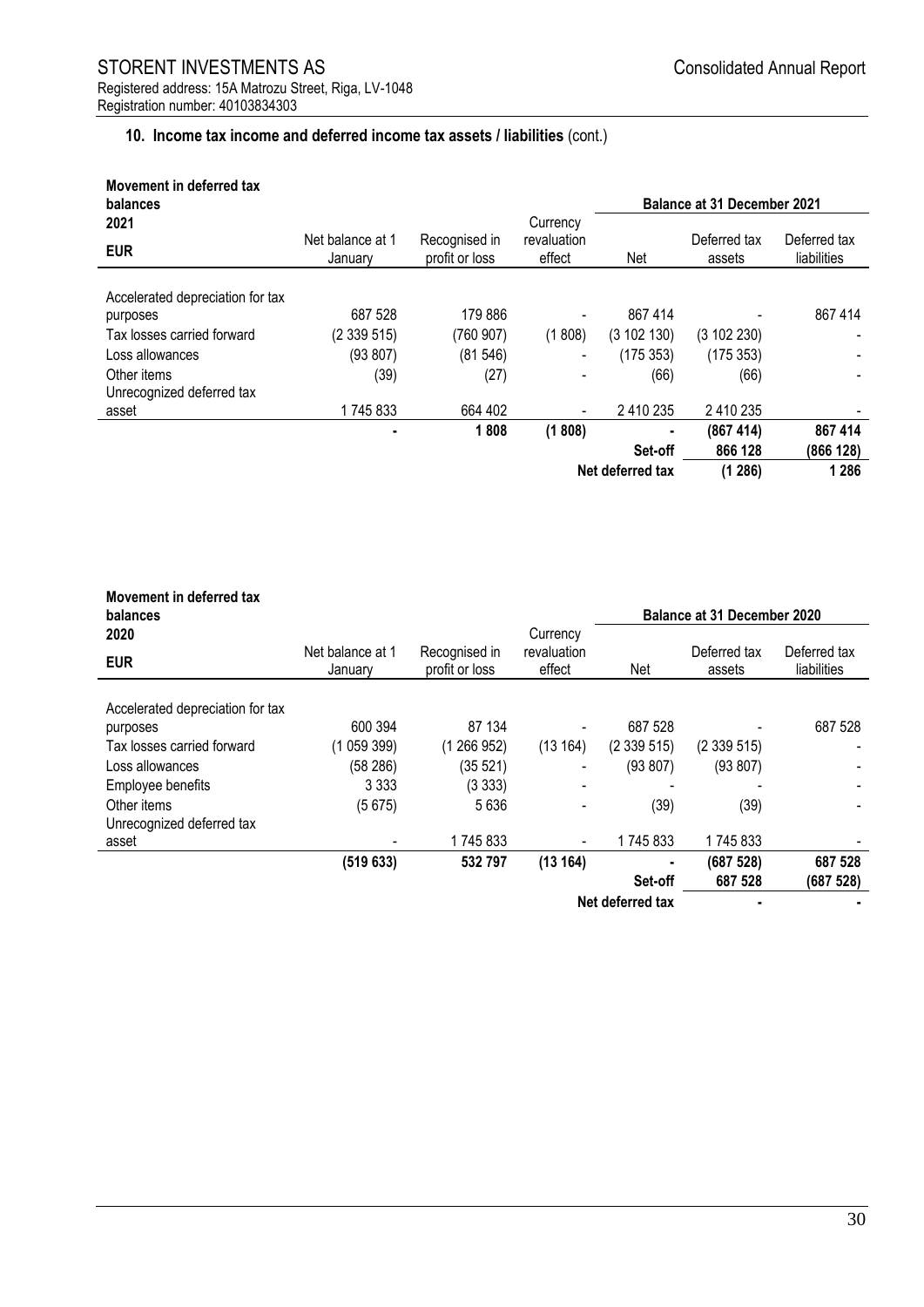## **11. Personnel costs and number of employees**

|                                                       |               | 2021<br><b>EUR</b> | 2020<br><b>EUR</b> |
|-------------------------------------------------------|---------------|--------------------|--------------------|
| Salaries                                              |               | 6 647 507          | 7 334 351          |
| State social security mandatory contributions         |               | 1753257            | 2 009 422          |
| Other personnel costs                                 |               | 376 289            | 562 340            |
|                                                       | <b>TOTAL:</b> | 8777053            | 9 906 113          |
| <b>Executive management remuneration:</b>             |               | 2021<br><b>EUR</b> | 2020<br><b>EUR</b> |
| <b>Board members</b>                                  |               |                    |                    |
| Salaries                                              |               | 452 849            | 813 000            |
| State social security mandatory contributions         |               | 106 835            | 195 864            |
|                                                       | <b>TOTAL:</b> | 559 684            | 1 008 864          |
|                                                       |               | 2021               | 2020               |
| Average number of employees during the reporting year |               | 262                | 297                |
|                                                       | <b>TOTAL:</b> | 262                | 297                |
| Personnel costs by function:                          |               | 2021<br><b>EUR</b> | 2020<br><b>EUR</b> |
| Sales                                                 |               | 3 297 263          | 3 835 358          |
| Customer services                                     |               | 3 572 331          | 4 155 315          |
| Administration and finance staff                      |               | 1 907 459          | 1915440            |
|                                                       | <b>TOTAL:</b> | 8777053            | 9 906 113          |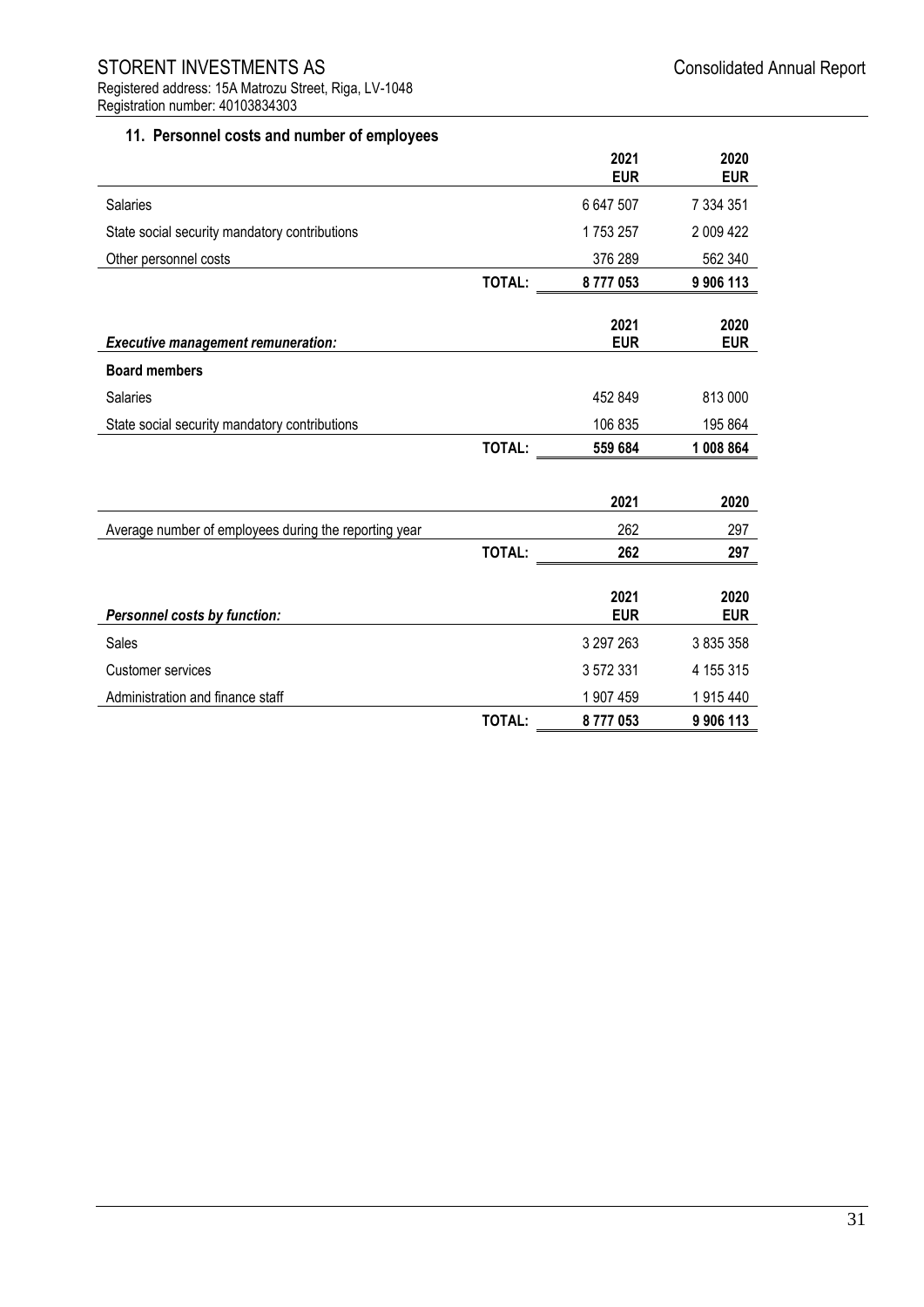#### **12. Intangible assets**

| <b>Consolidated Annual Rep</b> |  |
|--------------------------------|--|
|                                |  |

|                             | Licenses and<br>similar rights | <b>Other</b><br>intangible<br>assets | Intangible<br>assets in<br>progress | Goodwill   | <b>TOTAL</b> |
|-----------------------------|--------------------------------|--------------------------------------|-------------------------------------|------------|--------------|
|                             | <b>EUR</b>                     | <b>EUR</b>                           | <b>EUR</b>                          | <b>EUR</b> | <b>EUR</b>   |
| At 31 December 2019         |                                |                                      |                                     |            |              |
| <b>Historical cost</b>      | 558 543                        | 3815816                              | $\blacksquare$                      | 15 346 352 | 19 720 711   |
| Accumulated amortisation    | (405 507)                      | (2343674)                            |                                     |            | (2749181)    |
| Net carrying value          | 153 036                        | 1 472 142                            |                                     | 15 346 352 | 16 971 530   |
| FY 2020                     |                                |                                      |                                     |            |              |
| Net carrying value, opening | 153 036                        | 1 472 142                            |                                     | 15 346 352 | 16 971 530   |
| <b>Additions</b>            |                                | 778 519                              | 418 813                             |            | 1 197 332    |
| Write-off                   | (53 204)                       |                                      |                                     | (4029645)  | (4082849)    |
| Amortisation                | (47 673)                       | (823965)                             |                                     |            | (871 638)    |
| Net carrying value, closing | 52 159                         | 1 426 696                            | 418813                              | 11 316 707 | 13 214 375   |
| At 31 December 2020         |                                |                                      |                                     |            |              |
| Historical cost             | 505 339                        | 4 594 335                            | 418 813                             | 11 316 707 | 16 835 194   |
| Accumulated amortisation    | (453 180)                      | (3 167 639)                          |                                     |            | (3620819)    |
| Net carrying value          | 52 159                         | 1 426 696                            | 418 813                             | 11 316 707 | 13 214 375   |
| FY 2021                     |                                |                                      |                                     |            |              |
| Net carrying value, opening | 52 159                         | 1426696                              | 418813                              | 11 316 707 | 13 214 375   |
| Additions                   | 937                            | 459 636                              | 566 475                             |            | 1 027 048    |
| Write-off                   |                                | (177)                                |                                     |            | (177)        |
| Amortisation                | (32 280)                       | (856020)                             |                                     |            | (888 300)    |
| Net carrying value, closing | 20816                          | 1 030 135                            | 985 288                             | 11 316 707 | 13 352 946   |
| At 31 December 2021         |                                |                                      |                                     |            |              |
| Historical cost             | 506 276                        | 5 0 5 3 7 9 4                        | 985 288                             | 11 316 707 | 17 862 065   |
| Accumulated amortisation    | (485 460)                      | (4 023 659)                          |                                     |            | (4509119)    |
| Net carrying value          | 20816                          | 1 030 135                            | 985 288                             | 11 316 707 | 13 352 946   |

All intangible assets are used by the Group.

#### **Fully amortized intangible assets**

On 31 December 2021, intangible assets of the Group included assets with acquisition value of EUR 2 717 463 (31.12.2020.: EUR 1 810 858), which were completely written down into amortization costs and are still actively used in economic activity. Most of these intangible assets consist of computer programs, which continue to be used, and for which annual maintenance and improvement fees are paid.

#### **Development of intangible assets**

In 2020, the Group has started to develop a new ERP system that meets the development trends of modern IT technologies in the business environment, especially as a result of Covid-19, and will provide effective accounting of rental processes, control procedures of the Group and operational information for the Group's management to make decisions. The item "Intangible assets in progress" currently includes only those costs that the Group can reliably measure and that meet the IFRS criteria for capitalization.

| <b>Goodwill by CGU</b> | 31.12.2021<br><b>EUR</b> | 31.12.2020<br><b>EUR</b> |
|------------------------|--------------------------|--------------------------|
| <b>Storent SIA</b>     | 680 035                  | 680 035                  |
| <b>Storent UAB</b>     | 8742675                  | 8742675                  |
| Storent OU             | 542 475                  | 542 475                  |
| Storent Oy             | 1 0 2 1 9 3 7            | 1 0 2 1 9 3 7            |
| Storent OOO            | 329 585                  | 329 585                  |
|                        | 11 316 707               | 11 316 707               |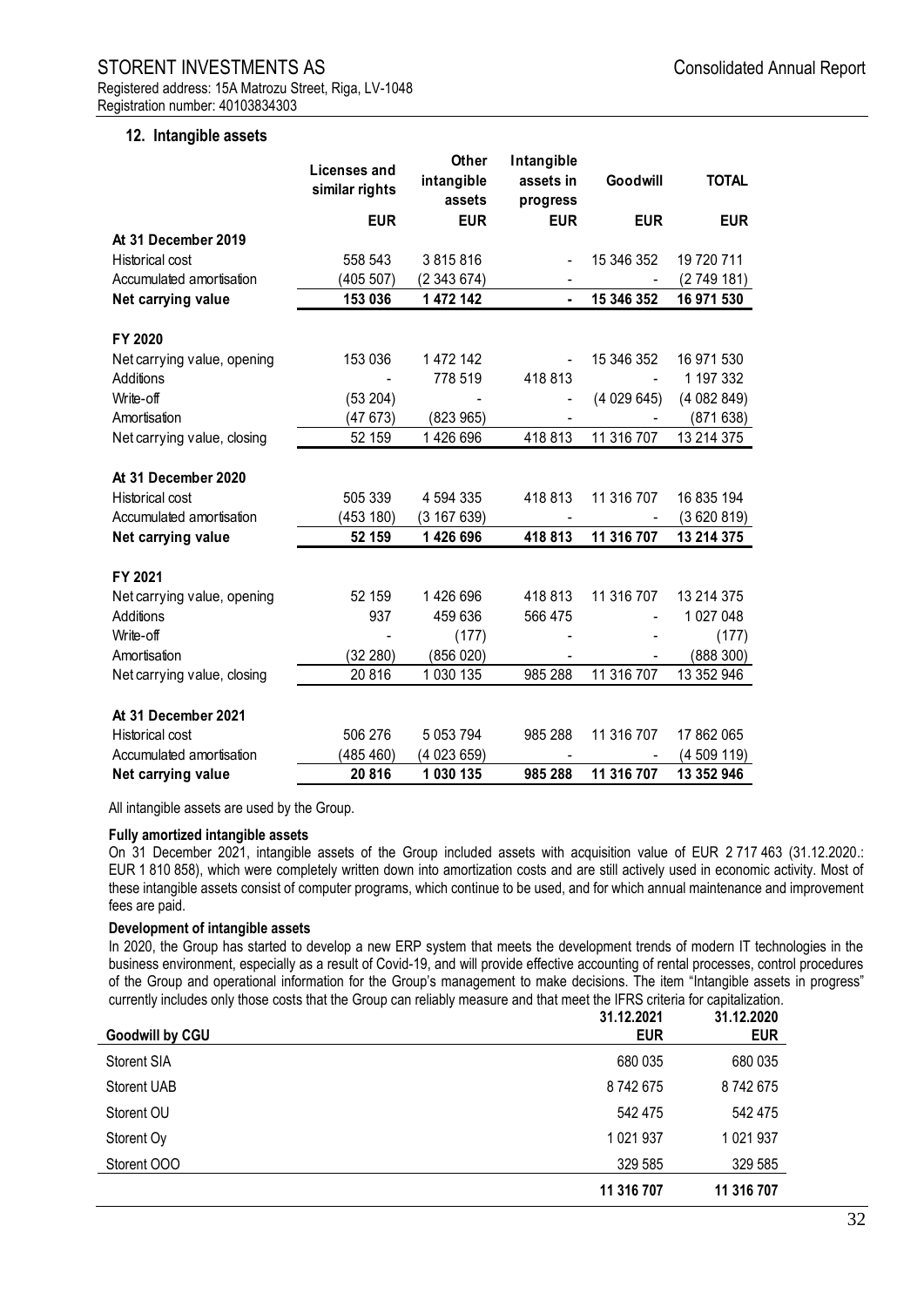## **12. Intangible assets** (cont.)

At the moment of issue of these financial statements the CGU of Storent OOO continues to operate without significant changes. Before 24 February 2022 Russia CGU operated quite independently, management don't see any major risks for further business activities. The Group monitors and follows sanction restrictions and so far they don't affect the CGU's activities. Storent OOO has no internal transactions with other subsidiaries.

The key assumptions used in the estimation of the recoverable amount (value in use) are the following:

| 31.12.2021                       | <b>Storent SIA</b>                                                                                    | <b>Storent UAB</b>                                                                                       | <b>Storent OU</b>                                                                                       | <b>Storent Oy</b>                                                                                 | <b>Storent AB</b>                                                                                   | Storent OOO                                                                                       |
|----------------------------------|-------------------------------------------------------------------------------------------------------|----------------------------------------------------------------------------------------------------------|---------------------------------------------------------------------------------------------------------|---------------------------------------------------------------------------------------------------|-----------------------------------------------------------------------------------------------------|---------------------------------------------------------------------------------------------------|
| EBITDA margin                    | 16%-18%<br>in<br>2022-<br>vears<br>16% in<br>2026,<br>terminal<br>vear<br>(2021<br>actual:<br>$16\%)$ | 9%-18%<br>in<br>2022-<br>vears<br>2026,<br>9%<br>- in<br>terminal<br>vear<br>(2021<br>actual:<br>$16\%)$ | 1%-18%<br>in<br>2022-<br>vears<br>2026,<br>$1\%$ in<br>terminal<br>vear<br>(2021)<br>actual: -<br>$8\%$ | 15%-18%<br>in<br>2022-<br>vears<br>15% in<br>2026,<br>terminal<br>vear<br>(2021 actual: -<br>14%) | 14%-16%<br>in<br>2022-<br>vears<br>2026,<br>14% in<br>terminal<br>vear<br>(2021 actual: -<br>$8%$ ) | 48%-40%<br>in<br>2022-<br>vears<br>2026,<br>48% in<br>terminal<br>year<br>(2021 actual: -<br>51%) |
| EBITDA growth<br>rate            | 2%                                                                                                    | 9%                                                                                                       | 18%                                                                                                     | 3%                                                                                                | 2%                                                                                                  | $-8%$                                                                                             |
| Period of cash<br>flows forecast | 5<br>vears<br>$+$<br>terminal year                                                                    | 5<br>vears<br>$\ddot{}$<br>terminal year                                                                 | 5<br>years<br>$+$<br>terminal year                                                                      | 5<br>vears<br>$+$<br>terminal year                                                                | 5<br>vears<br>$+$<br>terminal year                                                                  | 5<br>vears<br>$\ddot{}$<br>terminal year                                                          |
| <b>WACC</b>                      | 10,24%                                                                                                | 10,24%                                                                                                   | 10,24%                                                                                                  | 10,24%                                                                                            | 10,24%                                                                                              | 10,24%                                                                                            |
| Terminal<br>growth rate          | 0,59%                                                                                                 | 0,59%                                                                                                    | 0.59%                                                                                                   | 0,59%                                                                                             | 0,59%                                                                                               | 0,59%                                                                                             |

| 31.12.2020                       | <b>Storent SIA</b>                                                                                           | <b>Storent UAB</b>                                                                                          | <b>Storent OU</b>                                                                                          | <b>Storent Oy</b>                                                                                      | <b>Storent AB</b>                                                                                              | <b>Storent OOO</b>                                                                                    |
|----------------------------------|--------------------------------------------------------------------------------------------------------------|-------------------------------------------------------------------------------------------------------------|------------------------------------------------------------------------------------------------------------|--------------------------------------------------------------------------------------------------------|----------------------------------------------------------------------------------------------------------------|-------------------------------------------------------------------------------------------------------|
| <b>EBITDA</b> margin             | 12%-16%<br><i>in</i><br>$2021 -$<br>vears<br>2025,<br>16% in<br>terminal<br>vear<br>(2020<br>actual:<br>18%) | in<br>12%-17%<br>$2021 -$<br>vears<br>2025,<br>17%<br>in<br>terminal<br>vear<br>(2020)<br>actual:<br>$11\%$ | $3% - 14%$<br>in<br>$2021 -$<br>vears<br>2025,<br>14% in<br>terminal<br>vear<br>(2020 actual: -<br>$6\%$ ) | 24%-25%<br>in<br>$2021 -$<br>vears<br>2025,<br>25% in<br>terminal<br>vear<br>(2020)<br>actual:<br>14%) | in<br>10%-19%<br>$2021 -$<br>vears<br>2025,<br>19%<br>- in<br>terminal<br>vear<br>(2020)<br>actual:<br>$4\%$ ) | 36%-37%<br>in<br>$2021 -$<br>vears<br>2025,<br>37% in<br>terminal<br>year<br>(2020)<br>actual:<br>37% |
| EBITDA growth<br>rate            | 4%                                                                                                           | 5%                                                                                                          | 9%                                                                                                         | 1%                                                                                                     | 9%                                                                                                             | 1%                                                                                                    |
| Period of cash<br>flows forecast | 5<br>vears<br>$+$<br>terminal year                                                                           | 5<br>years<br>$+$<br>terminal year                                                                          | 5<br>vears<br>$+$<br>terminal year                                                                         | 5<br>vears<br>$+$<br>terminal year                                                                     | 5<br>vears<br>$\ddot{}$<br>terminal year                                                                       | 5<br>vears<br>$\ddot{}$<br>terminal year                                                              |
| <b>WACC</b>                      | 8,98%                                                                                                        | 8,98%                                                                                                       | 8,98%                                                                                                      | 8,98%                                                                                                  | 8,98%                                                                                                          | 8,98%                                                                                                 |
| Terminal<br>growth rate          | 0,62%                                                                                                        | 0.62%                                                                                                       | 0.62%                                                                                                      | 0,62%                                                                                                  | 0,62%                                                                                                          | 0,62%                                                                                                 |

To determine the key assumptions of EBITDA margin and EBITDA growth rate, the Group management has considered both the Group's past experience as well the future trends and forecasts of the construction market in the specific country where the CGU is located.

The recoverable value of goodwill and other non-current non-financial assets significantly depends on the assumptions used in the assessment of recoverable value with respect to EBITDA margin and EBITDA growth rate and the Group management's ability to realize those assumptions, as well the overall development of Baltic and Nordic construction market. Any adverse changes to these assumptions caused by volatility of the market the Group operates in, may negatively influence the recoverable value of goodwill and other noncurrent non-financial assets recognized on the Group's balance sheet as of 31 December 2021. Please refer further to Notes 35 and 36.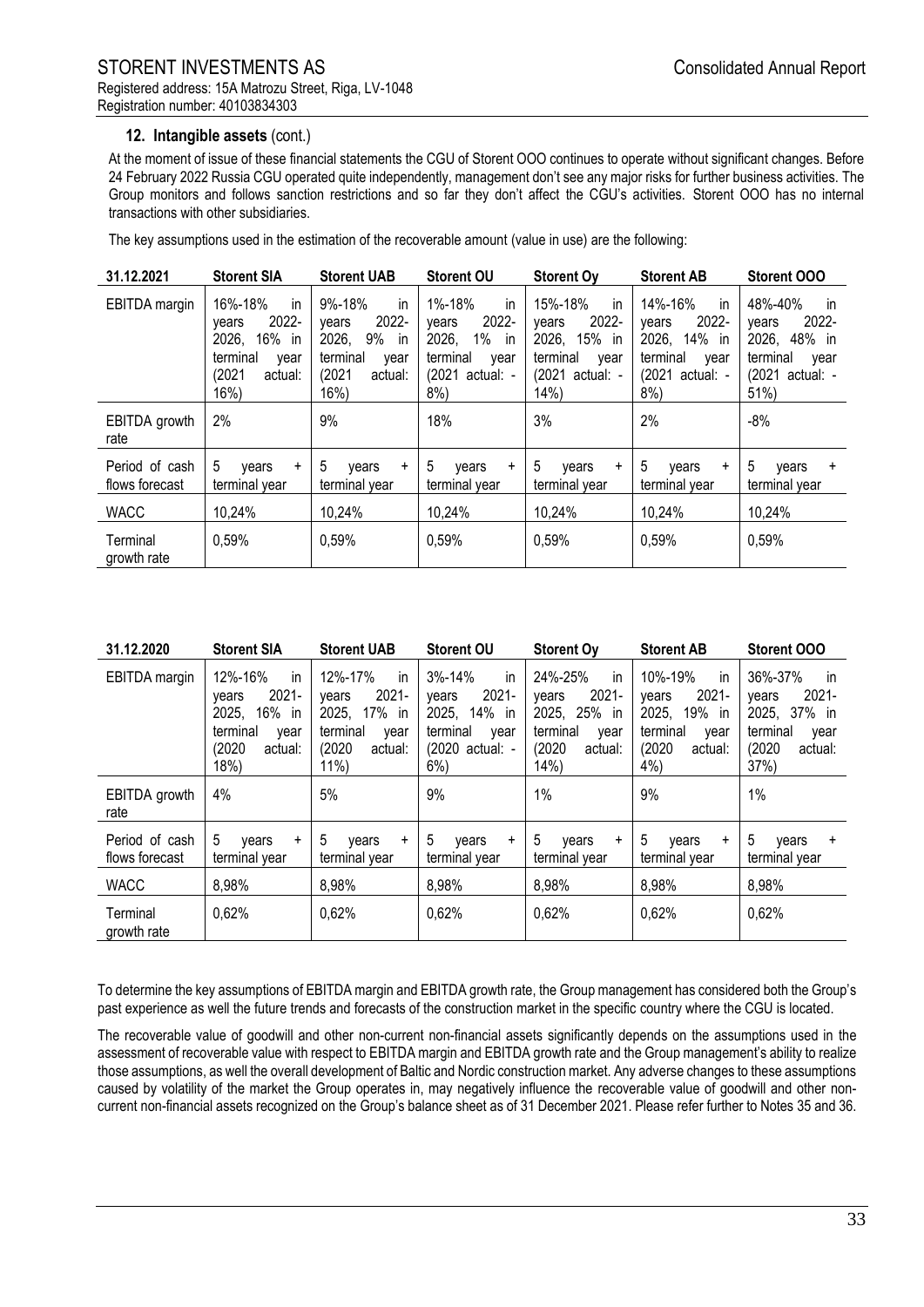## **12. Intangible assets** (cont.)

#### *Sensitivity analysis*

The Group has conducted an analysis of the sensitivity of the impairment test to changes in the key assumptions used to determine the recoverable amount for each of the CGUs to which goodwill is allocated. Analysis of the sensitivity is based on same assumptions as impairment test and as described above. Management estimated that all Baltic countries will reach a similar EBITDA margin level by increasing sales and significantly improving efficiency in Lithuania and Estonia. In the future, the Finnish company will focus more on rental services, in 2021 the Heavy Team department was closed, which will have a positive effect. The company will also look for opportunities to outsource transport services, thus increasing its efficiency. Much greater emphasis will be placed on the efficient use of the rental park, getting rid of unprofitable products and adapting to market demand.

The key assumptions that may affect the recoverable value and, thus, the carrying amount of the cash-generating units are the fulfilment of the EBITDA budget and the weighted average cost of capital. The table below shows the impact of the change in these two assumptions on the value headroom/(impairment) of the cash-generating unit.

|                    | Weighted average cost of capital 10,24%<br>$(8,98\%$ in 2020) |                                              |                                              | <b>EBITDA target reached by 90%</b>          |                                                 |                                                  |                                                 |                                                 |
|--------------------|---------------------------------------------------------------|----------------------------------------------|----------------------------------------------|----------------------------------------------|-------------------------------------------------|--------------------------------------------------|-------------------------------------------------|-------------------------------------------------|
|                    | <b>EBITDA</b><br>target<br>reached<br>by 90%                  | <b>EBITDA</b><br>target<br>reached<br>by 80% | <b>EBITDA</b><br>target<br>reached<br>by 90% | <b>EBITDA</b><br>target<br>reached<br>by 80% | Weighted<br>average cost<br>of capital<br>9,24% | Weighted<br>average cost<br>of capital<br>11,24% | Weighted<br>average cost<br>of capital<br>7,98% | Weighted<br>average cost<br>of capital<br>9,98% |
| m EUR              | 2021                                                          | 2021                                         | 2020                                         | 2020                                         | 2021                                            | 2021                                             | 2020                                            | 2020                                            |
| Storent SIA        | 22,26                                                         | 18,10                                        | 15,65                                        | 12,02                                        | 27,86                                           | 18,18                                            | 20,44                                           | 12,23                                           |
| <b>Storent UAB</b> | 10,45                                                         | 7,82                                         | 12,56                                        | 10,19                                        | 14,07                                           | 7,82                                             | 15,91                                           | 10,18                                           |
| Storent OU         | 1,09                                                          | $-0,38$                                      | $-0,31$                                      | $-1,37$                                      | 2,87                                            | $-0,25$                                          | 1,35                                            | $-1,50$                                         |
| Storent AB         | $-0,14$                                                       | $-0,60$                                      | 4,56                                         | 3,54                                         | 0,29                                            | $-0,47$                                          | 5,98                                            | 3,54                                            |
| Storent Oy         | 2,28                                                          | 0,03                                         | 15,08                                        | 11,9                                         | 4,56                                            | 0,55                                             | 18,71                                           | 12,49                                           |
| Storent OOO        | 1,54                                                          | 1,28                                         | 0,50                                         | 0,33                                         | 1,75                                            | 1,38                                             | 0,66                                            | 0,38                                            |
| KOPĀ:              | 37,48                                                         | 26,25                                        | 48,04                                        | 36,61                                        | 51,40                                           | 28,15                                            | 63,06                                           | 37,32                                           |

Based on the calculations, a decrease in EBITDA would lead to the fact that the carrying amount of Estonian and Swedish CGUs, including the allocated corporate assets, may not reach the expected recoverable amount as of December 31, 2021. The management of the Storent Group, in close cooperation with the management of the Estonian and Swedish CGUs, carefully considers and implements the sales strategy in Estonia and Sweden in order to prevent non-compliance with the planned EBITDA level.

Management believes that reasonably possible changes in the key assumptions underlying the recoverable amount of other investments will not result in the total carrying amount exceeding the total recoverable amount of the related investments.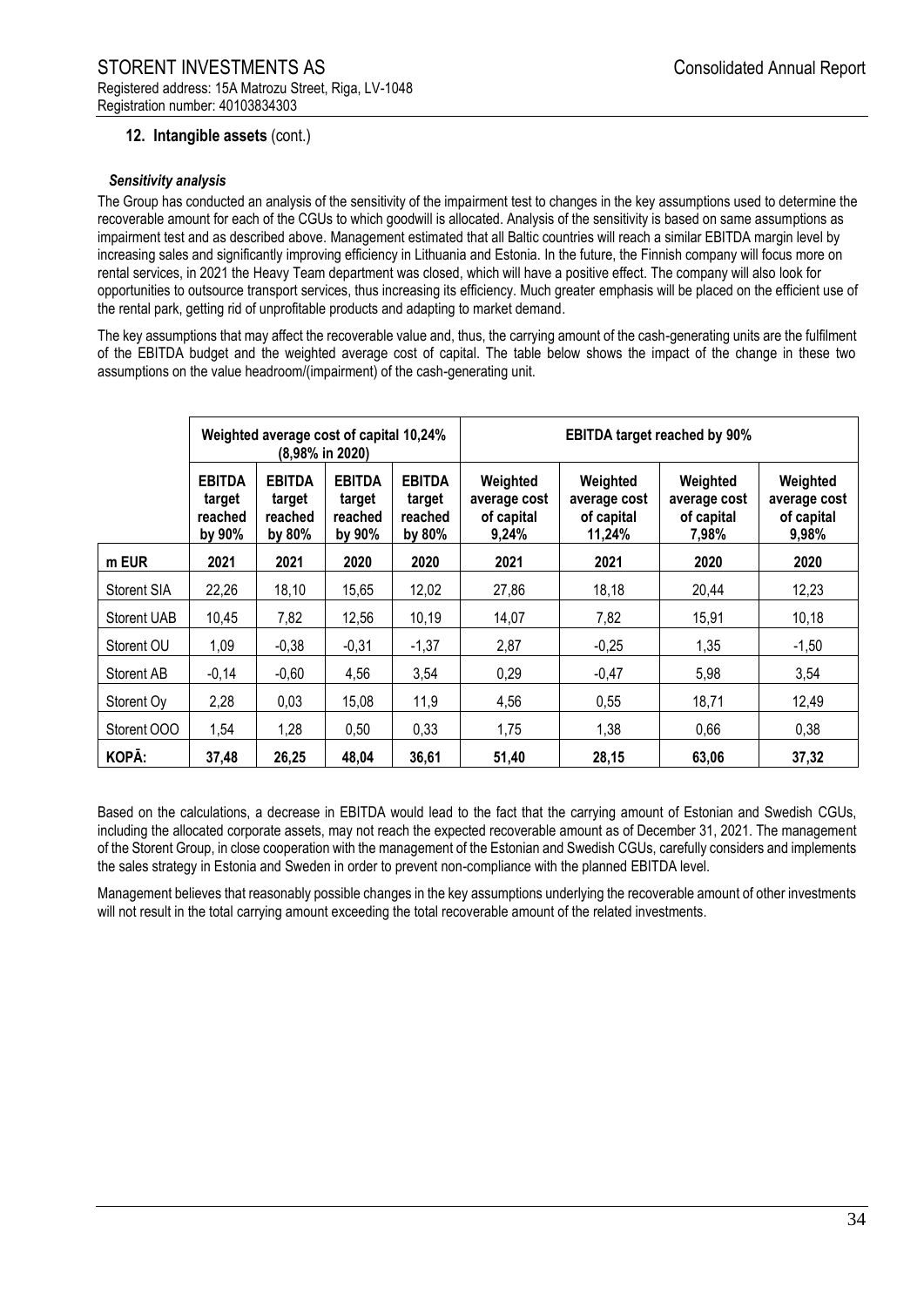#### **13. Property, plant and equipment**

|                                             | Land and   | Machinery and | Other fixed | <b>Construction in</b> | <b>TOTAL</b> |
|---------------------------------------------|------------|---------------|-------------|------------------------|--------------|
|                                             | buildings  | equipment     | assets      | progress               |              |
|                                             | <b>EUR</b> | <b>EUR</b>    | <b>EUR</b>  | <b>EUR</b>             | <b>EUR</b>   |
| at 31 December 2019                         |            |               |             |                        |              |
| Historical cost                             | 307 058    | 38 065 065    | 3 553 628   | 10 007                 | 41 935 759   |
| Accumulated depreciation                    | (72877)    | (20494749)    | (2657616)   |                        | (23 225 243) |
| Net carrying value                          | 234 181    | 17 570 316    | 896 012     | 10 007                 | 18 710 516   |
| FY 2020                                     |            |               |             |                        |              |
| Net carrying value, opening                 | 234 181    | 17 570 316    | 896 012     | 10 007                 | 18 710 516   |
| Additions                                   |            | 1 119 763     | 182 052     |                        | 1 301 815    |
| Transfered                                  |            |               |             | (10007)                | (10007)      |
| Transfered from ROU at the end of the lease |            |               |             |                        |              |
| (Note 14)                                   |            | 5 505 841     | 68 017      |                        | 5 573 858    |
| Disposals, net                              | (4080)     | (10345364)    | (88756)     |                        | (10438200)   |
| Depreciation                                | (10976)    | (3445912)     | (391083)    |                        | (3847971)    |
| Net carrying value, closing                 | 219 125    | 10 404 644    | 666 242     |                        | 11 290 011   |
| at 31 December 2020                         |            |               |             |                        |              |
| <b>Historical cost</b>                      | 302 978    | 34 345 305    | 3714941     |                        | 38 363 224   |
| Accumulated depreciation                    | (83 853)   | (23940661)    | (3048699)   |                        | (27 073 213) |
| Net carrying value                          | 219 125    | 10 404 644    | 666 242     | $\overline{a}$         | 11 290 011   |
| FY 2021                                     |            |               |             |                        |              |
| Net carrying value, opening                 | 219 125    | 10 404 644    | 666 242     |                        | 11 290 011   |
| Additions                                   |            | 1 064 647     | 133 618     |                        | 1 198 265    |
| Reclassification to assets held for sale    |            | (344995)      |             |                        | (344995)     |
| Transfered from ROU at the end of the lease |            |               |             |                        |              |
| (Note 14)                                   |            | 5 668 427     | 37 105      |                        | 5 705 532    |
| Disposals, net                              |            | (6732582)     | (72 114)    |                        | (6804696)    |
| Depreciation                                | (15055)    | (677978)      | (395 265)   |                        | (1088298)    |
| Net carrying value, closing                 | 204 070    | 9 382 163     | 369 586     |                        | 9 9 5 8 1 9  |
| at 31 December 2021                         |            |               |             |                        |              |
| <b>Historical cost</b>                      | 302 978    | 34 000 802    | 3 813 550   |                        | 38 117 330   |
| Accumulated depreciation                    | (98908)    | (24 618 639)  | (3443964)   |                        | (28 161 511) |
| Net carrying value                          | 204 070    | 9 382 163     | 369 586     |                        | 9 9 5 8 19   |

All property, plant and equipment classified as Machinery and equipment and Other fixed assets are leased out by the Group under operating lease terms. Other types of property, plant and equipment are used by the Group.

Machinery and equipment that has been prepared for selling in the beginning of 2022 is classified in this consolidated annual report as Assets held for sale. Please see Note 16.

A number of fully depreciated property, plant and equipment are still used for the Group's business operations. The total historical cost of such property, plant and equipment as at 31 December 2021 amounted to EUR 9 683 288 (31.12.2020: EUR 10 288 432).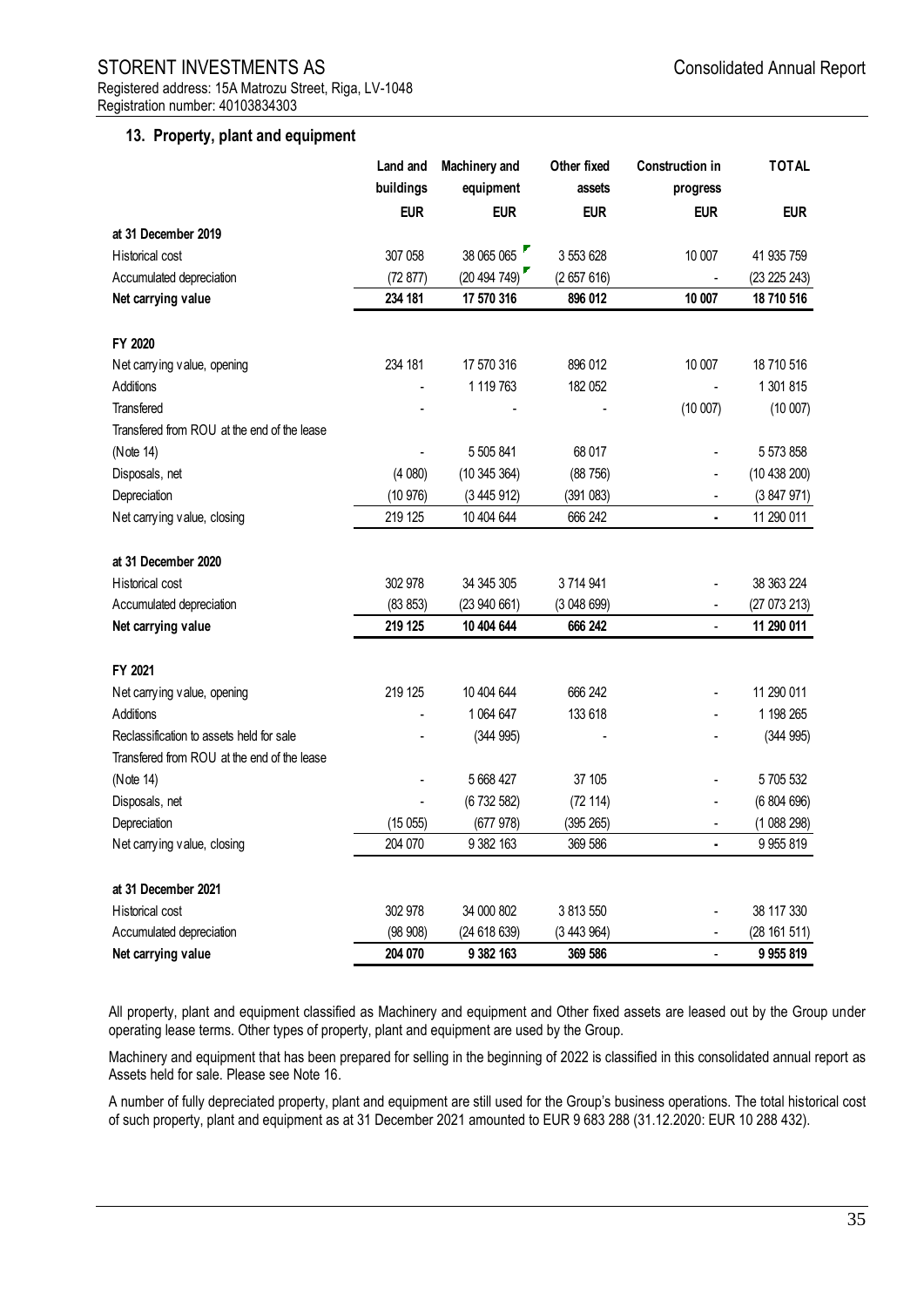#### **14. Rights of use assets**

|                                                | Licenses and Land and<br>similar | buildings  | Machinery and<br>equipment | Other fixed<br>assets |             |
|------------------------------------------------|----------------------------------|------------|----------------------------|-----------------------|-------------|
|                                                | rights                           |            |                            |                       | Total       |
|                                                | <b>EUR</b>                       | <b>EUR</b> | <b>EUR</b>                 | <b>EUR</b>            | <b>EUR</b>  |
|                                                |                                  |            |                            |                       |             |
| At 1 January 2020                              |                                  | 1 114 244  | 29 987 732                 | 738 107               | 31 840 083  |
| <b>Additions</b>                               | 77 907                           | 125 832    | 97 165                     | 200 474               | 501 378     |
| Transferred to PP&E at the end of the lease on |                                  |            |                            |                       |             |
| transfer of ownership (see Note 13)            |                                  |            | (5505841)                  | (68017)               | (5 573 858) |
| Derecognition                                  |                                  | (285 094)  |                            |                       | (285094)    |
| Amortization                                   | (28133)                          | (318007)   | (3573082)                  | (248690)              | (4 167 912) |
| Net carrying value at 31 December 2020         | 49 7 74                          | 636975     | 21 005 974                 | 621 874               | 22 314 597  |
|                                                |                                  |            |                            |                       |             |
| At 1 January 2021                              | 49 7 74                          | 636 975    | 21 005 974                 | 621 874               | 22 314 597  |
| Additions                                      |                                  | 16 602     | 1 473 375                  | 101 401               | 1 591 378   |
| Reclassification to assets held for sell       |                                  |            | (61601)                    |                       | (61601)     |
| Transferred to PP&E at the end of the lease on |                                  |            |                            |                       |             |
| transfer of ownership (see Note 13)            |                                  |            | (5668427)                  | (37104)               | (5 705 531) |
| Amortization                                   | (25969)                          | (245 627)  | (4 301 396)                | (137557)              | (4 710 549) |
| Net carrying value at 31 December 2021         | 23 805                           | 407950     | 12 447 925                 | 548 614               | 13 428 294  |

All rights of use assets classified as Machinery and equipment and Other fixed assets are leased out by the Group under operating lease terms. Other types of rights of use assets are used by the Group for own purposes.

For information on incremental borrowing rates applied to lease liabilities, refer to Note 25.

Premises rent agreements that can be discontinued by sending letter to premises holder one to six months before termination, are not classified as rights of use assets since both parties have unilateral rights to terminate the contract and there is historical evidence of such right being exercised by both parties. Forklift rent agreements, without specified forklift serial number in agreement also are not classified as rights of use assets as those can be replaced by service provider and there is a history of such replacement at decision by service provider.

| Amounts recognized in profit and loss:                                                                 |               | 2021<br><b>EUR</b> | 2020<br><b>EUR</b> |
|--------------------------------------------------------------------------------------------------------|---------------|--------------------|--------------------|
| Revenue from sub-lease of rights-of-use assets (see also Note 3)                                       |               | 5 202 688          | 7 083 860          |
| Revenue from sub-lease of assets, for which lease liabilities are not<br>recognized (see also Note 3)* |               | 19 268 349         | 13 269 855         |
| Expense related to variable lease payments not included in the<br>measurement of the lease liability*  |               | (13730924)         | (9382817)          |
| Depreciation expenses on right-of-use assets                                                           |               | (4 710 549)        | (4 167 912)        |
| Interest expense on lease liabilities                                                                  |               | (743920)           | (928 440)          |
| Expense relating to short-term leases                                                                  |               | (1575702)          | (1 439 742)        |
|                                                                                                        | <b>TOTAL:</b> | 3709942            | 4 4 3 4 8 0 4      |

\*The Group does not recognize lease liabilities and right-of-use assets for machinery and equipment leased from split-rent vendors as the lease payments are entirely variable depending on sub-lease rental income.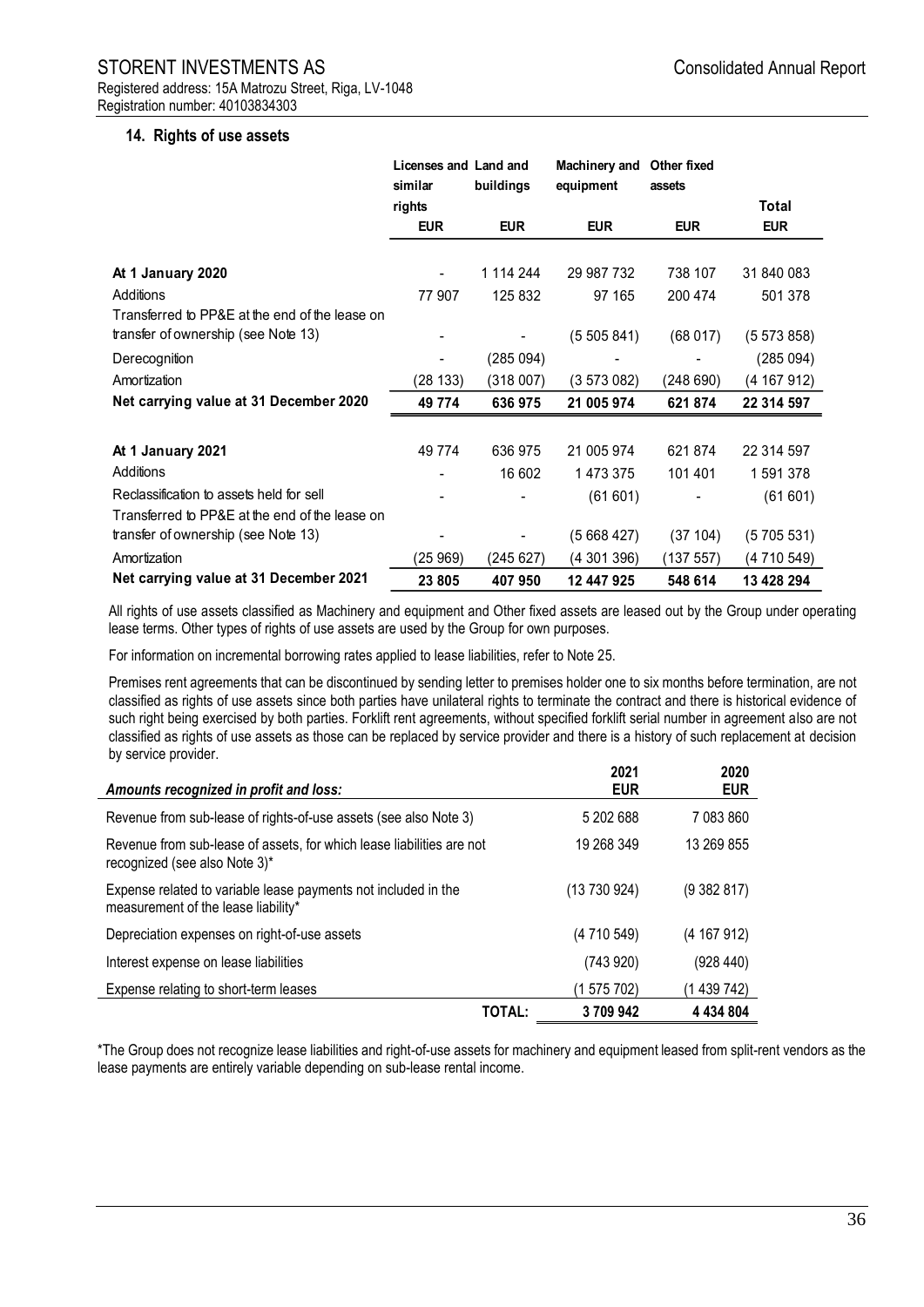# STORENT INVESTMENTS AS **STORENT** INVESTMENTS AS Registered address: 15A Matrozu Street, Riga, LV-1048

| 15. Inventories |  |
|-----------------|--|
|-----------------|--|

| <b>IV. IIIVEIILVIIES</b>   |               | 31.12.2021<br><b>EUR</b> | 31.12.2020<br><b>EUR</b> |
|----------------------------|---------------|--------------------------|--------------------------|
| Goods for resale (at cost) |               | 548 301                  | 513 318                  |
| Consumables (at cost)      |               | 602 569                  | 595 027                  |
|                            | <b>TOTAL:</b> | 1 150 870                | 1 108 345                |

#### **16. Assets held for sale**

By the end of year 2021, Group management decided to sell the old equipment, which is no longer competitive in the market. Selected equipment for sales has been reclassified and moved from property, plant and equipment and rights of use assets to non-current assets held for sale. Before reclasification of equipment its balance value was compared to an estimated fair value less costs to sell. Estimated fair value less costs to sell was determined at market prices for same equipment with a similar technical condition. It was found that the balance value of equipment was lower than the estimated fair value less costs to sell. Therefore, revaluation of fixed assets is not necessary by the end of year 2021. There are no cumulative income or expenses included in Other comprehensive income relating to assets held for sale.

| Reclassification of statmenet of financial positions                                     | 31.12.2021<br><b>EUR</b> |
|------------------------------------------------------------------------------------------|--------------------------|
| Property, plant and equipment                                                            | 344 995                  |
| Rights of use assets                                                                     | 61 601                   |
| Non-current assets classified as held for sale                                           | 406 596                  |
|                                                                                          |                          |
| Lease liabiltites (see Note 25)                                                          | 23 039                   |
| Liabilitities directly associated with non-current assets<br>classified as held for sale | 23 039                   |

#### **17. Trade receivables**

|                              |               | 31.12.2021<br>EUR | 31.12.2020<br><b>EUR</b> |
|------------------------------|---------------|-------------------|--------------------------|
| Trade receivables            |               | 8 188 384         | 9 834 871                |
| Allowance for doubtful debts |               | (2 259 455)       | (2307188)                |
|                              | <b>TOTAL:</b> | 5928929           | 7 527 683                |

Interest is not charged on late payment of receivables. Generally, trade receivables are due within 15 - 45 days.

Allowance for doubtful debts is expressed as lifetime expected credit loss and is calculated on a collective basis using simplified approach under IFRS 9.

The Group's exposure to credit risk is influenced mainly by the individual characteristics of each customer. The Group's management has established a credit policy under which each new customer is analysed individually for creditworthiness before the Group's standard payment and delivery terms and conditions are offered. The Group's review includes external ratings, if they are available, financial statements, credit agency information and industry information. Sale limits are established for each customer and reviewed yearly. Any sales exceeding those limits require approval from the entity management or Group management. Monitoring customer credit risk is going on daily basis. Monitoring includes actual information from credit agency and review past due trade payables by each entity debt controllers. Please also see Note 33.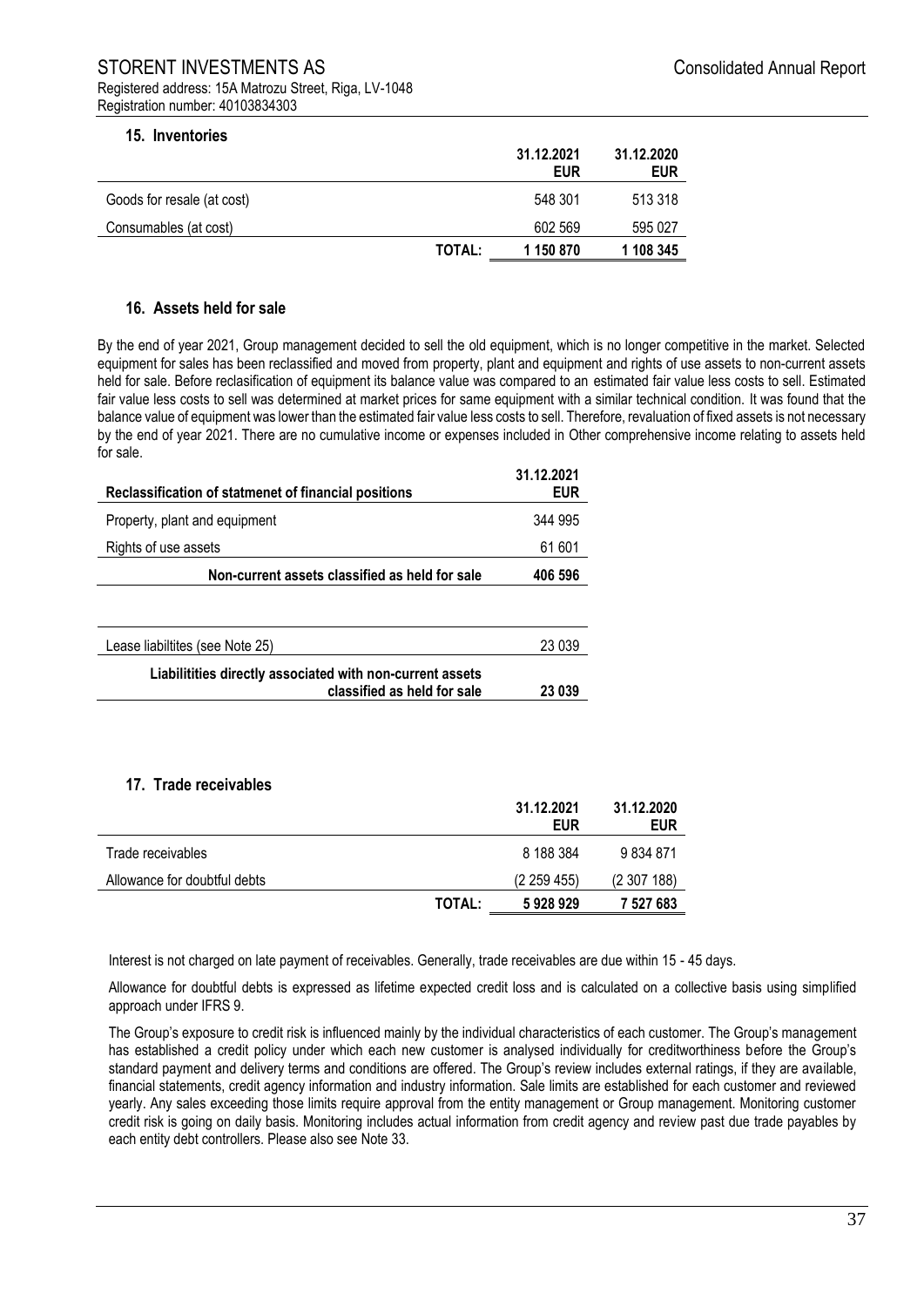## **17. Trade receivables** (cont.)

Main assumption of simplified approach under IFRS 9:

| The appropriate grouping          | Group uses debt grouping by countries for measurement of loss allowances on a collective<br>basis                                                                                                                                                         |
|-----------------------------------|-----------------------------------------------------------------------------------------------------------------------------------------------------------------------------------------------------------------------------------------------------------|
| Period                            | Group uses a 2-year period to estimate historical loss rate                                                                                                                                                                                               |
| <b>Historical loss rate</b>       | Calculation done, excluding Storent intercompany sales and sales to lease companies (lease-<br>back). Excluded also debts from Crent SIA (Cramo SIA), that was merged with Storent SIA in<br>December 2017                                                |
| Timeframes used in<br>calculation | Current / Due 1-30 / Due 31-60 / Due 61-90 / Due 91-180 / Due 181-360 / Due 361+ /<br>Never Paid                                                                                                                                                          |
| <b>Macro-economic factors</b>     | The Group did not find any material connection between actual credit loss rate and macro-<br>economic factors. In the management's view, this is due to the construction sector often used<br>to stimulate economic activity during an economic downturn. |
| Forward-looking information       | In line with the conclusion on macro-economic factors above, the Group presumes that<br>historical loss rates will prevail also in the future, and no adjustments at historical loss rates<br>are done.                                                   |

Trade receivables are not secured or collaterized.

The gross carrying amount of a trade receivables is written off when the Group has no reasonable expectations of recovering a trade receivable in its entirety or a portion thereof. The Group individually makes an assessment with respect to the timing and amount of write-off based on whether there is a reasonable expectation of recovery. The Group expects no significant recovery from the amounts written off. However, trade receivables that are written off could still be subject to enforcement activities in order to comply with the Group's procedures for recovery of amounts due.

| Changes in the allowance for doubtful debts |               | 31.12.2021<br><b>EUR</b> | 31.12.2020<br>EUR |
|---------------------------------------------|---------------|--------------------------|-------------------|
| At the beginning of the year                |               | 2 307 188                | 2 3 2 7 5 3       |
| Increase                                    |               | 403 779                  | 612 671           |
| Written-off                                 |               | (451 512)                | (628 236)         |
|                                             | <b>TOTAL:</b> | 2 2 5 4 4 5 5            | 2 307 188         |

The Group's gross trade receivables as at 31 December 2021 have decreased compared to 31 December 2020. During 2021, notwithstanding Covid-19 impact on the economy, there has been no significant increase in overdue amounts, including in creditimpaired balances. For details on overdue receivables by ageing category see Note 33.

#### **18. Contract assets and contract liabilities**

The following tables provide information about receivables, contract assets and contract liabilities from contracts with customers.

The contract assets primarily relate to the Group's rights to consideration for work completed but not billed at the reporting date. The contract assets are transferred to receivables when the rights become unconditional. This usually occurs when the Group issues an invoice to the customer.

| <b>Contracts balances</b>                              |        | 31.12.2021<br>EUR | 31.12.2020<br><b>EUR</b> |
|--------------------------------------------------------|--------|-------------------|--------------------------|
| Receivables, which are included in 'Trade receivables' |        | 8 188 384         | 9 834 871                |
| Contract assets                                        |        | 4 192             | 13 804                   |
|                                                        | TOTAL: | 8 192 576         | 9848675                  |

The contract liabilities primarily relate to the loyalty points earned by the customers as part of the Group's customer loyalty program, which was launched in 2020, and advances received from customers for performance obligations not yet performed.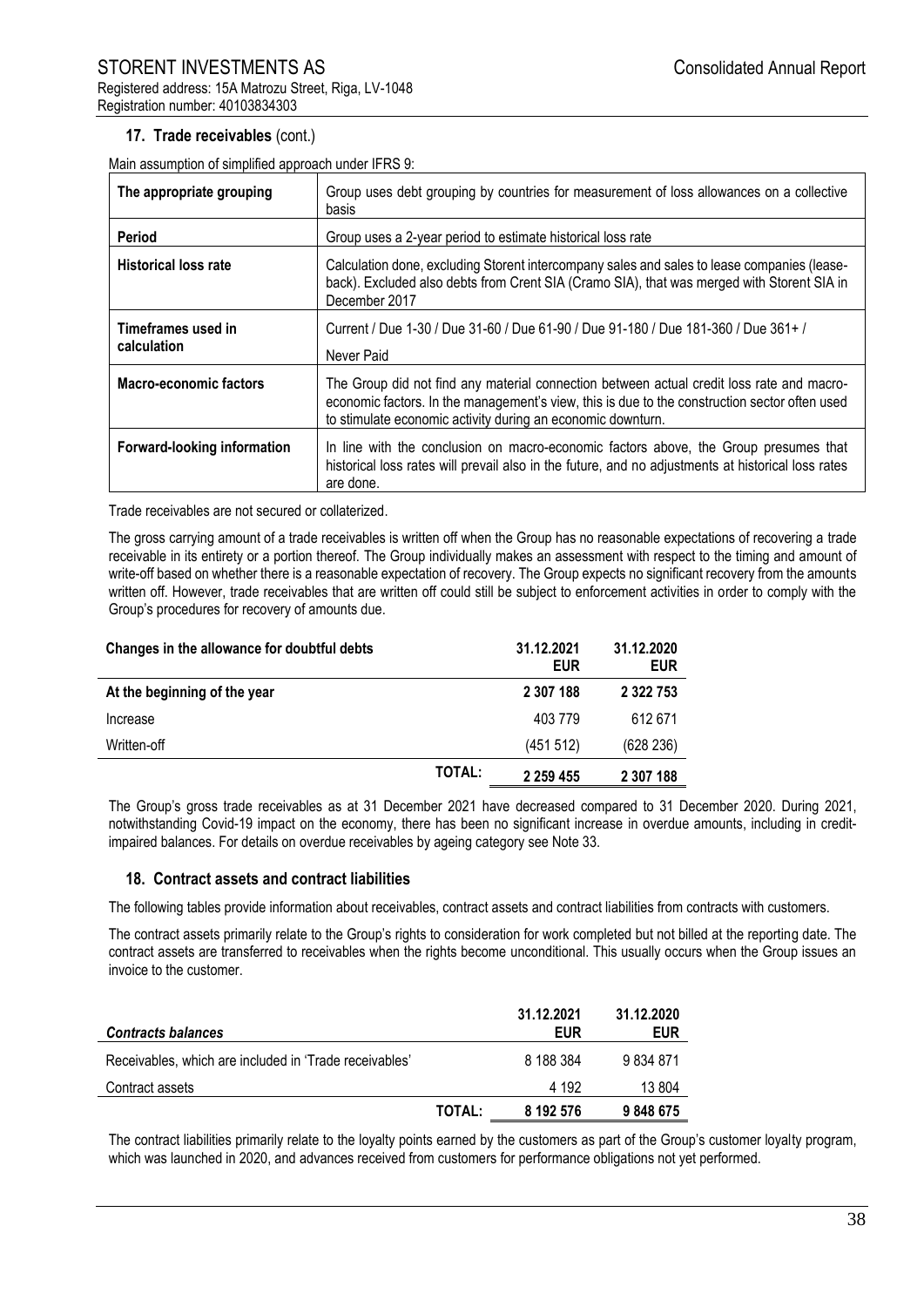## **18. Contract assets and contract liabilities** (cont.)

| <b>Contracts balances</b>                      |               | 31.12.2021<br><b>EUR</b> | 31.12.2020<br><b>EUR</b> |
|------------------------------------------------|---------------|--------------------------|--------------------------|
| Contract liabilities - loyalty program         |               | (131 408)                | (302 402)                |
| Contract liabilities – advances from customers |               | (272937)                 | (250075)                 |
|                                                | <b>TOTAL:</b> | (404 345)                | (552 477)                |

| <b>Changes in contract liabilities:</b>                                                            | 31.12.2021<br><b>EUR</b> | 31.12.2020<br><b>EUR</b> |
|----------------------------------------------------------------------------------------------------|--------------------------|--------------------------|
| At the beginning of the year                                                                       | (552 477)                | (265 423)                |
| Revenue recognized from amounts included in contract liabilities<br>at the beginning of the period | 552 477                  | 265 423                  |
| Revenue deferred during the period                                                                 | (404345)                 | (552 477)                |
| <b>TOTAL:</b>                                                                                      | (404345)                 | (552 477)                |

## **19. Other receivables**

|                            |        | 31.12.2021<br><b>EUR</b> | 31.12.2020<br><b>EUR</b> |
|----------------------------|--------|--------------------------|--------------------------|
| Guarantee deposit          |        | 162 930                  | 197 371                  |
| Advances to suppliers      |        | 39 961                   | 32 854                   |
| Refundable value-added tax |        | 26813                    | 35 664                   |
| Advances to employees      |        | 2809                     | 2888                     |
|                            | TOTAL: | 232 513                  | 268 777                  |

## **20. Prepaid expenses**

|                               |        | 31.12.2021<br><b>EUR</b> | 31.12.2020<br><b>EUR</b> |
|-------------------------------|--------|--------------------------|--------------------------|
| Other deferred expenses       |        | 119628                   | 287 808                  |
|                               | Total: | 119 628                  | 287 808                  |
| 21. Cash and cash equivalents |        | 31.12.2021<br><b>EUR</b> | 31.12.2020<br><b>EUR</b> |
| Cash in bank and cash, EUR    |        | 590 279                  | 3 456 603                |
| Cash in bank and cash, RUB    |        | 268 740                  | 100 796                  |
| Cash in bank and cash, SEK    |        | 61 248                   | 162741                   |
|                               |        |                          | 3720140                  |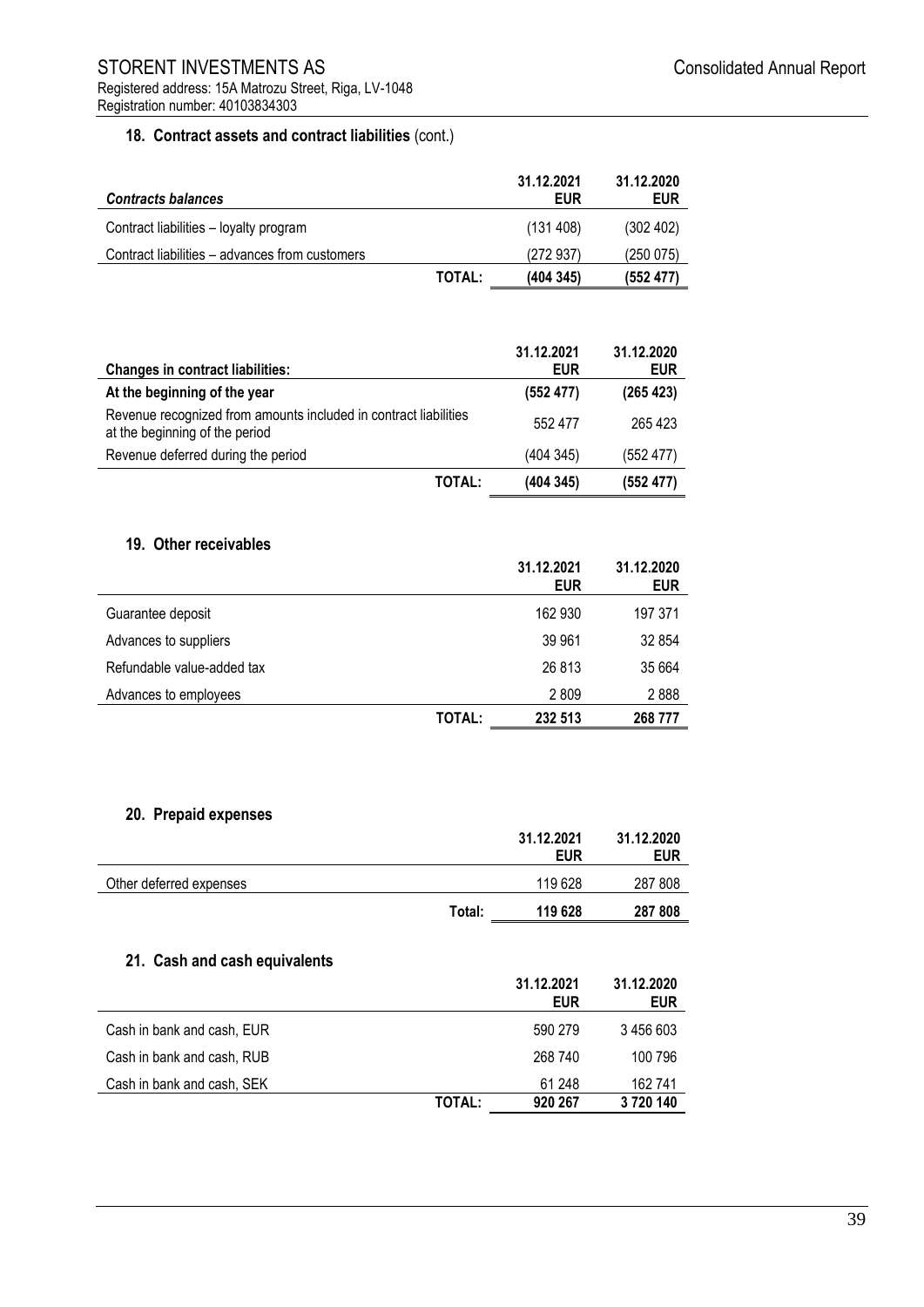## **22. Share capital of the Parent company**

Registered share capital of the Group's Parent company on 31.12.2021 and 31.12.2020 is EUR 33 316 278, consisting of 33 316 278 shares. The nominal value of a share is EUR 1. All shares have equal voting right and dividend entitlement.

#### **Parent company's shareholders as of 31 December 2020:**

| <b>Shareholder</b>                       |        | Numbers of<br>shares | Amount<br><b>EUR</b> | Participating<br>interest (%) |
|------------------------------------------|--------|----------------------|----------------------|-------------------------------|
| Levina Investments S.A.R.L. (Luxembourg) |        | 24 320 882           | 24 320 882           | 73.0%                         |
| "Bomaria" SIA                            |        | 4 497 698            | 4 497 698            | 13.5%                         |
| "Supremo" SIA                            |        | 4 497 698            | 4 497 698            | 13.5%                         |
|                                          | TOTAL: | 33 316 278           | 33 316 278           | 100%                          |

#### **Parent company's shareholders as of 31 December 2021:**

| <b>Shareholder</b>                       |        | Numbers of<br>shares | Amount<br>EUR | Participating<br>interest (%) |
|------------------------------------------|--------|----------------------|---------------|-------------------------------|
| Levina Investments S.A.R.L. (Luxembourg) |        | 24 320 882           | 24 320 882    | 73.0%                         |
| "Bomaria" SIA                            |        | 4 497 698            | 4 497 698     | 13.5%                         |
| "Supremo" SIA                            |        | 4 497 698            | 4 497 698     | 13.5%                         |
|                                          | TOTAL: | 33 316 278           | 33 316 278    | 100%                          |

## **23. Other provisions**

|                                 |        | 31.12.2021<br><b>EUR</b> | 31.12.2020<br><b>EUR</b> |
|---------------------------------|--------|--------------------------|--------------------------|
| Provisions for employee bonuses |        | 121 518                  | 94 898                   |
| Provisions for expenses         |        | 17 385                   | 22 0 21                  |
|                                 | Total: | 138 903                  | 116919                   |

Provisions for employee bonuses and provisions for expenses are expected to result in cash outflows within a year of the reporting date. The uncertainty arises from the fact that the information on specific cash outflow amounts is not available to the management as at the reporting date. The Group does not expect any reimbursements with respect to the above amounts.

| <b>Changes in the provisions:</b> |               | 31.12.2021<br><b>EUR</b> | 31.12.2020<br><b>EUR</b> |
|-----------------------------------|---------------|--------------------------|--------------------------|
| At the beginning of the year      |               | 116 919                  | 641 444                  |
| Provisions made                   |               | 405 354                  | 208 354                  |
| Provision used                    |               | (383 370)                | (732 879)                |
|                                   | <b>TOTAL:</b> | 138 903                  | 116919                   |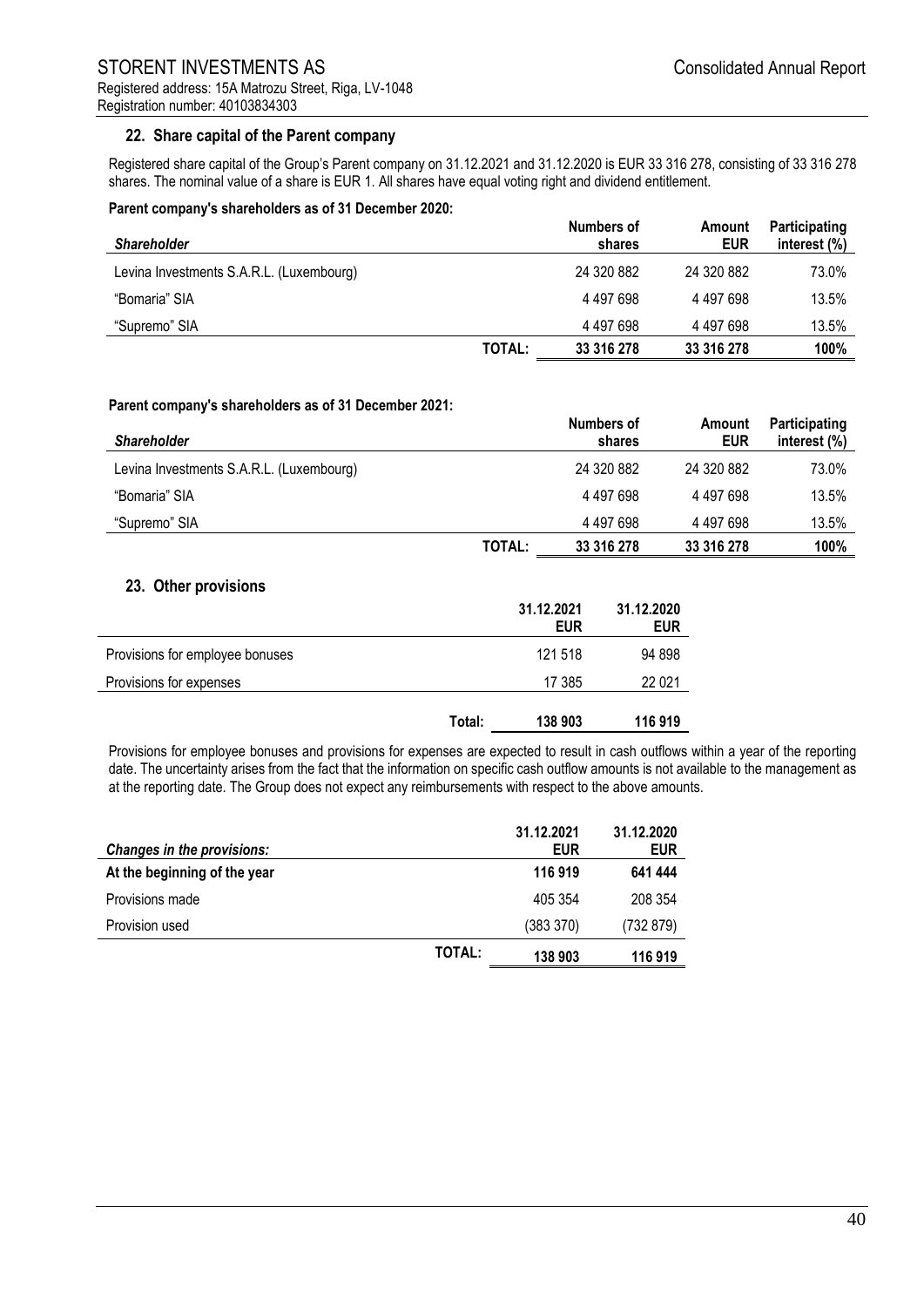## **24. Issued bonds**

In 2017, the Group issued bonds with current maturity date 30.06.2021 and coupon interest rate 8%, nominal value of one bond is 100 eur, total nominal value was 10 000 000 eur. As at 31 December 2020, the Group has settled bonds of this issue for total amount 5 950 000 eur. As at 31 December 2021, the Company has fully settled the remaining outstanding bonds of this issue. Bonds were listed on the official bond list of AS "Nasdaq Riga."

In 2020, the Group issued second emission of bonds with maturity date 19.10.2023, coupon interest rate 8%, bond nominal value 100 eur and total nominal value 15 000 000 eur. Bonds are listed on the official bond list of AS "Nasdaq Riga."

| <b>Issued bonds</b>                                         | <b>Emission</b><br>date | <b>Maturity</b><br>date | Amount                         | Actual<br>interest<br>rate $(\%)$ | 31.12.2021<br><b>EUR</b> | 31.12.2020<br><b>EUR</b> |
|-------------------------------------------------------------|-------------------------|-------------------------|--------------------------------|-----------------------------------|--------------------------|--------------------------|
| ISIN code LV0000802304                                      | 01.07.2017              | 30.06.2021              | 4 050 000                      | 8                                 |                          | 4 050 000                |
| ISIN code LV0000802411                                      | 19.03.2020              | 19.10.2023              | 15 000 000                     | 8                                 | 4 870 500                | 3446300                  |
| Accrued interest for bonds coupon<br>payment (LV0000802411) |                         |                         |                                |                                   | 78 378                   | 55 907                   |
| Incremental cost allocation emission<br>LV0000802411 *      |                         |                         |                                |                                   | (110313)                 | (105 739)                |
|                                                             |                         |                         |                                | TOTAL:                            | 4 838 565                | 7446468                  |
|                                                             |                         |                         | Total Non-current liabilities: |                                   | -                        | 3 340 561                |
|                                                             |                         |                         |                                | Total Current liabilities:        | 4 838 565                | 4 105 907                |

On 31.12.2021 liabilities for bonds are reflected as short-term liabilities because the financial covenant Net debt / EBITDA ratio is not fulfilled at the end of the reporting period. These circumstances do not present additional risks to the Group in view of the post-balance sheet events (please, see the information presented below on the written procedure that took place in February 2022).

Borrowings against issued bonds are unsecured. Full amount of borrowings is repayable upon maturity date. Coupon payment is payable on a quarter basis.

\*Total borrowing origination fees and costs amounted to 223 970 EUR. The Group treated these fees and costs as incremental costs related to attract the financing. These fees and costs are an integral part of the effective interest rate of the loans and are treated as an adjustment to the effective interest rate.

#### **Reconciliation of movements of issued bond liabilities to cash flows arising from financing activities:**

|                                                    | 31.12.2021<br><b>EUR</b> | 31.12.2020<br><b>EUR</b> |
|----------------------------------------------------|--------------------------|--------------------------|
| Balance at the beginning of the year               | 7 446 468                | 9932913                  |
| Proceeds from bonds                                |                          | 200 000                  |
| Repayment bonds                                    | (2621397)                | (2681706)                |
| Total changes from financing cash flows            | (2621397)                | (2481706)                |
| Incremental cost allocation amortization, net      | (4574)                   | (38652)                  |
| Proceeds from bond repurchases below nominal value | (4403)                   | (21994)                  |
| Interest expense                                   | 513 271                  | 898 742                  |
| Interest paid                                      | (490 800)                | (842 835)                |
| <b>Total liability-related other changes</b>       | 13 4 94                  | (4739)                   |
| Balance at the end of the year                     | 4 838 565                | 7 446 468                |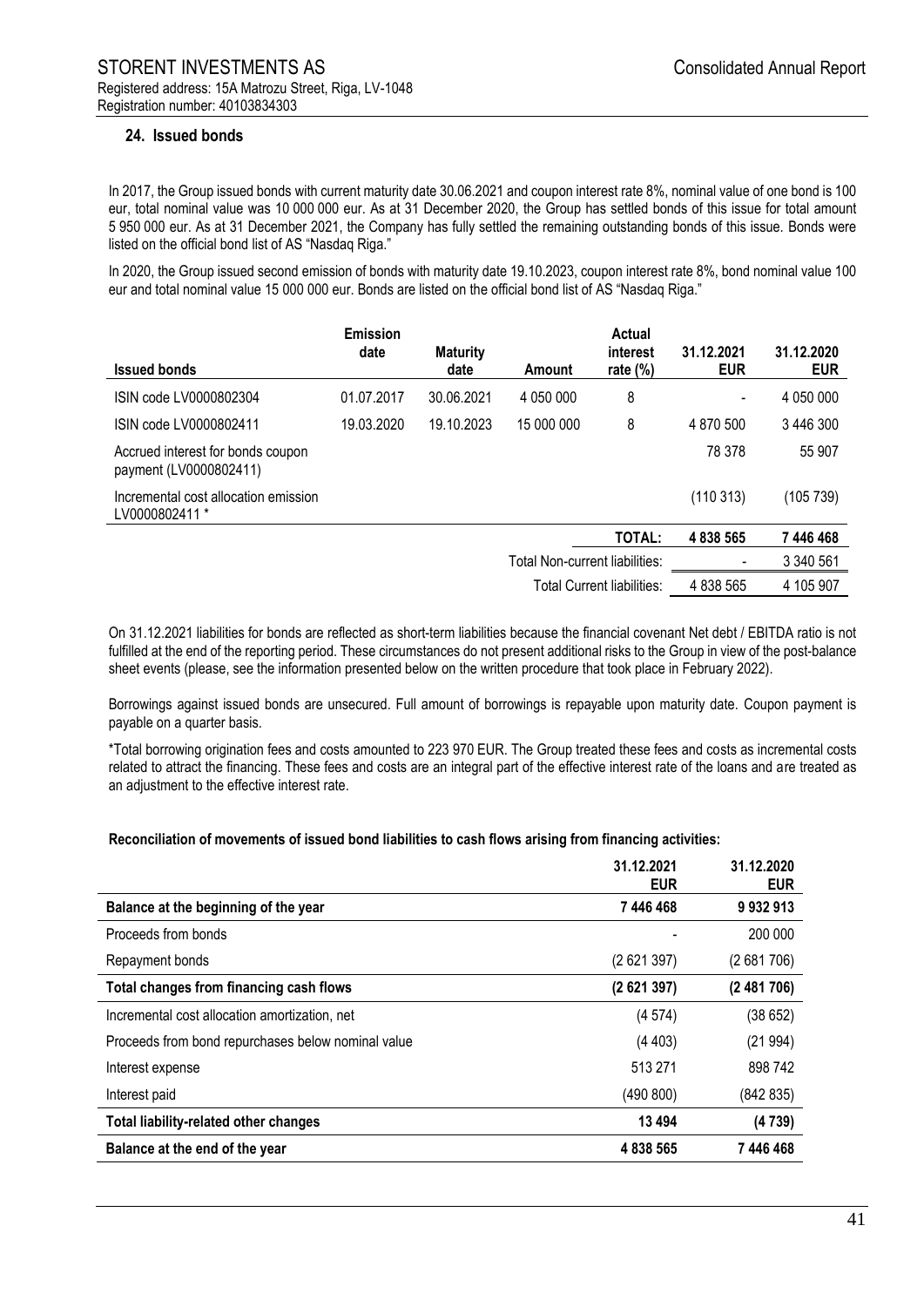## **24. Issued bonds** (cont.)

According to Terms and Conditions for 2020 emission, the following financial covenants have to be met:

- Shareholders Equity to Assets Ratio may not be lower than 25 (twenty-five) per cent at the end of each Quarter. "Shareholders Equity to Assets Ratio" means the Issuer's total shareholders' equity expressed as a per cent of the Issuer's consolidated amount of assets as at the end of each Quarter determined on the basis of the Issuer's consolidated quarterly financial statements.
- Net Debt/EBITDA Ratio for the for the previous 12 (twelve) months may not be higher than 4.5: (a) as at the end of each Quarter determined on the basis of the Issuer's consolidated monthly financial statements for the previous 12 (twelve) months; and (b) as at 31 December each year, as determined on the consolidated basis on the basis of each of the Issuer's annual financial reports.

"Net Debt/EBITDA Ratio" means the ratio of interest-bearing liabilities – (minus) cash to EBITDA of the respective measurement period.

"EBITDA" means the net income of the measurement period before: (a) any provision on account of taxation; (b) any interest, commission, discounts or other fees incurred or payable, received or receivable in respect of financial indebtedness; (c) any items treated as exceptional or extraordinary; (d) any depreciation and amortisation of tangible and intangible assets; and (e) any re-valuation, disposal or writing off of assets.

\*On 2 April 2020 AS Storent Investments announced an instigation of written procedure for receipt of consent of Noteholders holding the Notes to amend Terms and Condition. In accordance with the proposed amendments to the Terms and Conditions, the Issuer proposed to exclude the Net Debt/EBITDA financial covenant from the Terms and Conditions till 31 December 2021, which will allow the Issuer to reorganize its activities in case of a possible decrease in turnover and to continue to fulfil its obligations. On 28 April 2020 voting has been closed and amendments have been approved, with the Net Debt/EBITDA financial covenant being applicable to the Issuer from 31 December 2021.

In February 2022, Storent Investments AS announced an instigation of written procedure for receipt of consent of Noteholders holding the Notes to amend Terms and Condition of bonds with ISIN LV0000802411. In accordance with the proposed amendments to the Terms and Conditions, the Issuer proposes to modify Shareholders Equity to Assets Ratio covenant to include in the equity calculation also loans from the Issuer's shareholders and to modify Net Debt/EBITDA Ratio covenant to exclude loans from the Issuer's shareholders from the net indebtedness of the Issuer. This will allow the Issuer to safely comply with the financial covenants until maturity of the Notes. On 28 February 2022 voting has been closed and amendments have been approved

#### *Transactions with bonds in 2021*

#### Emission with ISIN code LV0000802304

On 1 December 2020 AS Storent Investments, by exercising the rights provided for in Clause 16 of the Terms and Conditions of Notes (ISIN LV0000802304), which inter alia provides Storent's right at any time to purchase the Notes in any manner and at any price in the secondary market, hereby announced repurchase of the Notes in the nominal value not exceeding 1,000,000 EUR. The price at which Storent was ready to repurchase the Notes was not higher than the nominal value of the Notes. Interest accrued until 14 December 2020 (inclusive) was added to the repurchased Notes. As a result of repurchase Storent has repurchased notes in the nominal value of 950 000 EUR in December 2020 and 50 000 EUR in January 2021.

On 11 January 2021 AS Storent Investments, by exercising the rights provided for in Clause 16 of the Terms and Conditions of Notes (ISIN LV0000802304), which inter alia provides Storent's right at any time to purchase the Notes in any manner and at any price in the secondary market, hereby announced repurchase of the Notes in the nominal value not exceeding 1,000,000 EUR. The price at which Storent was ready to repurchase the Notes was not higher than the nominal value of the Notes. Interest accrued until 22 January 2021 (inclusive) was added to the repurchased Notes. As a result of repurchase Storent has repurchased notes in the nominal value of 1 000 000 EUR.

On 25 February 2021 AS Storent Investments offered to the noteholders who own the notes of AS Storent Investments maturing on 30 June 2020 (ISIN LV0000802304) an opportunity to exchange the Existing Notes owned by them with the New Notes (ISIN LV0000802411). The exchange ratio is one-to-one, and the noteholders may apply for the exchange with any number of the Existing Notes owned by them. On 16 March 2021 the first stage of subscription for AS Storent Investments new notes with ISIN code LV0000802411 ended, where the investors agreed to exchange the notes of AS Storent Investments maturing on 30 June 2020 (ISIN LV0000802304) with the New Notes in the total nominal amount of 1 424 200 EUR. Notes issued by AS Storent Investments (ISIN: LV0000802304) included in the Exchange trading system was decreased to EUR 2 625 800. The decrease is in the amount of exchanged bonds.

On 22 March 2021 AS Storent Investments decreased the emission amount of the notes (ISIN LV0000802304) included in the Exchange trading system by EUR 1 575 800. The decrease was in the amount of repurchased bonds.

On 30 June 2021 AS Storent Investments has redeemed the notes (ISIN LV0000802304) included in the Exchange trading system by transferring principal and interest payments to the bondholders.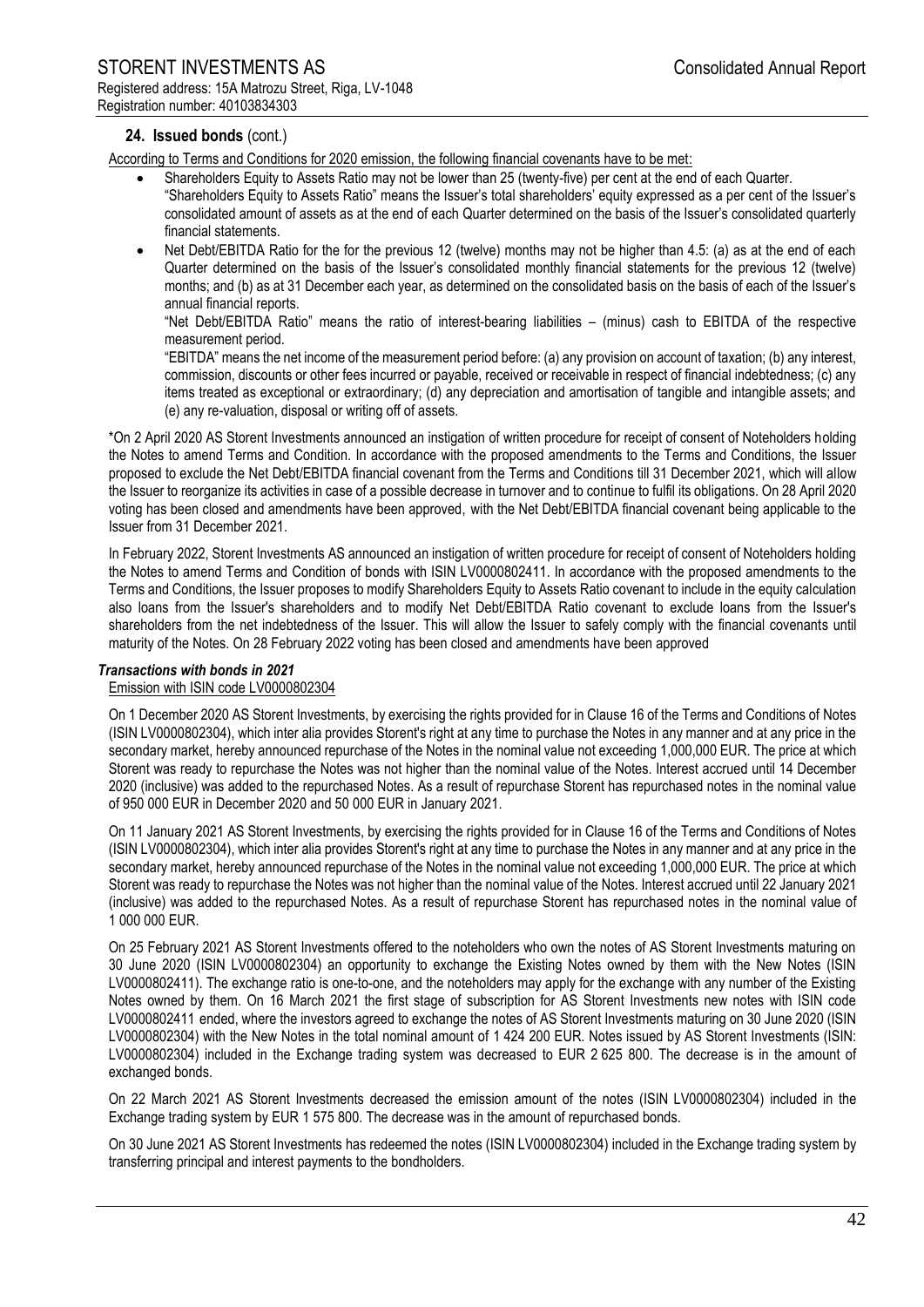## **25. Lease liabilities**

|                                                              |                                |                                     |                          |                          | <b>Balance sheet value of</b><br>leased assets on |
|--------------------------------------------------------------|--------------------------------|-------------------------------------|--------------------------|--------------------------|---------------------------------------------------|
| By asset type                                                | <b>Maturity</b>                | <b>Interest</b><br>rate, $(\%)^*$   | 31.12.2021<br><b>EUR</b> | 31.12.2020<br><b>EUR</b> | 31.12.2021<br><b>EUR</b>                          |
| Leasing companies (various<br>asset types)                   | Various (2021 -<br>2024)       | 1.8-5.5%<br>$+3M$<br><b>EURIBOR</b> | 10 653 575               | 14 614 940               | 32 493 283                                        |
| Redemption contracts<br>(various asset types)                | 31.12.2022                     | 1.5%                                | 71 934                   | 442 147                  | 420 153                                           |
| Supplier funding (various<br>asset types)                    | 28.07.2022                     | 2%-8.67%                            | 497 309                  | 1 318 354                | 2 864 582                                         |
| Premise's rent                                               | 31.12.2023                     | 10.3%                               | 638 885                  | 691 419                  | 1 062 961                                         |
| Car rent                                                     | Various<br>(2021-2023)         | 10.3%                               | 32 493                   | 249 078                  | 68 503                                            |
| IT sofware                                                   | 2022                           | 10.3%                               | 28 554                   | 54 439                   | 77 908                                            |
| Liabilities directly associated<br>with assets held for sale | 2022                           | 2%-8.67%                            | 23 0 39                  |                          | 61 601                                            |
|                                                              |                                | Total:                              | 11 945 789               | 17 370 377               | 37 048 991                                        |
|                                                              | Total Non-current liabilities: |                                     | 6789551                  | 11 158 537               |                                                   |
|                                                              |                                | <b>Total Current liabilities:</b>   | 5 156 238                | 6 211 840                |                                                   |

The maturity of lease liabilities disclosed in Note 33.

\*Equals the incremental borrowing rate applied to measure the lease liabilities.

**Reconciliation of movements of lease liabilities to cash flows arising from financing activities:**

|                                              | 31.12.2021<br><b>EUR</b> | 31.12.2020<br><b>EUR</b> |
|----------------------------------------------|--------------------------|--------------------------|
| Balance at the beginning of the year         | 17 370 377               | 22 866 881               |
| Repayment of lease liabilities               | (7015968)                | (5880898)                |
| Total changes from financing cash flows      | (7015968)                | (5880898)                |
| New leases                                   | 1 591 378                | 384 394                  |
| Interest expenses accrued                    | 743 920                  | 929 272                  |
| Interest paid                                | (743920)                 | (929 272)                |
| <b>Total liability-related other changes</b> | 1 591 378                | 384 394                  |
| Balance at the end of the year               | 11 945 787               | 17 370 377               |

#### **Total cash outflow for leases for the reporting year amounts to:**

|                                        |        | 2021<br><b>EUR</b> | 2020<br><b>EUR</b> |
|----------------------------------------|--------|--------------------|--------------------|
| Repayment of lease liabilities         |        | 7 015 968          | 5 880 898          |
| Interest paid                          |        | 743 920            | 929 272            |
| Expenses relating to short-term leases |        | 1 575 702          | 1 439 742          |
|                                        | TOTAL: | 9 335 590          | 8 249 912          |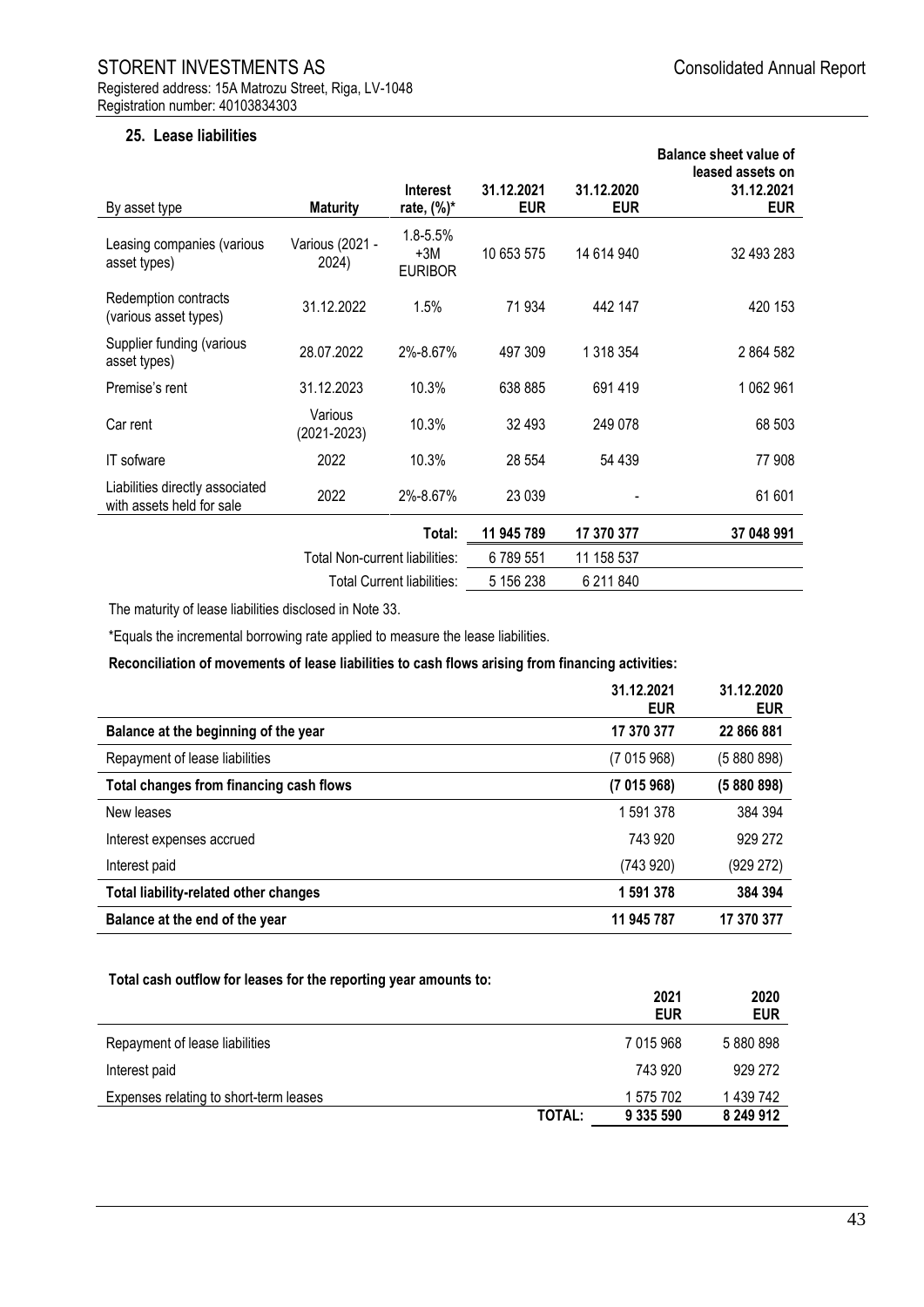## **26. Other borrowings**

In 2015 – 2019, the Group received loans from Haulotte Group AB, Yanmar Construction Equipment Europe S.A.S. and SA Manitou BF. Total loans amounted to EUR 16 254 002 with interest rate 2,49% - 4% per annum. Loans repayment date are showed in table below.

As collateral for contracts with Haulotte Group AB, Yanmar Construction Equipment Europe S.A.S Group and SA Manitou BF promissory notes for each payment have been registered.

|                                      | <b>Maturity</b>                       | Amount<br><b>EUR</b> | <b>Actual interest</b><br>rate $(\%)$ | 31.12.2021<br><b>EUR</b> | 31.12.2020<br><b>EUR</b> |
|--------------------------------------|---------------------------------------|----------------------|---------------------------------------|--------------------------|--------------------------|
| Haulotte Group SA                    | 01.10.2021                            | 4 957 370            | 2.49                                  |                          | 1 006 667                |
| Haulotte Group SA                    | 01.09.2022                            | 1 003 836            | 3.94                                  | 151 065                  | 352 484                  |
| Haulotte Group SA                    | 01.09.2022                            | 1994 007             | 3.94                                  | 318 798                  | 743 861                  |
| Haulotte Group SA                    | 01.09.2021                            | 1 006 969            | 4                                     |                          | 202 065                  |
| Haulotte Group SA                    | 15.09.2022                            | 1 004 278            | 4                                     | 201 525                  | 470 277                  |
| Haulotte Group SA                    | 01.08.2024                            | 2 009 115            | 2.8                                   | 1 110 362                | 1 514 103                |
| <b>Yanmar Construction Equipment</b> |                                       |                      |                                       |                          |                          |
| Europe S.A.S                         | 01.09.2021                            | 995 703              | 4                                     |                          | 199 804                  |
| Yanmar Construction Equipment        |                                       |                      |                                       |                          |                          |
| Europe S.A.S                         | 15.09.2022                            | 1 075 956            | 4                                     | 215 909                  | 503 842                  |
| Yanmar Construction Equipment        |                                       |                      |                                       |                          |                          |
| Europe S.A.S                         | 04.08.2024                            | 803 768              | 2.8                                   | 444 204                  | 605 733                  |
| <b>SA Manitou BF</b>                 | 04.08.2024                            | 1 403 000            | 2.8                                   | 905 126                  | 1055981                  |
| Incremental cost allocation          |                                       | (1 058 151)          |                                       | (76 259)                 | (218 398)                |
|                                      |                                       |                      | Total:                                | 3 270 730                | 6436419                  |
|                                      | <b>Total Non-current liabilities:</b> |                      |                                       | 1 504 527                | 3 107 487                |
|                                      | <b>Total Current liabilities:</b>     |                      |                                       | 1766203                  | 3 328 932                |

Total loans origination fees and costs amounted to EUR 1 058 151. The Group treated these fees and costs as incremental costs related to attracted finance. These fees and costs are on integral part of the effective interest rate of the loans and are treated as an adjustment to the effective interest rate.

#### **Reconciliation of movements of other borrowings to cash flows arising from financing activities:**

|                                                      |               | 31.12.2021<br><b>EUR</b> | 31.12.2020<br><b>EUR</b> |
|------------------------------------------------------|---------------|--------------------------|--------------------------|
| Balance at the beginning of the year                 |               | 6 436 419                | 7 093 073                |
| Proceeds from other borrowings                       |               |                          |                          |
| Repayment of other borrowings                        |               | (3282837)                | (718020)                 |
| Total changes from financing cash flows              |               | (3282837)                | (718020)                 |
| Reclassification                                     |               |                          | (20017)                  |
| Incremental cost allocation amortization             |               | 142 139                  | 76 845                   |
| Proceeds from additional discount                    |               | (8884)                   |                          |
| Interest expense                                     |               | 159 092                  | 207 760                  |
| Interest paid                                        |               | (175201)                 | (203 222)                |
| <b>Total liability-related other changes</b>         |               | 117 148                  | 61 366                   |
| Balance at the end of the year                       |               | 3 270 730                | 6436419                  |
| Changes in the incremental cost allocation:          |               |                          |                          |
|                                                      |               | 31.12.2021<br><b>EUR</b> | 31.12.2020<br><b>EUR</b> |
| At the beginning of the year                         |               | 218 398                  | 295 244                  |
| Incremental cost increase                            |               |                          | 186 605                  |
| Written off as adjustment to effective interest rate |               | (142 139)                | (263 451)                |
|                                                      | <b>TOTAL:</b> | 76 259                   | 218 398                  |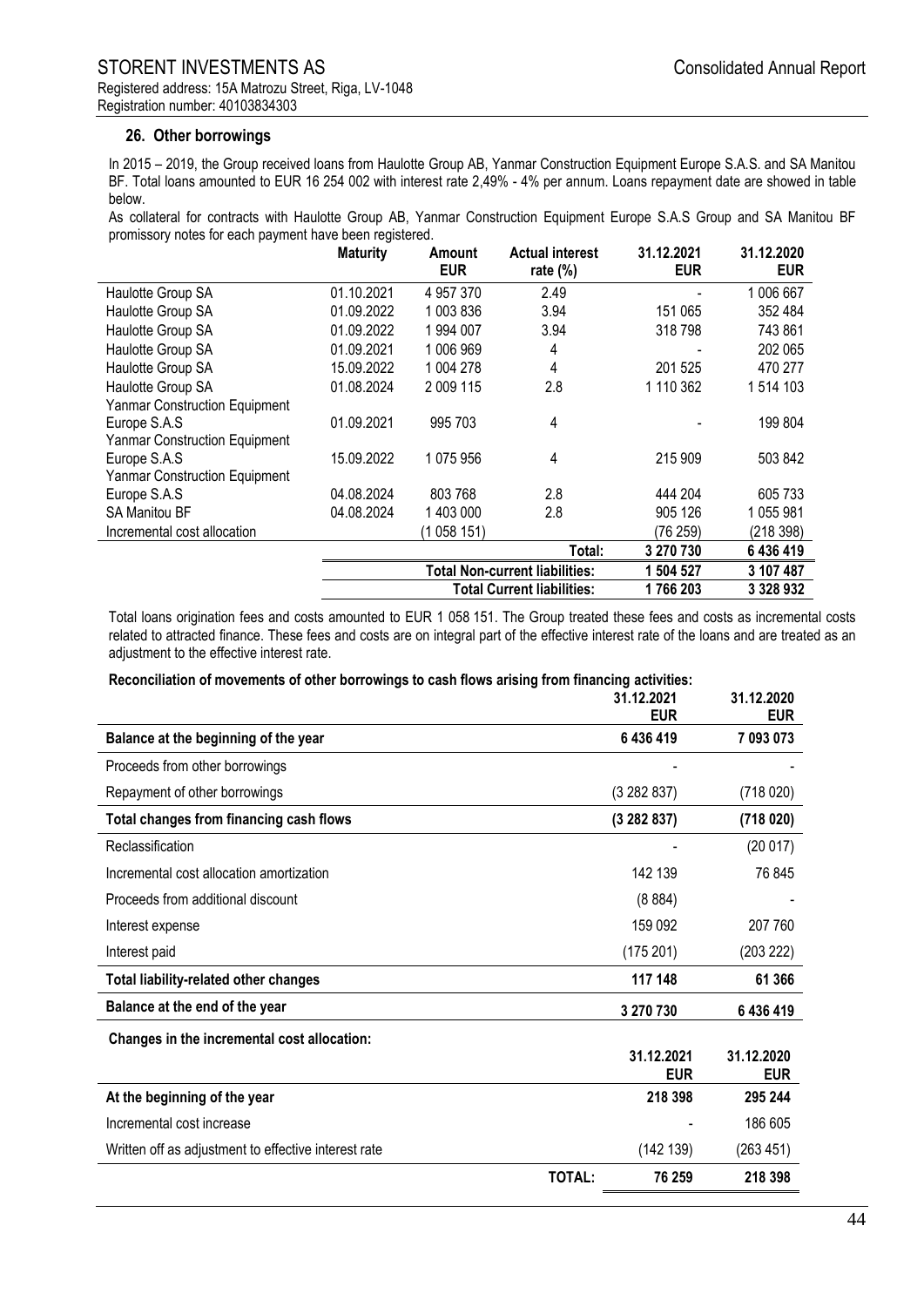## **27. Taxes and national mandatory social insurance contributions**

|                                               |        | 31.12.2021<br><b>EUR</b> | 31.12.2020<br><b>EUR</b> |
|-----------------------------------------------|--------|--------------------------|--------------------------|
| Personal income tax                           |        | 152 732                  | 172 189                  |
| State social security mandatory contributions |        | 169 326                  | 205 836                  |
| Value added tax                               |        | 597 654                  | 577 256                  |
| Risk duty                                     |        | 3448                     | 3 2 9 4                  |
|                                               | TOTAL: | 923 160                  | 958 575                  |

#### **28. Deferred income**

L

|                                         | 31.12.2021<br><b>EUR</b> | 31.12.2020<br><b>EUR</b> |
|-----------------------------------------|--------------------------|--------------------------|
| Gain on sale-and-leaseback transactions | 79 443                   | 136 550                  |
| Total:                                  | 79 443                   | 136 550                  |
| Total Non-current deferred income:      | $\overline{\phantom{0}}$ |                          |
| Total Current deferred income:          | 79443                    | 136 550                  |

#### **Sale-and-leaseback transactions**

In 2016 to 2018, the Group entered into sale-and-leaseback transactions that resulted in sales proceeds exceeding the carrying amount of these assets, and the difference has been accounted as Deferred income. In line with IFRS 16 transition requirements, the Group continues to amortize the deferred gain on a strength-line method over the lease term for each of such assets.

In 2019, the Group entered into two sale-and-leaseback agreements, for which the Group assessed that the transactions did not result in a sale as the Group continued to control the underlying assets. The Group presents the received financing as lease liabilities and presents the excess of financing received over the carrying amount of the underlying assets as deferred liabilities.

| Changes in the deferred income:                                 |               | 31.12.2021<br><b>EUR</b> | 31.12.2020<br><b>EUR</b> |
|-----------------------------------------------------------------|---------------|--------------------------|--------------------------|
| At the beginning of the year                                    |               | 136 550                  | 271 661                  |
| Amortised and included in income of reporting year (See Note 4) |               | (57107)                  | (135 111)                |
|                                                                 | TOTAL:        | 79 443                   | 136 550                  |
| 29. Other liabilities                                           |               |                          |                          |
|                                                                 |               | 31.12.2021<br><b>EUR</b> | 31.12.2020<br><b>EUR</b> |
| Payroll                                                         |               | 381 482                  | 413 569                  |
| Other payables                                                  |               | 7999                     | 9 767                    |
|                                                                 | TOTAL:        | 389 481                  | 423 336                  |
| 30. Accrued liabilities                                         |               |                          |                          |
|                                                                 |               | 31.12.2021<br><b>EUR</b> | 31.12.2020<br><b>EUR</b> |
| Accrues liabilities for unused employee vacations               |               | 964 054                  | 866 863                  |
| Other accrued liabilities                                       |               | 268 929                  | 236 165                  |
| Accrued liabilities for defined contribution pension insurance  |               | 75 999                   | 84 488                   |
|                                                                 | <b>TOTAL:</b> | 1 308 982                | 1 187 516                |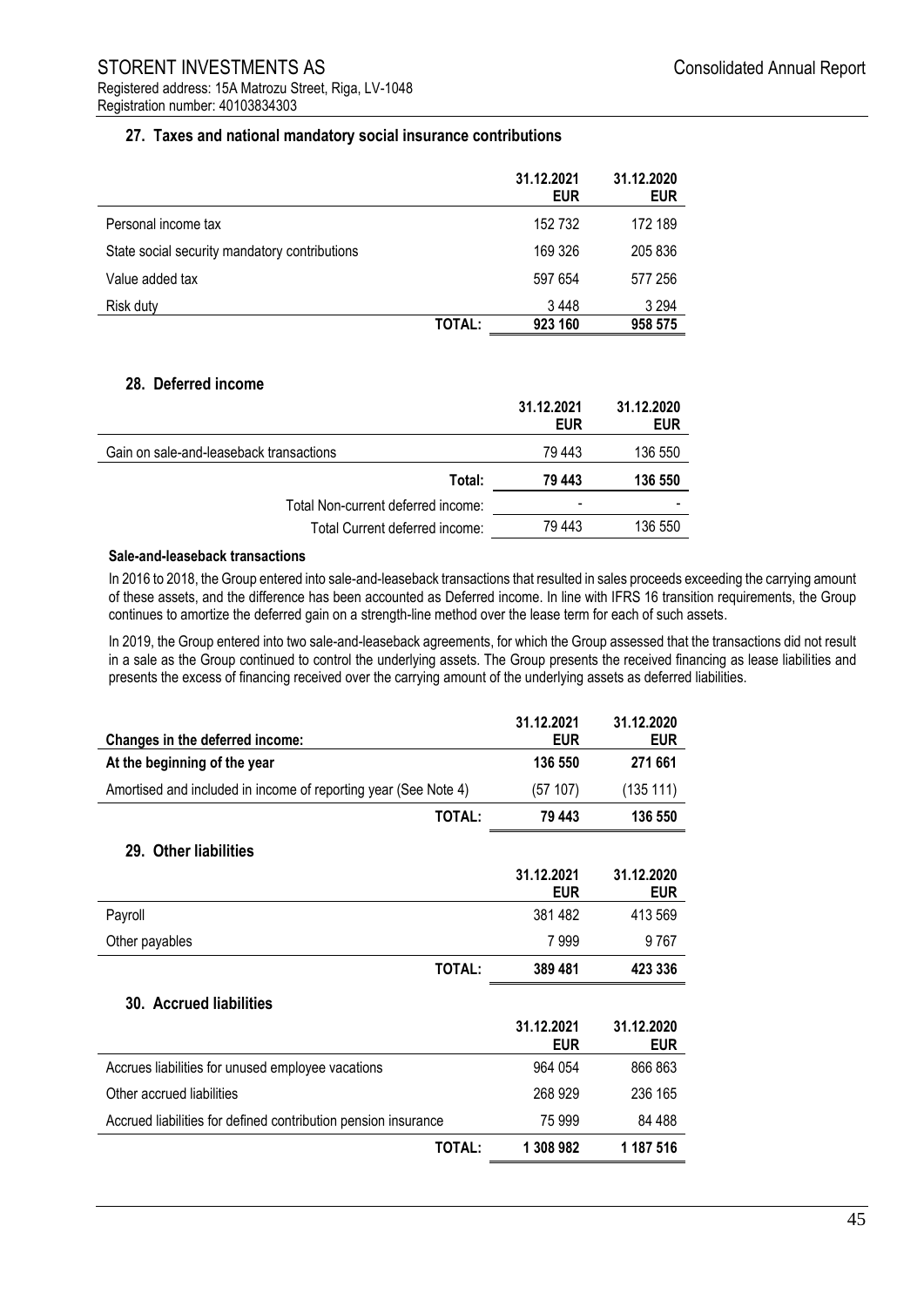## **31. Related party transactions**

## **31. (a) Related party transactions**

|                                                                        |                    | Goods and services Payables to related |                         |  |
|------------------------------------------------------------------------|--------------------|----------------------------------------|-------------------------|--|
| <b>Related party</b>                                                   | Year               | received<br><b>EUR</b>                 | companies<br><b>EUR</b> |  |
| Companies that have control over the Group's activities:               |                    |                                        |                         |  |
| Levina Investments S.A.R.L                                             | 2020<br>2021       |                                        | (5624057)<br>(6023340)  |  |
| Companies with significant influence over the Group's activities:      |                    |                                        |                         |  |
| Supremo SIA                                                            | 2020               | (19 890)                               | (325 581)               |  |
|                                                                        | 2021               | (18000)                                |                         |  |
| Bomaria SIA                                                            | 2020<br>2021       | (19 890)<br>(18000)                    | (325 581)               |  |
| The companies controlled by the Group's officers or their relatives: * |                    |                                        |                         |  |
| Meistari ZS                                                            | 2020               | (5063)                                 | (406)                   |  |
|                                                                        | 2021               | (5789)                                 | (406)                   |  |
|                                                                        | <b>Total 2020:</b> | (44843)                                | (6275625)               |  |
|                                                                        | <b>Total 2021:</b> | (41789)                                | (6 023 746)             |  |

\* Payables to the companies controlled by the Group's management or their relatives are included in the balance sheet item Trade payables, in the amount of EUR 406 as at 31 December 2021 (2020: EUR 406).

#### **31. (b) Terms and conditions of transactions with related parties**

The due from and due to amounts outstanding at the end of the reporting year are unsecured and will be settled in cash. No guarantees have been issued or received for the related party due from amounts.

#### **31. (c) Borrowings from related companies**

|                             | <b>Maturity</b> | Interest rate<br>%                    | 31.12.2021<br><b>EUR</b> | 31.12.2020<br><b>EUR</b> |
|-----------------------------|-----------------|---------------------------------------|--------------------------|--------------------------|
| Levina Investments S.A.R.L. | 31.12.2022.     | 14                                    | 6 123 340                | 5 624 057                |
| Bomaria LTD                 | 31.12.2022.     | 6                                     |                          | 325 581                  |
| Supremo LTD                 | 31.12.2022.     | 6                                     |                          | 325 581                  |
|                             |                 | <b>Total Non-current liabilities:</b> |                          | 6 275 219                |
|                             |                 | <b>Total current liabilities:</b>     | 6 123 340                | ٠                        |

Full amount of loans is repayable upon maturity date. In February 2022, the Company's subsidiary Storent Holding Finland Oy has received confirmation to postpone the repayment of loan received from Levina Investments S.a.r.l. by additional one year, and the final due date of the loan is December 2023. Amendments to the agreement have been signed.

#### **Reconciliation of movements of borrowing from related companies to cash flows arising from financing activities:**

|                                                    | 31.12.2021<br><b>EUR</b> | 31.12.2020<br><b>EUR</b> |
|----------------------------------------------------|--------------------------|--------------------------|
| Balance at the beginning of the year               | 6 275 219                | 5 541 347                |
| Repayment of the borrowings from related companies | (651 162)                |                          |
| Total changes from financing cash flows            | (651 162)                | ٠                        |
| Interest expense                                   | 830 413                  | 733 872                  |
| Interest paid                                      | (331 130)                |                          |
| <b>Total liability-related other changes</b>       | 499 283                  | 733 872                  |
| Balance at the end of the year                     | 6 123 340                | 6 275 219                |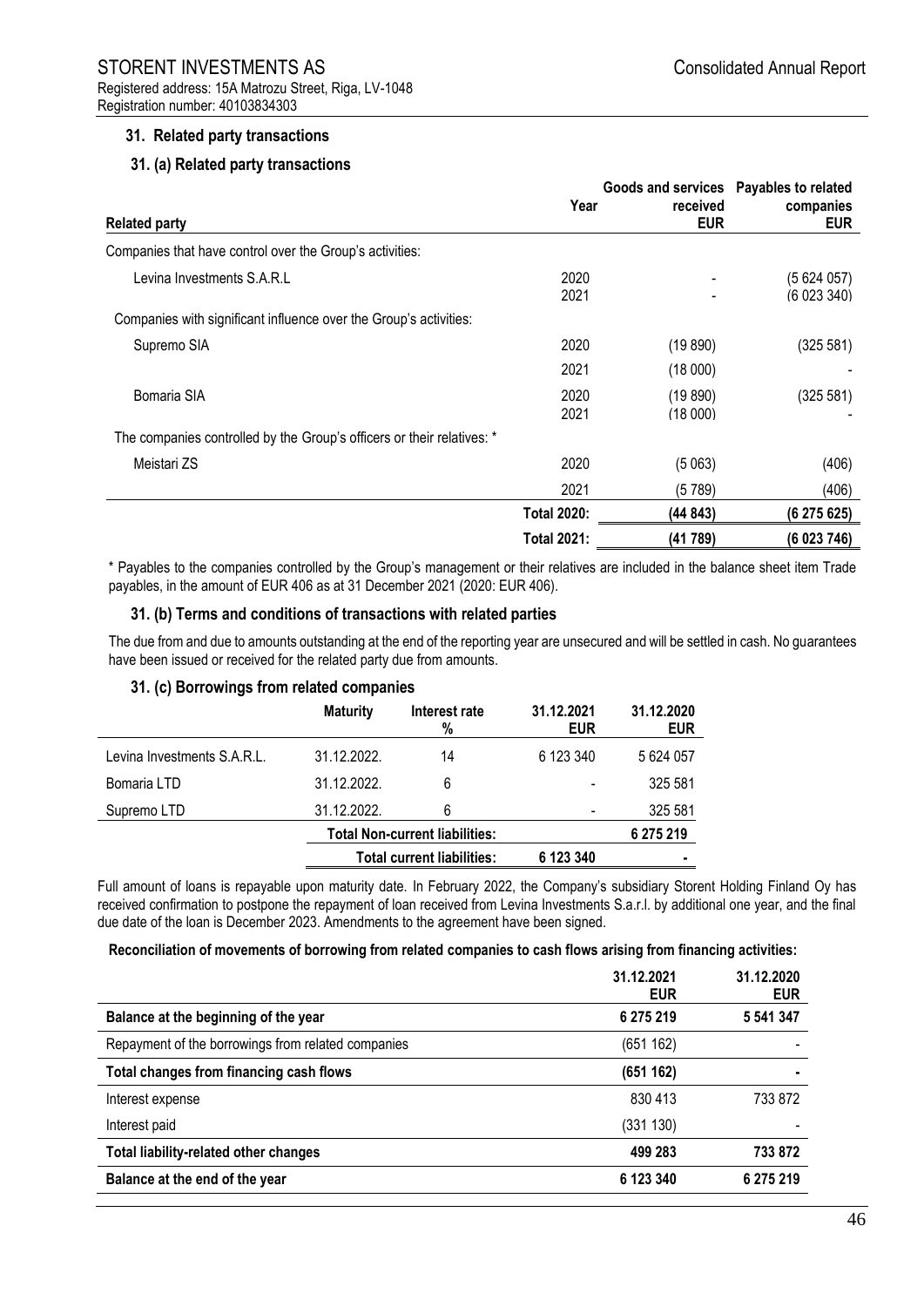#### **32. Financial instruments**

Current and non-current loans and borrowings, trade receivables, cash and finance lease are the Group's key financial instruments. The financial instruments are held to finance the operating activities of the Group. The Group handles many other financial instruments, e.g., trade and other receivables, trade and other payables that arise. None of the Group's financial assets or financial liabilities are measured at fair value. Fair value is determined at initial recognition and, for disclosure purposes, at each reporting date.

#### **Categories of financial assets and liabilities**

|                                              | As at 31.12.2021   |                   | As at 31.12.2020   |                   |
|----------------------------------------------|--------------------|-------------------|--------------------|-------------------|
| <b>Financial assets</b>                      | Carrying<br>amount | <b>Fair value</b> | Carrying<br>amount | <b>Fair value</b> |
| Loans and receivables held at amortised cost |                    |                   |                    |                   |
| - Trade receivables                          | 5928929            | 5928929           | 7 527 683          | 7 527 683         |
| - Other receivables                          | 232 613            | 232 613           | 268 777            | 268 777           |
| - Cash and cash equivalents                  | 920 267            | 920 267           | 3720140            | 3720140           |
| <b>TOTAL financial assets:</b>               | 7081809            | 7081809           | 11 516 600         | 11 516 600        |

|                                              | As at 31.12.2021       | As at 31.12.2020  |                    |                   |
|----------------------------------------------|------------------------|-------------------|--------------------|-------------------|
| <b>Financial liabilities</b>                 | <b>Carrying amount</b> | <b>Fair value</b> | Carrying<br>amount | <b>Fair value</b> |
| Financial liabilities held at amortized cost |                        |                   |                    |                   |
| - Issued bonds                               | 4 838 565              | 4 875 661         | 7446468            | 7455800           |
| - Loans from related companies               | 6 123 340              | 6 123 340         | 6 275 219          | 6 275 219         |
| - Lease liabilities                          | 11 945 789             | 11 945 789        | 17 370 377         | 17 370 377        |
| - Other borrowings                           | 3 270 730              | 3 270 730         | 6436419            | 6436419           |
| - Trade payables                             | 3 945 995              | 3 945 995         | 3 301 952          | 3 301 952         |
| - Other payables                             | 1 734 458              | 1 734 458         | 1631986            | 1631986           |
| <b>TOTAL financial liabilities:</b>          | 31 858 877             | 31 895 973        | 42 462 421         | 42 471 753        |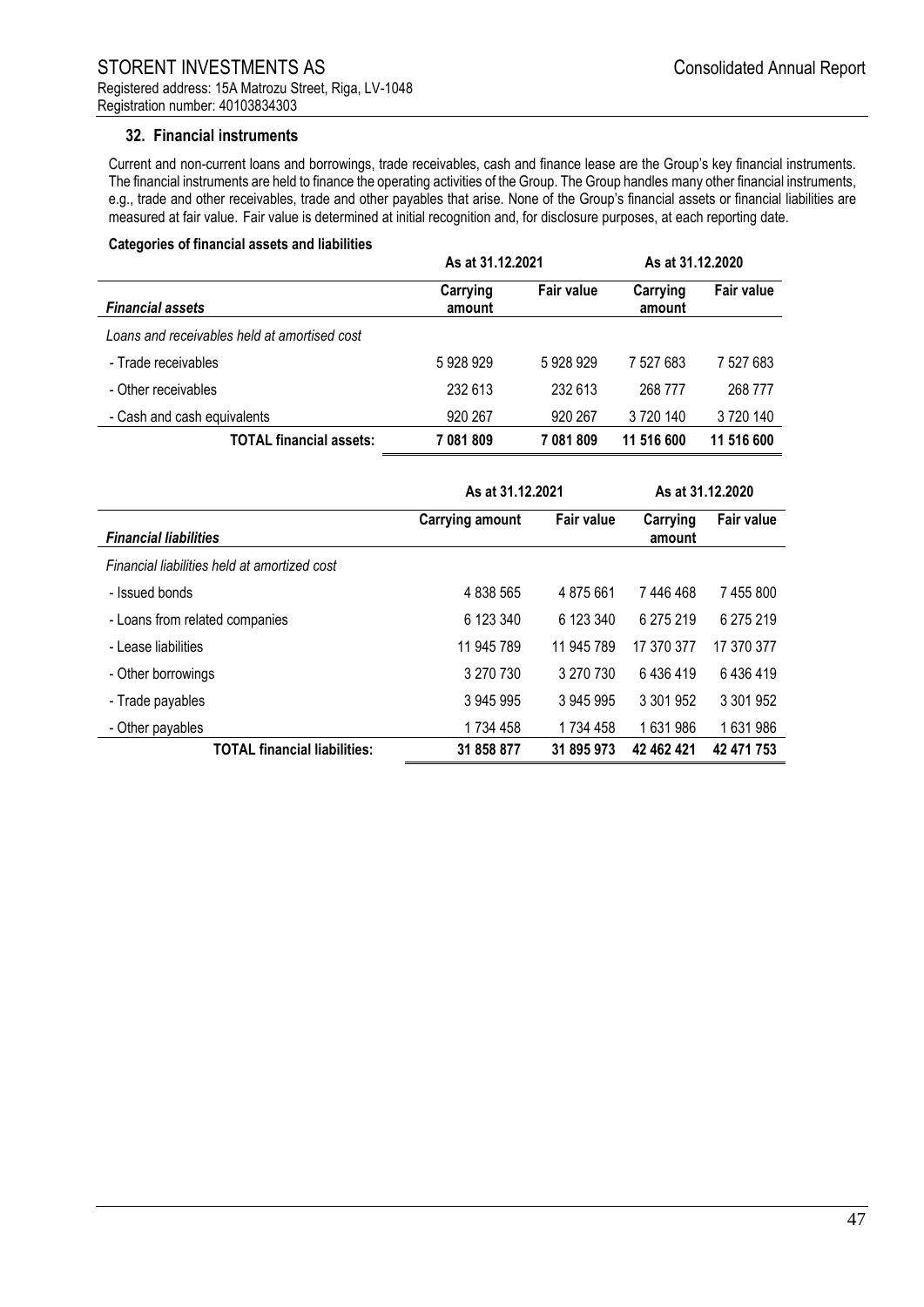#### **33. Financial risk management**

When measuring the fair value of an asset or a liability, the Group uses observable market data as far as possible. Fair values are categorised into different levels in a fair value hierarchy based on the inputs used in the valuation techniques as follows.

— Level 1: quoted prices (unadjusted) in active markets for identical assets or liabilities.

Level 2: inputs other than quoted prices included in Level 1 that are observable for the asset or liability, either directly (i.e., as prices) or indirectly (i.e., derived from prices).

Level 3: inputs for the asset or liability that are not based on observable market data (unobservable inputs).

If the inputs used to measure the fair value of an asset or a liability fall into different levels of the fair value hierarchy, then the fair value measurement is categorised in its entirety in the same level of the fair value hierarchy as the lowest level input that is significant to the entire measurement.

Fair value of Trade receivables and Other receivables with no stated interest rate and cash and cash equivalents is deemed to approximate their face value on initial recognition and carrying value on any subsequent date as the effect of discounting is immaterial and therefore not disclosed in these financial statements.

Fair value of financial liabilities with outstanding maturities shorter than six months, other than issued bonds, is deemed to approximate their face value on initial recognition and carrying value on any subsequent date as the effect of discounting is immaterial and therefore not disclosed in these financial statements.

Fair value of financial liabilities with outstanding maturities longer than six months, other than issued bonds, is estimated based on the present value of future principal and interest cash flows, discounted using the effective interest rate of the corresponding agreement which, in the management's view, represents the market rate of interest at the measurement date for companies similar to the Group.

The Group's Parent company's issued bonds are classified as Level 3 in the fair value hierarchy. The market for these bonds is not assessed as an active market. The significant non-observable key input to determing the fair value of the issued bonds is that no adjustment to the observable quotes is required.

All of the Group's financial assets and financial liabilities are determined to be Level 3 in the fair value hierarchy.

There were no transfers between fair value hierarchy levels in 2021 and in 2020.

The key risks associated with the Group's financial instruments are credit risk, liquidity risk, interest rate risk and currency risk. The management develops risk management policy in respect of each of the risks.

#### *Credit risk*

Credit risk is the risk that the Group incurred a financial loss if counterparty will fail to fulfil their obligations to the Group. The Group has credit risk exposure related to trade receivables, cash and cash equivalents. The Group controls its credit risk by closely monitoring the customer payment history and setting separate terms and conditions to individual customers. In addition, the Group closely monitors receivables balances to minimize the possibility of bad debts.

In terms of receivables as at 31 December 2021 and 2020 the Group did not have a significant credit risk concentration in respect of a single transaction partner or a group of partners of similar transactions.

The Group manages credit risk by independently assessing counterparty credit history and defining acceptable credit limit. The Group regularly monitors the overdue trade receivables. Trade receivables have a carrying amount which is reduced by loss allowances for bad and doubtful trade receivables (see Note 17).

The maximum credit risk exposure at 31 December 2021 was EUR 7 081 809 (31.12.2020: EUR 11 516 600).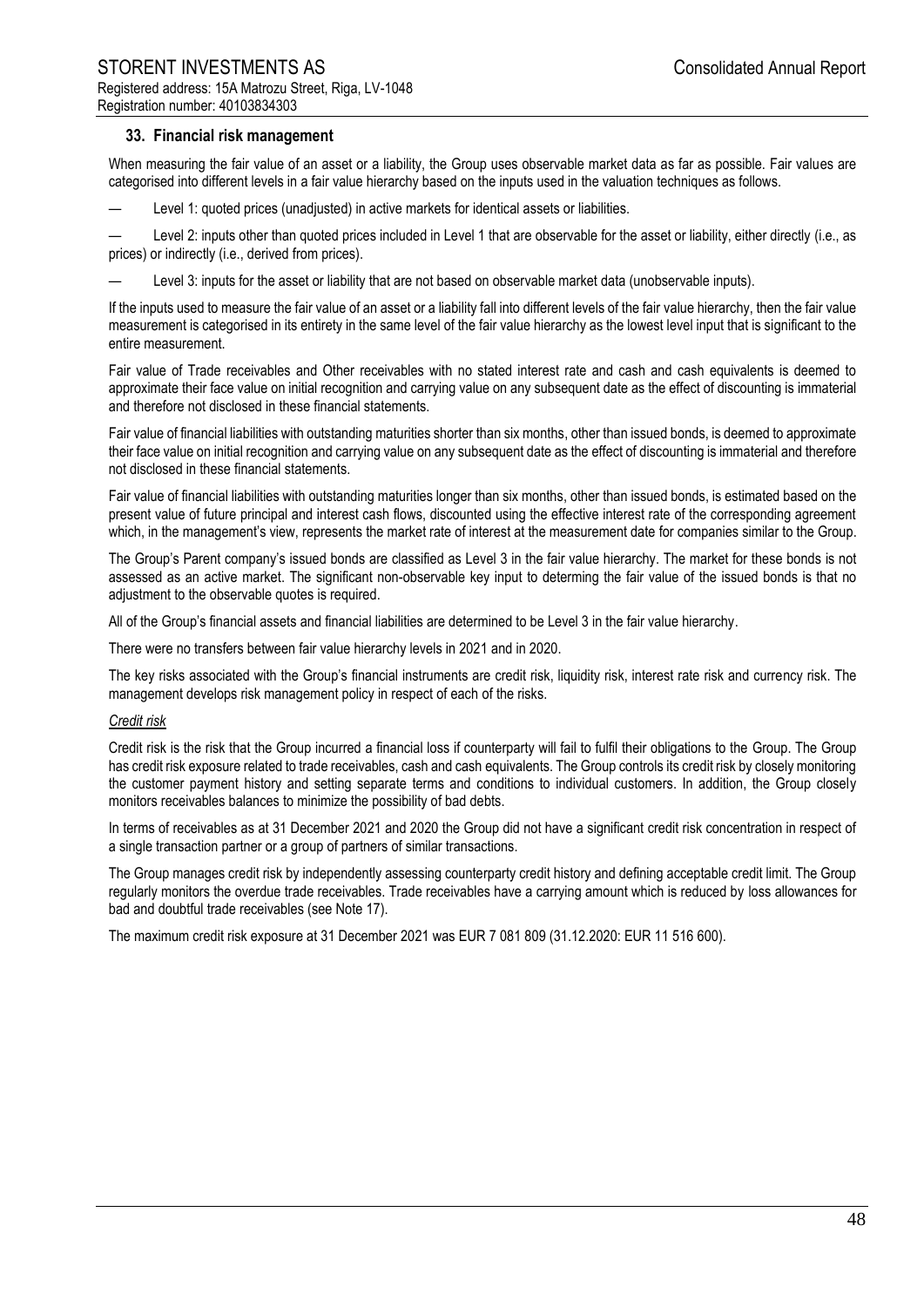## **33. Financial risk management** (cont.)

At 31 December 2021 and 31 December 2020, the exposure to credit risk for trade receivables by geographic region was as follows:

| <b>EUR</b>     | <b>Carrying amount</b> |           |
|----------------|------------------------|-----------|
|                | 2021                   | 2020      |
| <b>Baltics</b> | 4 845 944              | 6 298 480 |
| <b>Nordics</b> | 1 0 54 3 20            | 1 217 362 |
| Other          | 28 665                 | 11 841    |
|                | 5928929                | 7 527 683 |

| <b>EUR</b>                 | Weighted-<br>average<br>loss rate | Gross<br>carrying amount | Loss<br>allowance | <b>Creditimpaired</b> |
|----------------------------|-----------------------------------|--------------------------|-------------------|-----------------------|
| Current (not past due)     | 0.4%                              | 4 569 765                | (16 053)          | No                    |
| 1-30 days past due         | 3,5%                              | 1 079 728                | (37 871)          | No                    |
| 31-60 days past due        | 12,3%                             | 273 051                  | (33 468)          | No                    |
| 61-90 days past due        | 49,3%                             | 110 940                  | (54 638)          | No                    |
| More than 90 days past due | 98,3%                             | 2 154 900                | (2 117 425)       | Yes                   |
| Total at 31 December 2021  |                                   | 8 188 384                | (2259455)         | $\blacksquare$        |

| <b>EUR</b>                 | Weighted-<br>average<br>loss rate | Gross<br>carrying amount | Loss<br>allowance | <b>Creditimpaired</b> |
|----------------------------|-----------------------------------|--------------------------|-------------------|-----------------------|
| Current (not past due)     | 0,6%                              | 6 176 299                | (37 122)          | No                    |
| 1-30 days past due         | 3.0%                              | 1 023 109                | (30 461)          | No                    |
| 31-60 days past due        | 16,3%                             | 274 043                  | (44576)           | No                    |
| 61-90 days past due        | 61,9%                             | 125 439                  | (77605)           | No                    |
| More than 90 days past due | 94,7%                             | 2 235 981                | (2 117 424)       | Yes                   |
| Total at 31 December 2020  |                                   | 9834871                  | (2307188)         |                       |

#### **Sensitivity analysis**

A reasonably possible change in the weighted average loss rates at 31 December would have affected the measurement of loss allowance of trade receivables and affected profit or loss by the amounts shown below. This analysis assumes that all other variables remain constant, and that loss rate is floored at 0% and capped at 100% of the gross carrying amount.

|                                               | 31 December 2021            |          | 31 December 2020 |                 |  |
|-----------------------------------------------|-----------------------------|----------|------------------|-----------------|--|
| <b>Effect in euro</b>                         | <b>Decrease</b><br>Increase |          | <b>Increase</b>  | <b>Decrease</b> |  |
| Change in loss rate of 3<br>percentage points | 246 856                     | (138452) | 295 046          | (146647)        |  |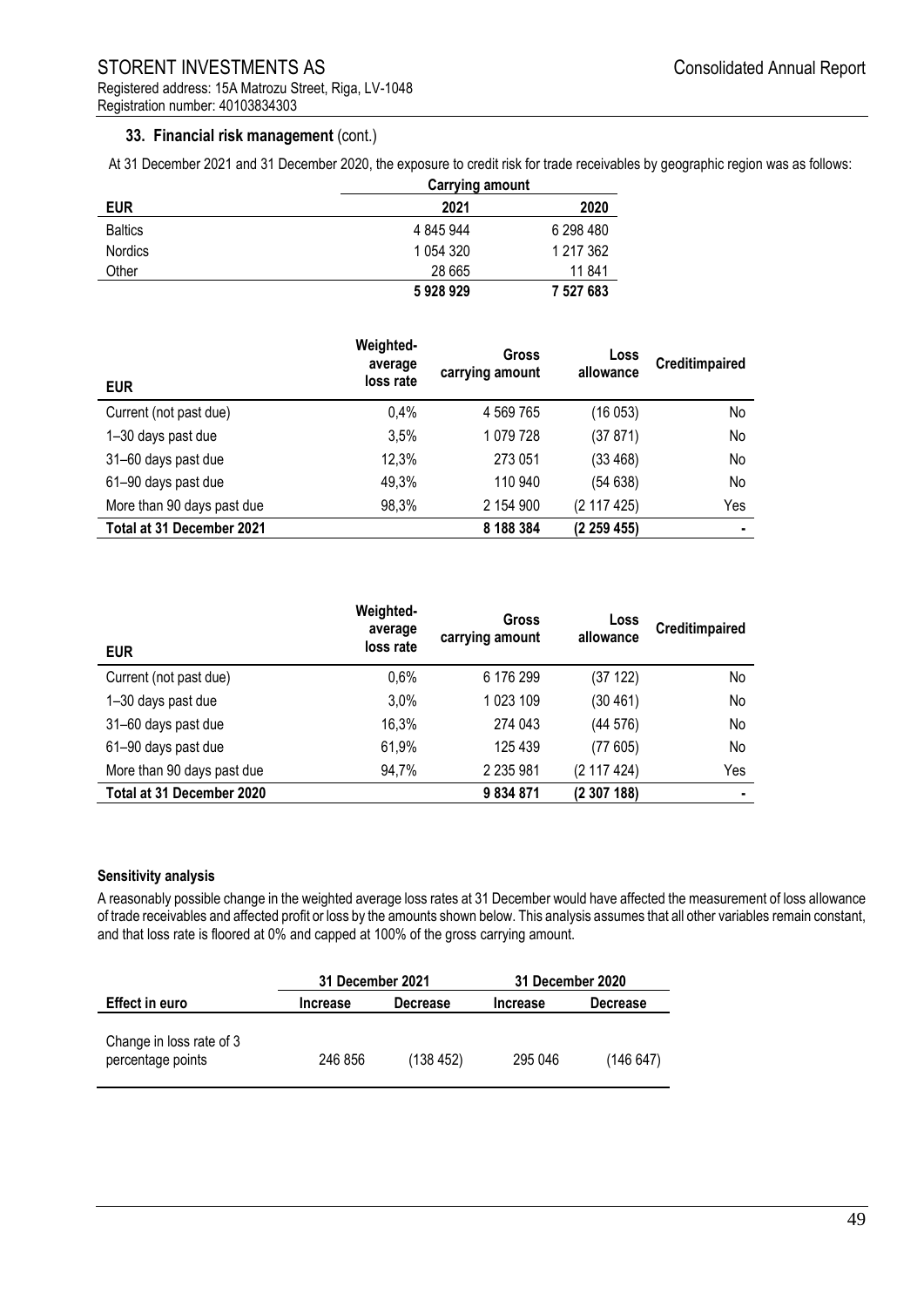## **33. Financial risk management (cont.)**

#### *Liquidity risk*

Liquidity risk is the risk that the Group will not be able to timely and in full to ensure fulfilling its own commitments. Liquidity risk arises when terms of payments of financial assets and liabilities are not correlating. The Group's liquidity risk management is to maintain adequate cash and cash equivalent amount and provide sufficient financing in order to be able to fulfil its obligations in time. The Group manages its liquidity risk by maintaining adequate cash and cash equivalents, planning payments of trade payables as well as developing and analysing future cash flows. The budgeting system used by the Group is helpful in the management and control of liquidity risk management.

The Group's management considers that the Group will have sufficient cash resources and its liquidity will not be compromised. As at 31 December 2021, the Group's liquidity ratio was 0,35. As at 31 December 2020, the Group's liquidity ratio was 0,64. Please refer to Note 35 for going concern considerations.

At 31 December 2021 and 2020 the maturity of the financial liabilities of the Group, based on undiscounted payments provided for in the agreements can be disclosed as follows:

| 31.12.2021.                        | <b>Contractual cash flows</b> |               |             |            |            | <b>Expected</b><br>interest<br>payments | Carrying<br>amount |
|------------------------------------|-------------------------------|---------------|-------------|------------|------------|-----------------------------------------|--------------------|
|                                    | $\leq$ 3 months               | 3-6 months    | 6-12 months | 1-5 years  | Total      | Total                                   | Total              |
| <b>Issued bonds</b>                | (97 410)                      | (97 410)      | (194 820)   | (5260140)  | (5649780)  | (811215)                                | 4 838 565          |
| Loans from<br>related<br>companies |                               |               | ٠           | (7951457)  | (7951457)  | (1828117)                               | 6 123 340          |
| Lease liabilities                  | (761864)                      | (1695878)     | (3178601)   | (7108215)  | (12744558) | (798769)                                | 11 945 789         |
| Other<br>borrowings                | (617106)                      | 123)<br>(451) | (755 728)   | (1629993)  | (3453950)  | (183 220)                               | 3 270 730          |
| Trade payables                     | (3945995)                     |               |             |            | (395995)   |                                         | 3 945 995          |
| Tax and other<br>payables          | (1621978)                     | (112 480)     | -           | ٠          | (1734458)  | $\blacksquare$                          | 1734 458           |
|                                    | (7144353)                     | (2356891)     | (4 129 149) | (21849805) | (35480198) | (3621321)                               | 31 858 877         |

| 31.12.2020.                        | <b>Contractual cash flows</b> |            |                   |              |              | <b>Expected</b><br>interest<br>payments | Carrying<br>amount |
|------------------------------------|-------------------------------|------------|-------------------|--------------|--------------|-----------------------------------------|--------------------|
|                                    | $\leq$ 3 months               | 3-6 months | 6-12 months       | 1-5 years    | <b>Total</b> | Total                                   | Total              |
| <b>Issued bonds</b>                | (1149926)                     | (129926)   | (3 118 926)       | (3515226)    | (7914004)    | (523 443)                               | 7 390 561          |
| Loans from<br>related<br>companies |                               |            | $\blacksquare$    | (7 235 853)  | (7235853)    | (960634)                                | 6 275 219          |
| Lease liabilities                  | (996 833)                     | (2091169)  | (3872305)         | (11896790)   | (18857097)   | (1486720)                               | 17 370 377         |
| Other<br>borrowings                | (1131635)                     | (603 152)  | 220)<br>(1721)    | (3443329)    | (6899336)    | (462917)                                | 6436419            |
| Trade payables                     | (3301952)                     |            |                   | Ξ.           | (3301952)    | $\overline{\phantom{a}}$                | 3 301 952          |
| Tax and other<br>payables          | (1504817)                     | (127169)   | $\qquad \qquad -$ | ۰            | (1631986)    | $\blacksquare$                          | 1631986            |
|                                    | (8085163)                     | (2951416)  | (8712451)         | (26 091 198) | (45 840 228) | (3 433 714)                             | 42 406 514         |

Please also see Note 35 describing liquidity management and going concern considerations.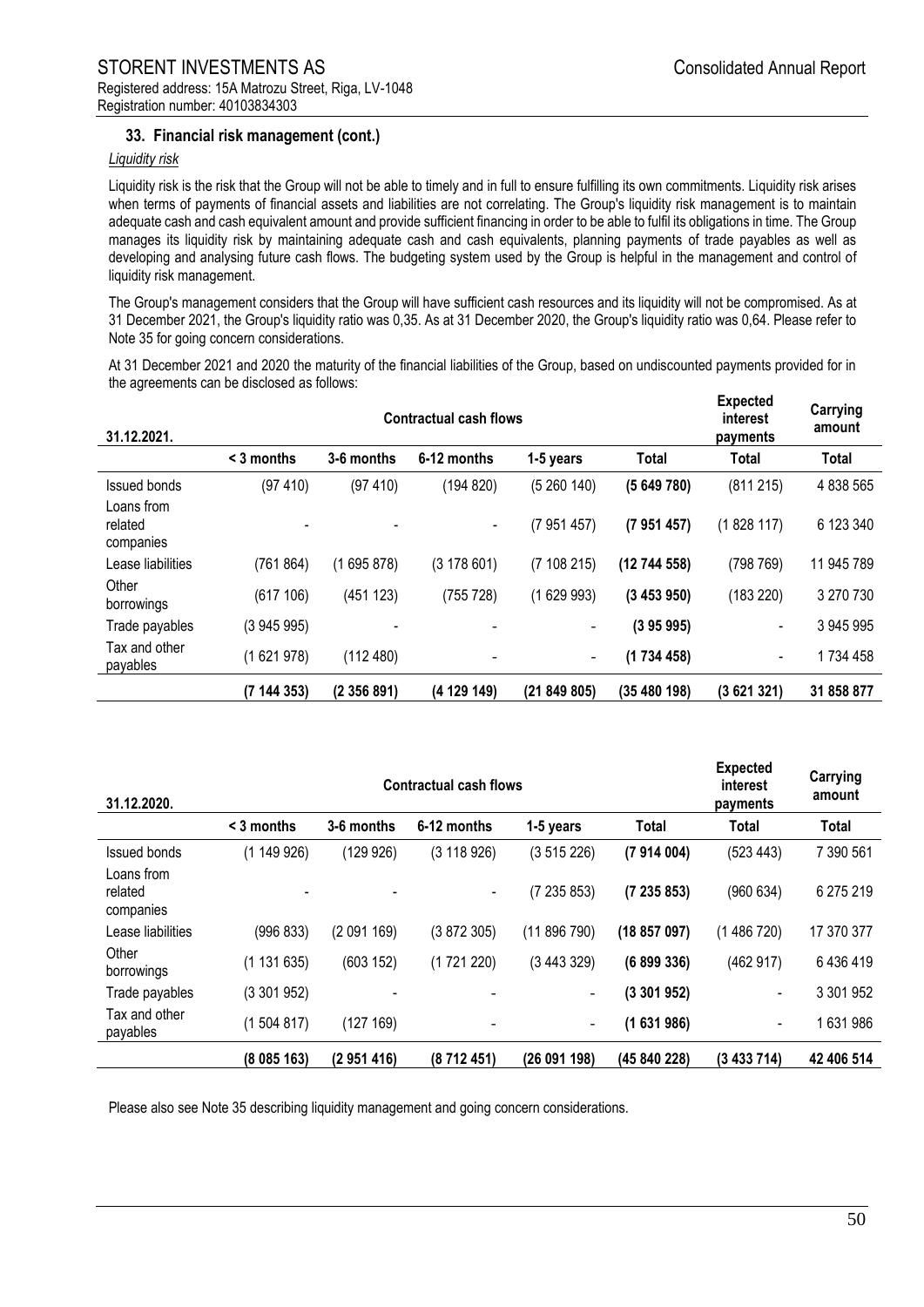## **33. Financial risk management (cont)**

#### *Interest rate risk*

Interest rate risk is the risk of financial losses incurred by the Group due to adverse fluctuations in interest rates. The Group is exposed to interest rate risk mainly related to its current and non-current lease liabilities, while the interest rates on the Group's other liabilities are fixed and, thus, not subject to interest rate risk. This exposes the Group to the risk that interest expenses will increase in a situation when interest rates go up. The average interest rate on the Group's liabilities is disclosed in Notes 24, 25, 26 and 31 c. The Group doesn't use derivative financial instruments to manage its exposure to interest rate risk.

As the variable part of the interest rate applied to lease liabilities is floored at 0%, the sensitivity of the Group's comprehensive income and equity (as a result of the lease liabilities (see Note 25) with a variable interest rate element of 3M EURIBOR) to a reasonably possible interest rate change of +/- 0.5%, other variables remaining constant, is considered immaterial to the Group's financial performance.

#### *Foreign currency risk*

Foreign currency risk is the risk of financial losses incurred by the Group due to adverse fluctuations in foreign currency exchange rates. This risk arises when financial assets denominated in a foreign currency do not match financial liabilities in that currency, which results in open currency positions.

The Group does not have any material balances of financial assets and liabilities denominated in currencies other than the Euro. All of the Group's borrowings and lease liabilities are denominated in Euro, and, thus, not subject to foreign currency risk.

The Group is exposed to foreign currency risk mainly arising from transactions denominated in the Russian rubles (RUB) due to entity operating in Russia Kaliningrad region and Swedish krona (SEK) due to entity operating in Sweden.

The summary quantitative data about the Group's exposure to currency risk as reported to the management of the Group is as follows:

|                                              | 31 December 2021 |            | 31 December 2020 |            |
|----------------------------------------------|------------------|------------|------------------|------------|
|                                              | <b>SEK</b>       | <b>RUB</b> | <b>SEK</b>       | <b>RUB</b> |
| Trade receivables                            | 379 185          | 87 263     | 513673           | 56 222     |
| Trade payables                               | (127 388)        | (13 828)   | (136 264)        | (4853)     |
| Net statement of financial position exposure | 251 797          | 73 435     | 377409           | 51 369     |
| Next six months' forecast sales              | 1 304 793        | 286 773    | 1 393 118        | 252 290    |
| Next six months' forecast purchases          | (1 189 041)      | (158 320)  | (1298090)        | (170 925)  |
| Net forecast transaction exposure            | 115 752          | 128 453    | 95 0 28          | 81 365     |
| Net exposure                                 | 367 549          | 201888     | 472 437          | 132 734    |

The following exchange rates have been applied.

|            | Average rate |        | Year-end spot rate |        |  |
|------------|--------------|--------|--------------------|--------|--|
| <b>EUR</b> | 2021         | 2020   | 2021               | 2020   |  |
| SFK 1      | 0.0986       | 0.0954 | 0.0976             | 0.0997 |  |
| RUB 1      | 0.0115       | 0.0122 | 0.0117             | 0.0109 |  |

#### **Sensitivity analysis**

A reasonably possible strengthening (weakening) of the euro, Swedish krona, Russian ruble against all other currencies at 31 December would have affected the measurement of financial instruments denominated in a foreign currency and affected equity and profit or loss by the amounts shown below. This analysis assumes that all other variables, in particular interest rates, remain constant and ignores any impact of forecast sales and purchases.

|                       | <b>Profit or loss</b> |           | Equity, net of tax   |           |
|-----------------------|-----------------------|-----------|----------------------|-----------|
| <b>Effect in euro</b> | Strengthening         | Weakening | <b>Strengthening</b> | Weakening |
|                       |                       |           |                      |           |
| SEK (10% movement)    | 41 344                | (41344)   | (22937)              | 22 937    |
| RUB (30% movement)    | 60 547                | (60547)   | 103 942              | (103942)  |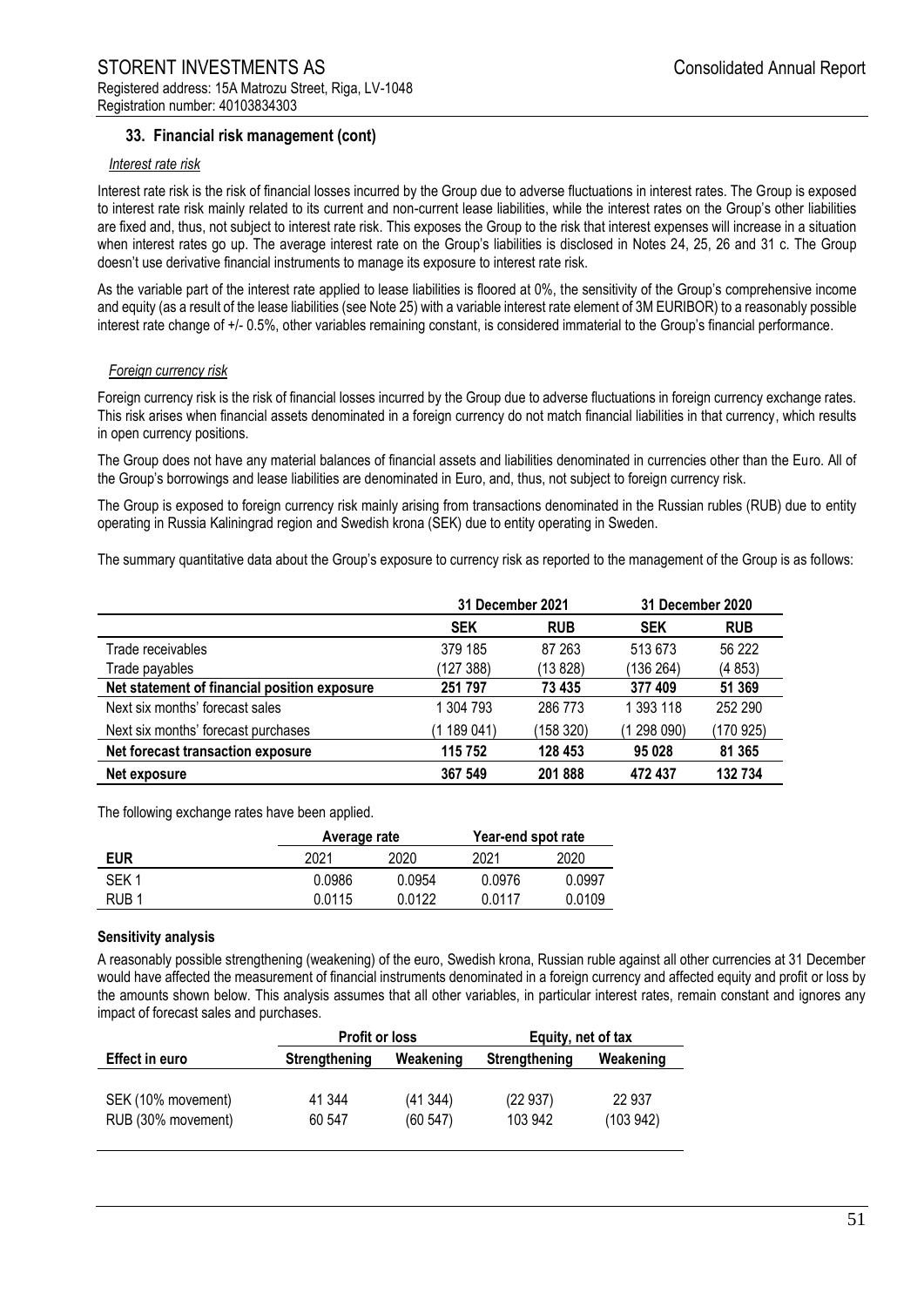## **34. Capital management**

The purpose of the management of Group capital is to provide a high credit rating and balanced structure of capital to ensure successful activity of the Group and to maximize Group's share value. The Group is not subject to any externally imposed capital requirements. The Group is controlling structure of the capital and adjusts that structure according to economic conditions. For control and adjustment of structure of the capital, the Group can change conditions of payment of dividends to shareholders, to return them part of shares or to release new shares. In 2021 and 2020 there were no changes introduced to purposes, policy or processes related to management of the capital.

|                                       |                           | 31.12.2021<br><b>EUR</b> | 31.12.2020<br><b>EUR</b> |
|---------------------------------------|---------------------------|--------------------------|--------------------------|
| Interest bearing loans and borrowings |                           | 26 178 424               | 37 472 576               |
| Trade and other payables              |                           | 5 680 453                | 4 933 938                |
| Less cash and cash equivalents        |                           | (920 267)                | (3 720 140)              |
| Net debt                              |                           | 30 938 610               | 38 686 374               |
| Equity                                |                           | 12 113 849               | 15 539 732               |
|                                       | Net debt to equity ratio: | 2.55                     | 2.49                     |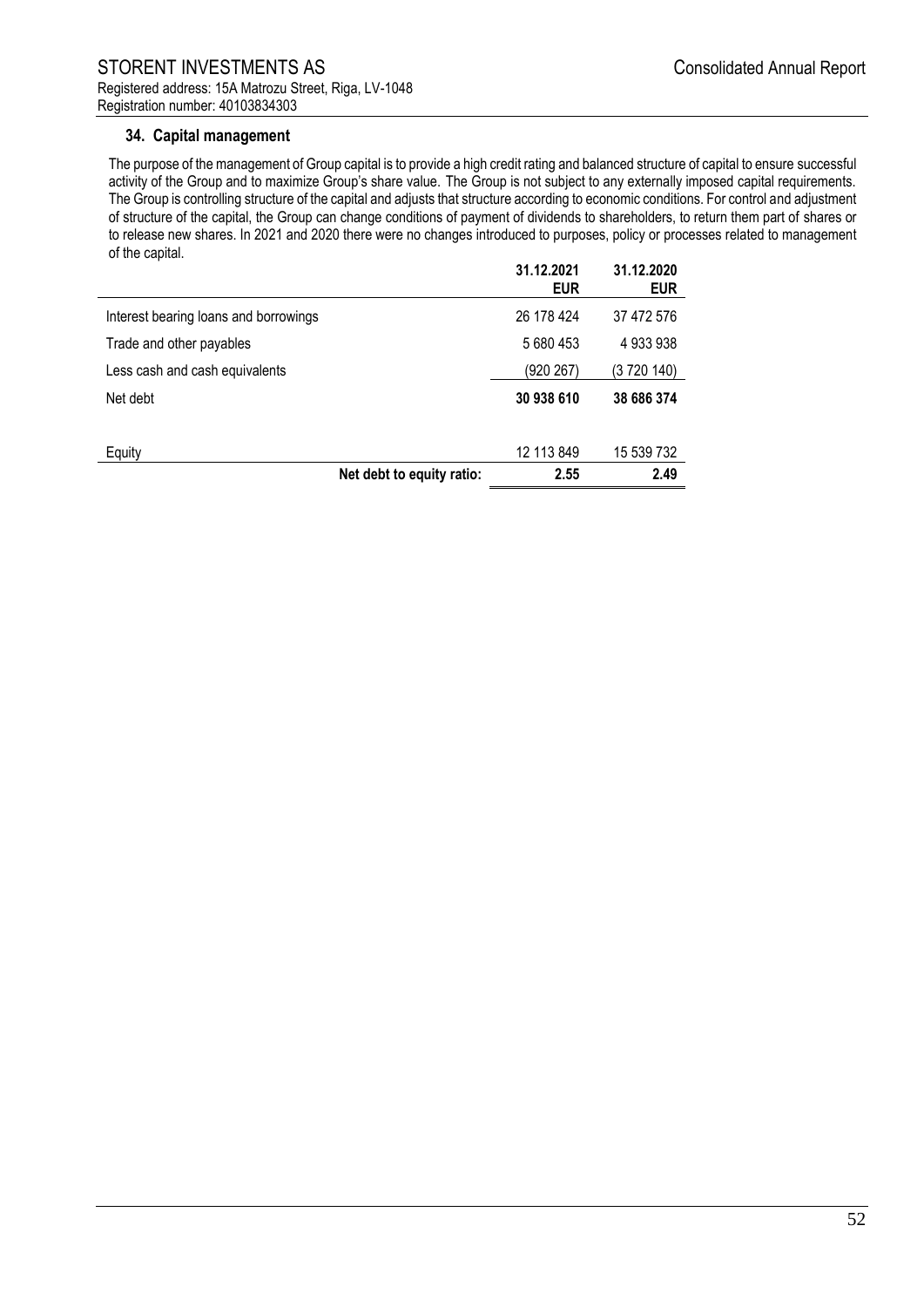## **35. Going concern of the Group**

The Group's financial performance in the reporting year was a loss of EUR 3 402 850 (2020: loss of EUR 11 333 479), which is a result of a slower than planned receovery in revenues due to lasting Covid-19 impact. At the end of the year, the Group's current liabilities exceeded its current assets by EUR 16 329 132 (31.12.2020: current liabilities exceeded current assets by EUR 7 397 447), as a result of significant borrowings approaching maturity and technical non-compliance with one of the bond covenants as at 31 December 2021 as stated in Note 24. Both of these conditions may cast significant doubts on the Group's ability to continue as a going concern.

The Group's management has evaluated the current and potential impact of Covid-19 pandemic and geopolitical situation in the Baltic and Nordic region as a result of the Russian Federation commencing war activity in Ukraine. Management has prepared forecasted financial results and cash flows for 2022 demonstrating the Company's and its subsidiaries' ability to continue as going concern and already started to take steps to address the expected liquidity and profitability shortages, such as:

- Storent Group continues to work on operational efficiency by developing online sales and paper-less rental process. Despite overall wage increase in all countries, personnel costs are estimated to increase only by 5% during 2022 compared to 2021. In 2021, the management has decided to close one of the Finnish company's lines of business – Heavy team. In spring 2022, management plans to start outsourcing transportation services in Finland, that will give a decrease of headcount and associated costs in Finland by 10%.
- In 2022, Storent Group plans to increase rental income in all its countries of operation by 3%-4%, reaching the turnover level of 2019 before Covid-19. Further revenue and profitability growth is expected in the following years as already disclosed in Note 12.
- Storent Holding Finland Oy has received agreement to postpone the repayment of loan and accrued interest in amount of EUR 6 023 340 as at 31 December 2021 to Levina Investments S.a.r.l. by additional year with the final due date of the loan being December 2023. Amendments to agreement have been signed.
- Storent SIA and Storent Oy continue to perform optimization of the rental equipment fleet by selling old and not-in-demand equipment. By the date of issuing these financial statements, both companies have sold equipment with the net book value EUR 1 913 232 for total gross proceeds of EUR 2 128 567. According to the budget for 2022 it is planned to further sell equipment with the net book value EUR 3.3 million for total gross proceeds of EUR 4 million. Proceeds from equipment sales will be used for debt servicing assuring Group's and the Company's liquidity.
- In February 2022, Storent Investments AS announced an instigation of written procedure for receipt of consent of Noteholders holding the Notes to amend Terms and Condition. In accordance with the proposed amendments to the Terms and Conditions, the Company proposes to modify Shareholders Equity to Assets Ratio covenant to include in the equity calculation also loans from the Company's shareholders and to modify Net Debt/EBITDA Ratio covenant to exclude loans from the Company's shareholders from the net indebtedness of the Company. This will allow the Company and the Group to safely comply with the financial covenants until maturity of the Notes. On 28 February 2022 voting has been closed and amendments have been approved.
- The Company management has evaluated the current geopolitical situation and its impact on the Group companies and especially the subsidiary entity in Russia, Kaliningrad. At the moment of issue of these financial statements Storent OOO continues to operate without significant changes. Before 24 February 2022, the Russian entity operated quite independently, and the management doesn't see any major risks for further business activities. The Company monitors and follows sanction restrictions and, so far, these don't affect the subsidiaries' activities. Despite the general increase in the market uncertainty, no direct impact on the operations of other Group companies is observed.

Based on above, the Group management plans further development of all subsidiaries. The main focus in 2022 will be to continue online sales development, digital transformation and efficiency increase. The Group will continue to transform its IT strategy to comply with the scalability needs. In early 2022, Storent entities in the Baltics joined online logistics platform Cargopoint that allows to organize transportation in a more efficient manner and will give opportunity to serve a wider range of customers with a more competitive price. Management estimates that the construction industry will fully recover after Covid-19 pandemic in the spring 2022, and construction volumes will return to the level of 2019 and start to grow further from 2023. It is expected that Rail Baltica project will give a significant positive impact on the construction industry in the Baltics. In the first quarter of 2022, the total unaudited revenue exceeded the budget by 5%. Compared to the first quarter of 2021, total unaudited revenue has increased by 14%, rental income - by 16%, EBITDA margin is higher by 2% and the amount of losses is decreased by 28%.

Storent Group will continue an active sales strategy and offer customers to use the online platform, which is simple to use, to achieve the planned turnover and liquidity and profitability indicators. Taking into account the information currently available, the most recent key performance indicators of the Storent Group and the actions taken by management, Storent Group entities expect to continue operations as a going concern. As such, these consolidated financial statements have been prepared on the basis that the Group will continue as a going concern, and do not include any adjustments that might be necessary if the going concern assumption would not be applicable. However, the success of the management actions outlined above is directly dependent on the ability of the Group to increase revenue from operating activities as a result of the expected recovery of the construction industry and significant improvement of the operational efficiency of the Group in a short time frame. Management cannot rule out the possibility that the geopolitical situation and possible reinforcement of anti-Covid-19 security measures introduced by governments or the negative impact of such measures on the economic environment in which the Group operates, could adversely affect the Group, its financial position and performance in the medium and long term, including its subsidiaries' recoverable amount (please see Note 11, which describes the significant unobservable inputs used in estimating recoverable amount) and the Group's ability to meet the terms and conditions of the borrowing agreements and payment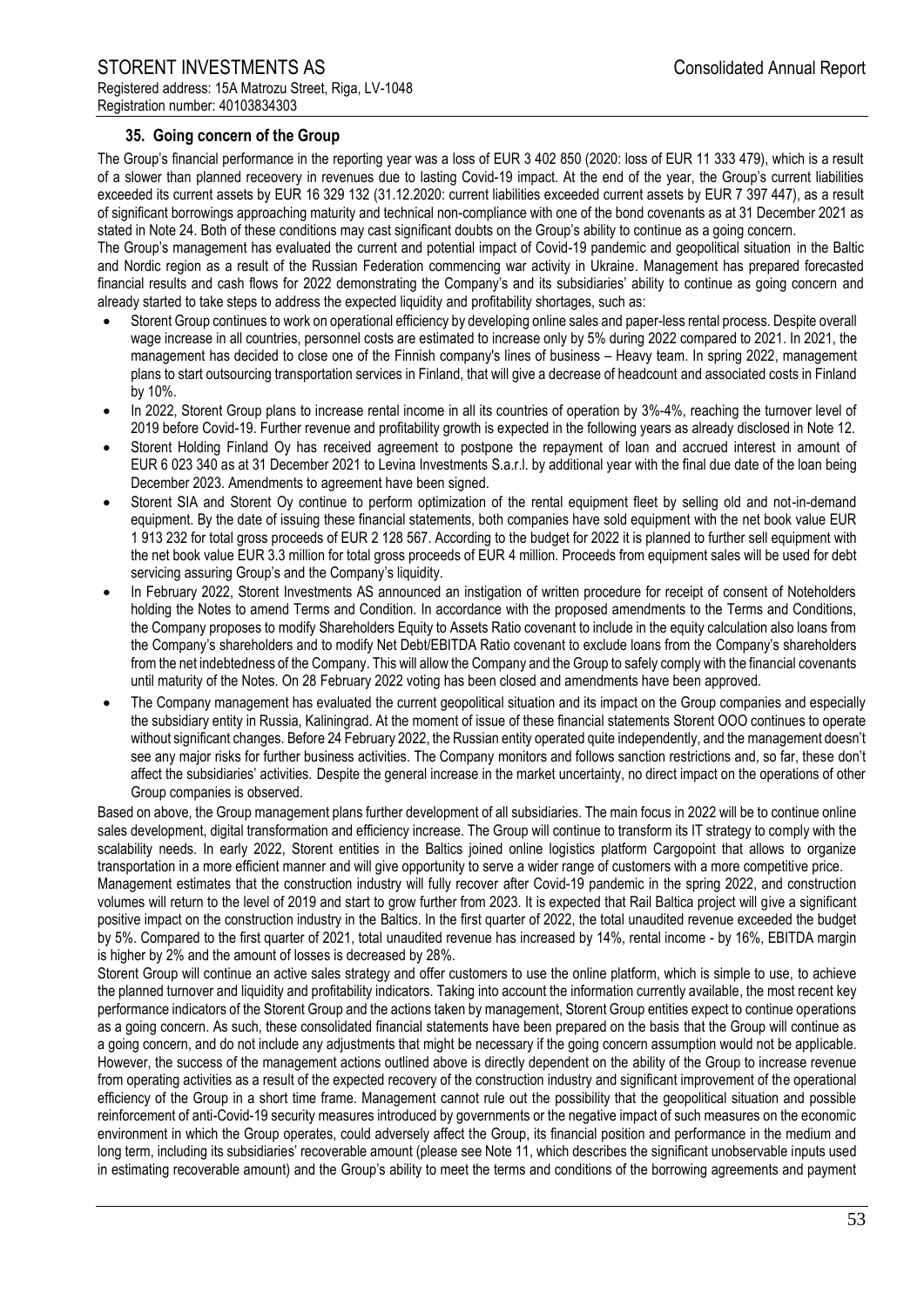terms, which presents a material uncertainty in relation to the Group's ability to continue as a going concern. We will continue to monitor the situation closely and take the necessary steps to mitigate to the extent possible the effects of new events and circumstances.

#### **36. Post balance sheet events**

#### *Non-adjusting events*

In 2022, in order to meet minimal capital requirements according to respective country laws, the Company invested into the share capital of the Estonian subsidiary in total an amount of EUR 1 550 000, into the share capital of the Finnish subsidiary in total an amount of EUR 500 000, into the share capital of Swedish subsidiary in total an amount of EUR 250 000, and all investments are used, among others, to settle liabilities towards other Storent Group companies.

In February 2022, Storent Investments AS announced an instigation of written procedure for receipt of consent of Noteholders holding the Notes to amend Terms and Condition. In accordance with the proposed amendments to the Terms and Conditions, the Issuer proposes to modify Shareholders Equity to Assets Ratio covenant to include in the equity calculation also loans from the Issuer's shareholders and to modify Net Debt/EBITDA Ratio covenant to exclude loans from the Issuer's shareholders from the net indebtedness of the Issuer. This will allow the Issuer to safely comply with the financial covenants until maturity of the Notes. On 28 February 2022 voting has been closed and amendments have been approved.

Levina Investments S.a.r.l. has agreed to postpone the repayment of loan received by Storent Holding Finland Oy by additional one year, and the final due date of the loan is December 2023. Amendments to the agreement have been signed in March 2022.

Please also refer to events and conditions described in Note 35.

During the period between the last day of the financial year and the date of signing of these consolidated financial statements there have been no other events that would have required adjustments or disclosure in the consolidated financial statements.

On behalf of the Group these consolidated financial statements were signed on 28 April 2022 by:

Andris Bisnieks **Andris Pavlovs** Andris Pavlovs Member of the Board **Member of the Board** Member of the Board

Baiba Onkele Chief financial officer

\* \* \*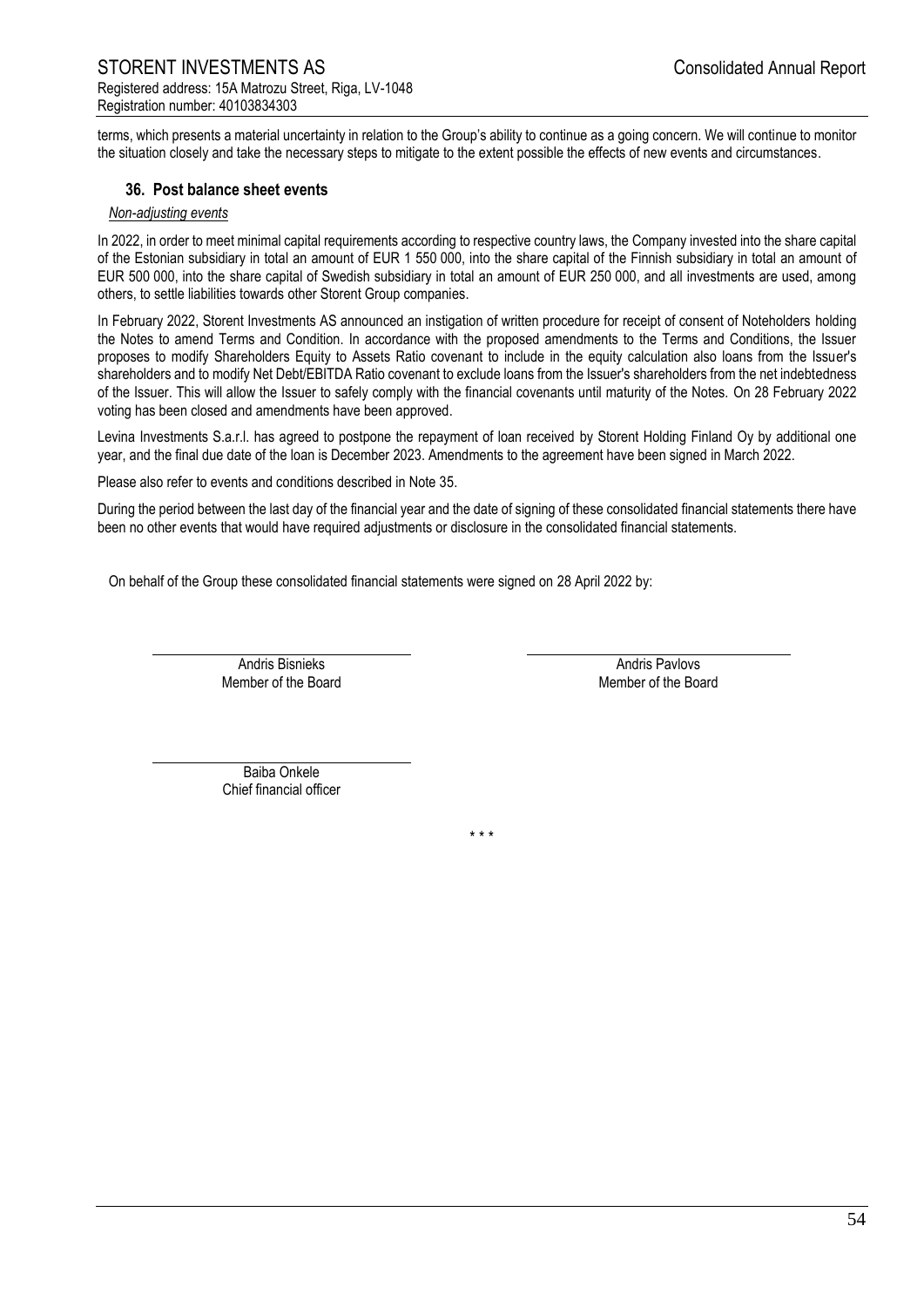

KPMG Baltics SIA Vesetas iela 7 Riga, LV-1013 Latvia

T: + 371 67038000 kpmg.com/lv kpmg@kpmg.lv

# **Independent Auditors' Report**

# **To the shareholders of Storent Investments AS**

## **Report on the Audit of the Consolidated Financial Statements**

## *Our Opinion on the Consolidated Financial Statements*

We have audited the accompanying consolidated financial statements of Storent Investments AS ("the Company") and its subsidiaries ("the Group") set out on pages 7 to 54 of the accompanying consolidated Annual Report, which comprise:

- the consolidated statement of financial position as at 31 December 2021,
- the consolidated statement of comprehensive income for the year then ended,
- the consolidated statement of changes in equity for the year then ended,
- the consolidated statement of cash flows for the year then ended, and
- the notes to the consolidated financial statements, which include a summary of significant accounting policies and other explanatory notes.

In our opinion, the accompanying consolidated financial statements give a true and fair view of the consolidated financial position of Storent Investments AS and its subsidiaries as at 31 December 2021, and of its consolidated financial performance and its consolidated cash flows for the year then ended in accordance with International Financial Reporting Standards (IFRSs) as adopted by the European Union.

#### *Basis for Opinion*

In accordance with the 'Law on Audit Services' of the Republic of Latvia we conducted our audit in accordance with International Standards on Auditing adopted in the Republic of Latvia (ISAs). Our responsibilities under those standards are further described in the *Auditors' Responsibility for the Audit of the Consolidated Financial Statements* section of our report.

We are independent of the Group in accordance with the International Ethics Standards Board for Accountants' International Code of Ethics for Professional Accountants (including International Independence Standards) (IESBA Code) and independence requirements included in the 'Law on Audit Services' of the Republic of Latvia that are relevant to our audit of the consolidated financial statements in the Republic of Latvia. We have also fulfilled our other professional ethics responsibilities and objectivity requirements in accordance with the IESBA Code and the 'Law on Audit Services' of the Republic of Latvia.

We believe that the audit evidence we have obtained is sufficient and appropriate to provide a basis for our opinion.

#### *Material Uncertainty Related to Going Concern*

We draw attention to Note 35 of the consolidated financial statements, which indicates that the Group incurred a net loss of EUR 3 402 850 during the year ended 31 December 2021 (2020: loss of EUR 11 333 479) and, as of that date, the Group's current liabilities exceeded its current assets by EUR 16 329 132 (31.12.2020: the Group's current liabilities exceeded its current assets by EUR 7 397 447). As stated in Note 35, management has prepared forecasted financial results and cash flows for 2022 demonstrating the Company's and its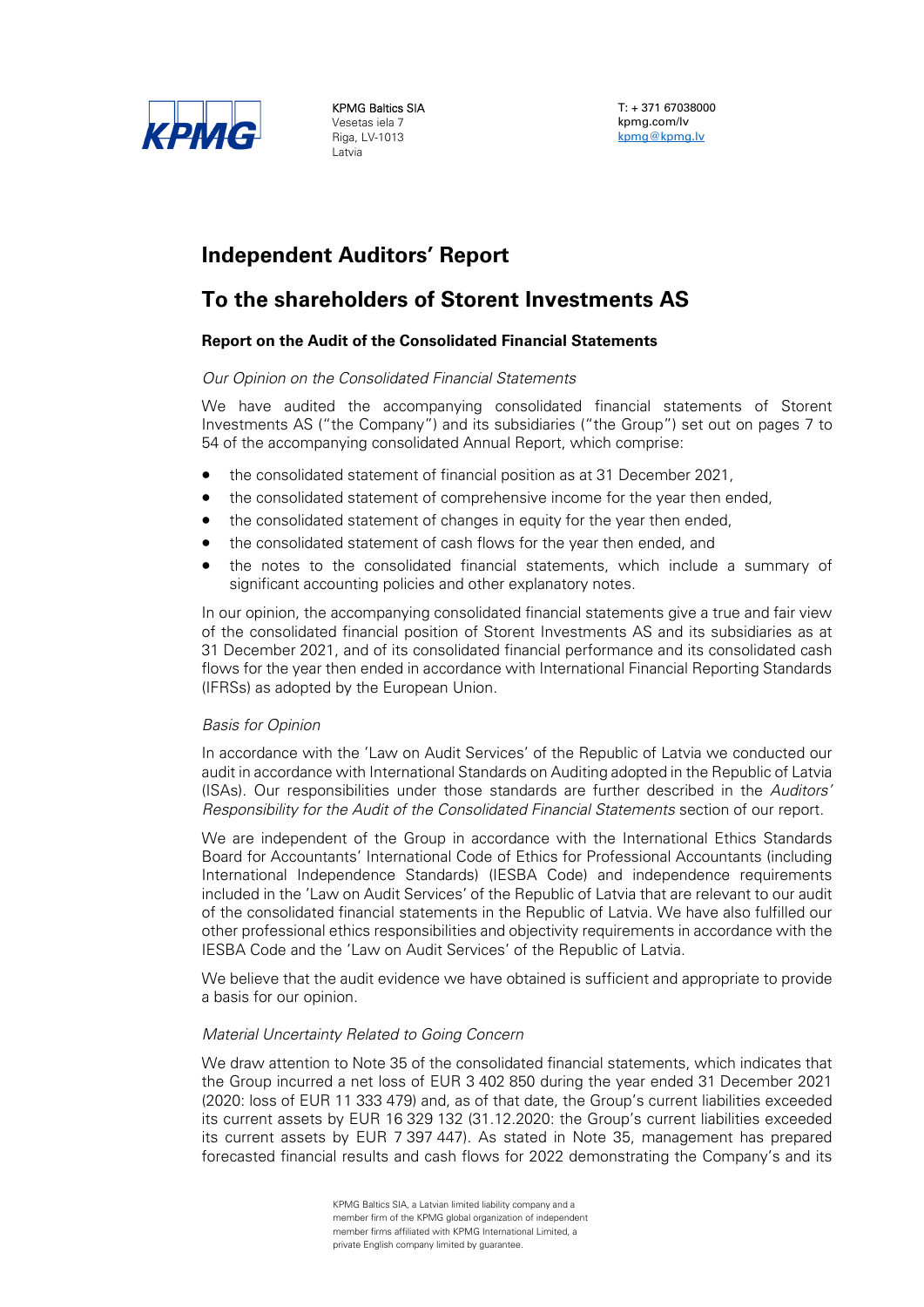

subsidiaries' ability to continue as going concern and already started to take steps to address the expected liquidity and profitability shortages. The success of these actions are primarily dependent on the ability of the Group to increase revenue from operating activities as a result of the expected recovery of the construction industry and reduce costs as a result of optimized operations. However, management cannot rule out the possibility that the geopolitical situation, possible reinforcement of Covid-19 security measures introduced by governments or the negative impact of such measures on the economic environment, in which the Storent Group operates, could adversely affect the Storent Group. These events and conditions, along with other matters as set forth in Note 35, indicate that a material uncertainty exists that may cast significant doubt on the Group's ability to continue as a going concern. Our opinion is not modified in respect of this matter.

#### *Key Audit Matters*

Key audit matters are those matters that, in our professional judgment, were of most significance in our audit of the consolidated financial statements of the current period. These matters were addressed in the context of our audit of the consolidated financial statements as a whole, and in forming our opinion thereon, and we do not provide a separate opinion on these matters.

In addition to the matters described in the *Material Uncertainty Related to Going Concern* section, we have determined the matter described below to be the key audit matter to be communicated in our report.

#### Impairment of goodwill and other non-current non-financial assets

The Group's goodwill and other non-current non-financial assets as at 31 December 2021 amounted to EUR 36 737 059 (31 December 2020: EUR 46 818 983). Impairment charge of goodwill and other non-current non-financial assets for the year ended 31 December 2021 amounted to EUR 0 (year ended 31 December 2020: EUR 4 029 645).

Reference to the consolidated financial statements: Note 2 (e) "Use of judgements, estimates and assumptions", Note 2 (m) "Intangible assets", Note 2 (n) "Property, plant and equipment" and Note 2 (o) "Impairment of tangible and intangible assets other than goodwill" (accounting policy); Note 12 "Intangible assets", Note 13 "Property, plant and equipment" and Note 14 "Rights of use assets" (Notes to the consolidated financial statements).

#### *Key audit matter COUT RESPONSE CUT response*

Due to the fact that impairment indicators were identified as at 31 December 2021, as discussed in Note 12, Note 13 and Note 14, the Group estimated the recoverable amount of its cash generating units, to which goodwill and other non-current nonfinancial assets are allocated, and recognized an impairment loss at the above date.

The assessment of the recoverable amount and impairment of the Group's goodwill and other non-current non-financial assets

Our audit procedures included, among others:

 evaluating against the requirements of the relevant financial reporting standards the Group's accounting policy for identification of impairment, and measurement and recognition of any impairment losses in respect of goodwill and other non-current non-financial assets;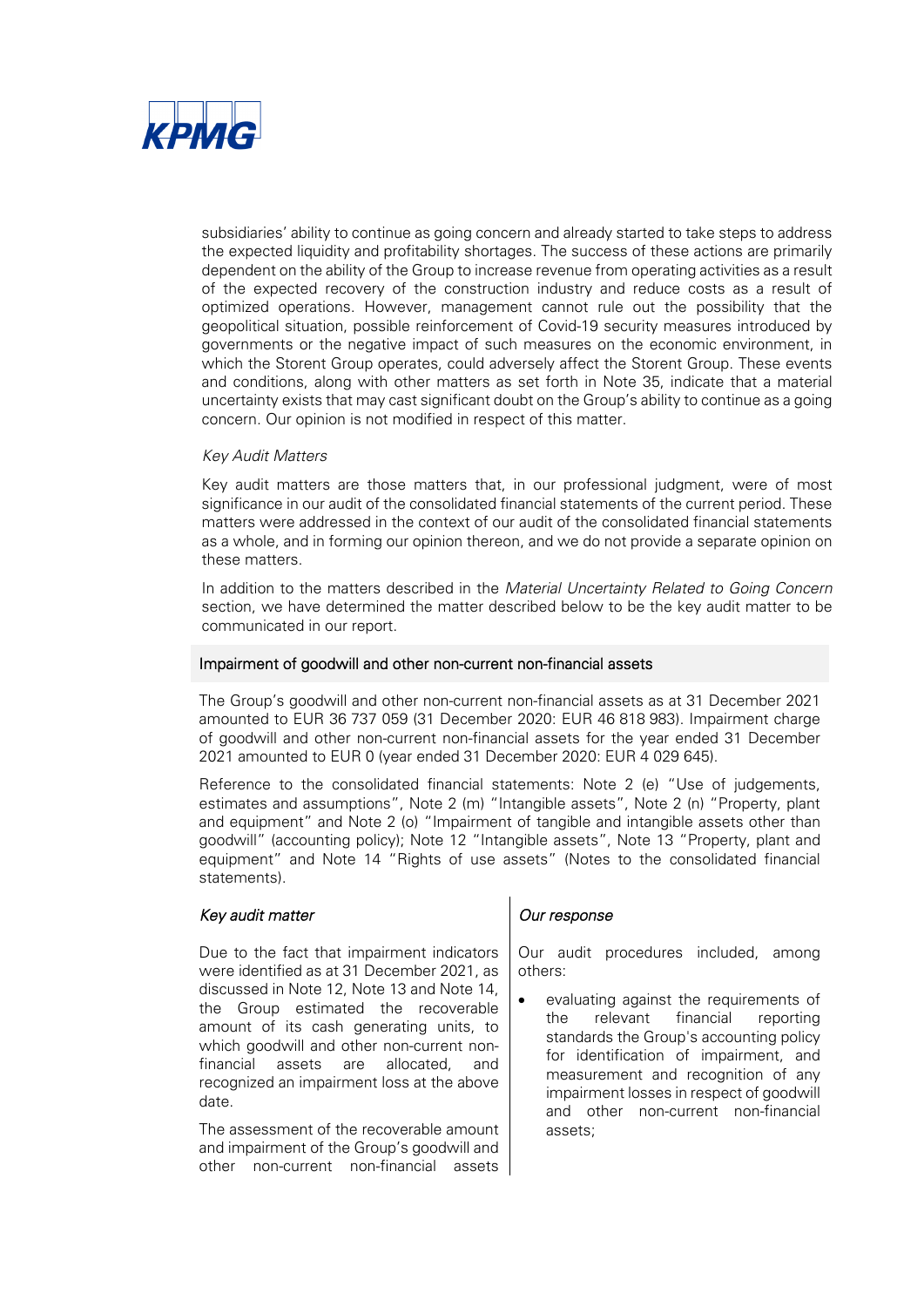

balances incorporated significant management judgement in respect of factors such as forecast operating performance, timing of resulting cash collections and disbursements, as well as discount rates. Small changes in the above assumptions can result in materially different outcomes. This, therefore, gives rise to inherent subjectivity in the carrying value of these assets recorded in the consolidated financial statement

Due to the above factors, we considered impairment of goodwill and other noncurrent non-financial assets to be a key audit matter.

- understanding the Group's business planning process, including the preparation and validation of financial and cash flow forecasts and testing the design and implementation of selected key internal controls over the Group's business planning process;
- assisted by our own valuation specialists, challenging the reasonableness of the key assumptions used in the determination of the prospective financial information, such as the forecast amounts of sales and timing of cash collections, forecast amounts of expenses capital expenditure and timing of cash disbursements, discount rate and terminal growth rate based on our understanding of the Group's activities and by reference to publicly available industry/market reports;
- considered the reasonableness of the Group's sensitivity analysis showing the impact of a reasonable change in the impairment testing assumptions, to determine whether an impairment charge was required;
- performing independent sensitivity analysis, including assessing the effect of a reasonably possible change in the key assumptions;
- considered whether the Group's disclosures regarding the sensitivity of the outcome of the impairment testing to changes in key assumptions complete and accurately reflected the estimation uncertainty in the valuation in line with the applicable requirements of the relevant financial reporting standards.

#### *Reporting on Other Information*

The Group's management is responsible for the other information. The other information comprises:

 General information, as set out on page 3 of the accompanying consolidated Annual Report,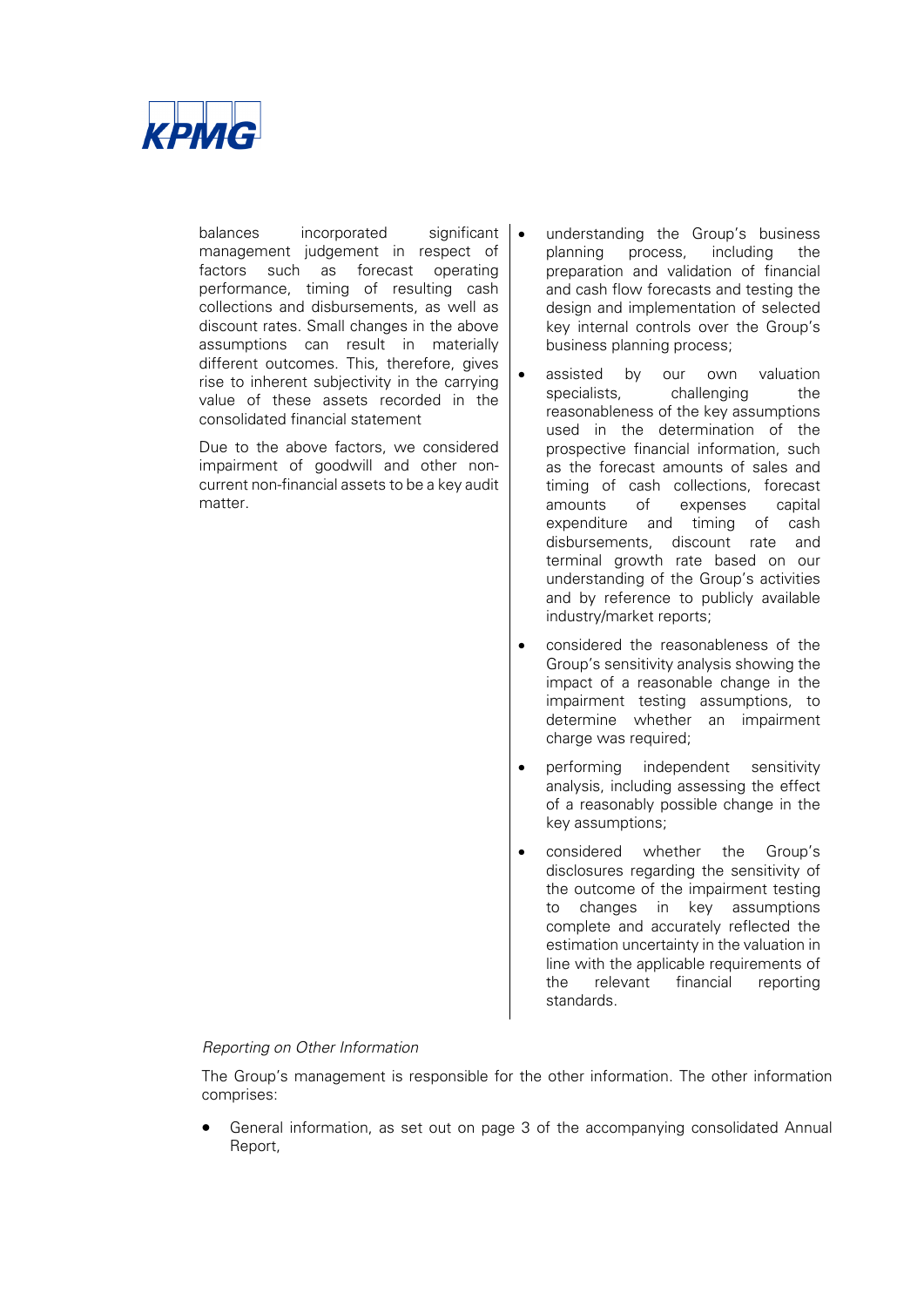

- the Management Report, as set out on pages 4 to 5 of the accompanying consolidated Annual Report,
- the Statement on Management Responsibility, as set out on page 6 of the accompanying consolidated Annual Report,
- the Statement of Corporate Governance for 2021, as set out in separate statement provided by Storent Investments AS management and available on the Nasdaq Baltic exchange website https://nasdaqbaltic.com, Storent Investments AS, section Reports.

Our opinion on the consolidated financial statements does not cover the other information included in the consolidated Annual Report, and we do not express any form of assurance conclusion thereon, except as described in the *Other Reporting Responsibilities in Accordance with the Legislation of the Republic of Latvia Related to Other Information*  section of our report.

In connection with our audit of the consolidated financial statements, our responsibility is to read the other information and, in doing so, consider whether the other information is materially inconsistent with the consolidated financial statements or our knowledge obtained in the audit or otherwise appears to be materially misstated.

If, based on the work we have performed and in light of the knowledge and understanding of the Group and its environment obtained in the course of our audit, we conclude that there is a material misstatement of this other information, we are required to report that fact. We have nothing to report in this regard.

#### *Other Reporting Responsibilities in Accordance with the Legislation of the Republic of Latvia Related to Other Information*

In addition, in accordance with the 'Law on Audit Services' of the Republic of Latvia with respect to the Management Report, our responsibility is to consider whether the Management Report is prepared in accordance with the requirements of the 'Law on the Annual Reports and Consolidated Annual Reports' of the Republic of Latvia.

Based solely on the work required to be undertaken in the course of our audit, in our opinion, in all material respects:

- the information given in the Management Report for the financial year for which the consolidated financial statements are prepared is consistent with the consolidated financial statements; and
- the Management Report has been prepared in accordance with the requirements of the 'Law on the Annual Reports and Consolidated Annual Reports' of the Republic of Latvia.

In accordance with the 'Law on Audit Services' of the Republic of Latvia with respect to the Statement of Corporate Governance, our responsibility is to consider whether the Statement of Corporate Governance includes the information required in section 56.1, first paragraph, clause 3, 4, 6, 8 and 9, as well as section 56.2, second paragraph, clause 5, and third paragraph of the 'Financial Instruments Market Law' of the Republic of Latvia and if it includes the information stipulated in section 56.2 second paragraph, clause 1, 2, 3, 4, 7 and 8 of the 'Financial Instruments Market Law' of the Republic of Latvia.

In our opinion, in all material respects, the Statement of Corporate Governance includes the information required in section 56.1, first paragraph, clause 3, 4, 6, 8 and 9, as well as section 56.2, second paragraph, clause 5, and third paragraph of the 'Financial Instruments Market Law' of the Republic of Latvia and it includes the information stipulated in section 56.2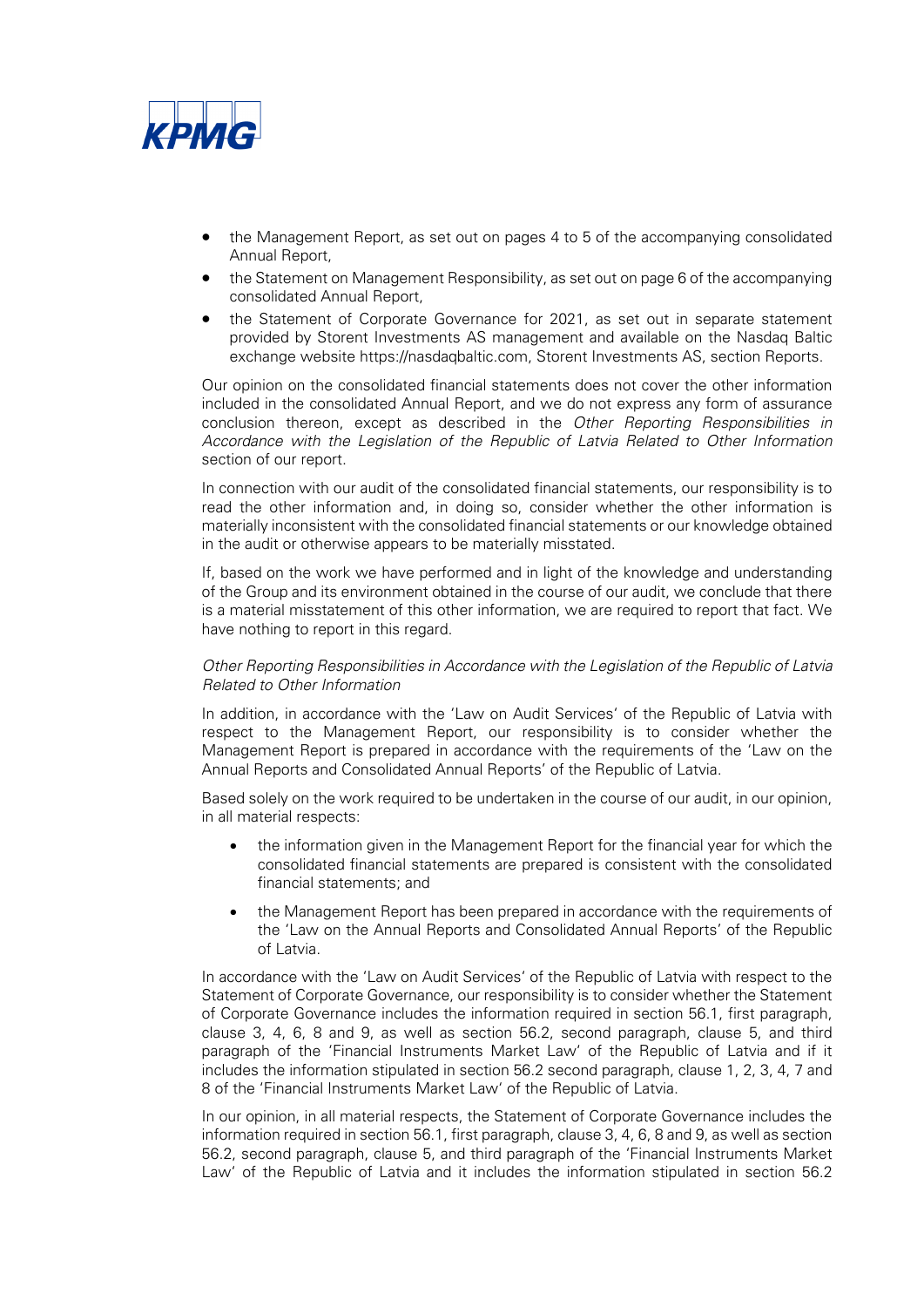

second paragraph, clause 1, 2, 3, 4, 7 and 8 of the 'Financial Instruments Market Law' of the Republic of Latvia.

#### *Responsibilities of Management and Those Charged with Governance for the Consolidated Financial Statements*

Management is responsible for the preparation of the consolidated financial statements that give a true and fair view in accordance with IFRSs as adopted by the European Union and for such internal control as management determines is necessary to enable the preparation of consolidated financial statements that are free from material misstatement, whether due to fraud or error.

In preparing the consolidated financial statements, management is responsible for assessing the Group's ability to continue as a going concern, disclosing, as applicable, matters related to going concern and using the going concern basis of accounting unless management either intends to liquidate the Group or to cease operations, or has no realistic alternative but to do so.

Those charged with governance are responsible for overseeing the Group's financial reporting process.

#### *Auditors' Responsibility for the Audit of the Consolidated Financial Statements*

Our objectives are to obtain reasonable assurance about whether the consolidated financial statements as a whole are free from material misstatement, whether due to fraud or error, and to issue an auditors' report that includes our opinion. Reasonable assurance is a high level of assurance, but is not a guarantee that an audit conducted in accordance with ISAs will always detect a material misstatement when it exists. Misstatements can arise from fraud or error and are considered material if, individually or in the aggregate, they could reasonably be expected to influence the economic decisions of users taken on the basis of these consolidated financial statements.

As part of an audit in accordance with ISAs, we exercise professional judgment and maintain professional scepticism throughout the audit. We also:

- Identify and assess the risks of material misstatement of the consolidated financial statements, whether due to fraud or error, design and perform audit procedures responsive to those risks, and obtain audit evidence that is sufficient and appropriate to provide a basis for our opinion. The risk of not detecting a material misstatement resulting from fraud is higher than for one resulting from error, as fraud may involve collusion, forgery, intentional omissions, misrepresentations, or the override of internal control.
- Obtain an understanding of internal control relevant to the audit in order to design audit procedures that are appropriate in the circumstances, but not for the purpose of expressing an opinion on the effectiveness of the Group's internal control.
- Evaluate the appropriateness of accounting policies used and the reasonableness of accounting estimates and related disclosures made by management.
- Conclude on the appropriateness of management's use of the going concern basis of accounting and, based on the audit evidence obtained, whether a material uncertainty exists related to events or conditions that may cast significant doubt on the Group's ability to continue as a going concern. If we conclude that a material uncertainty exists, we are required to draw attention in our auditors' report to the related disclosures in the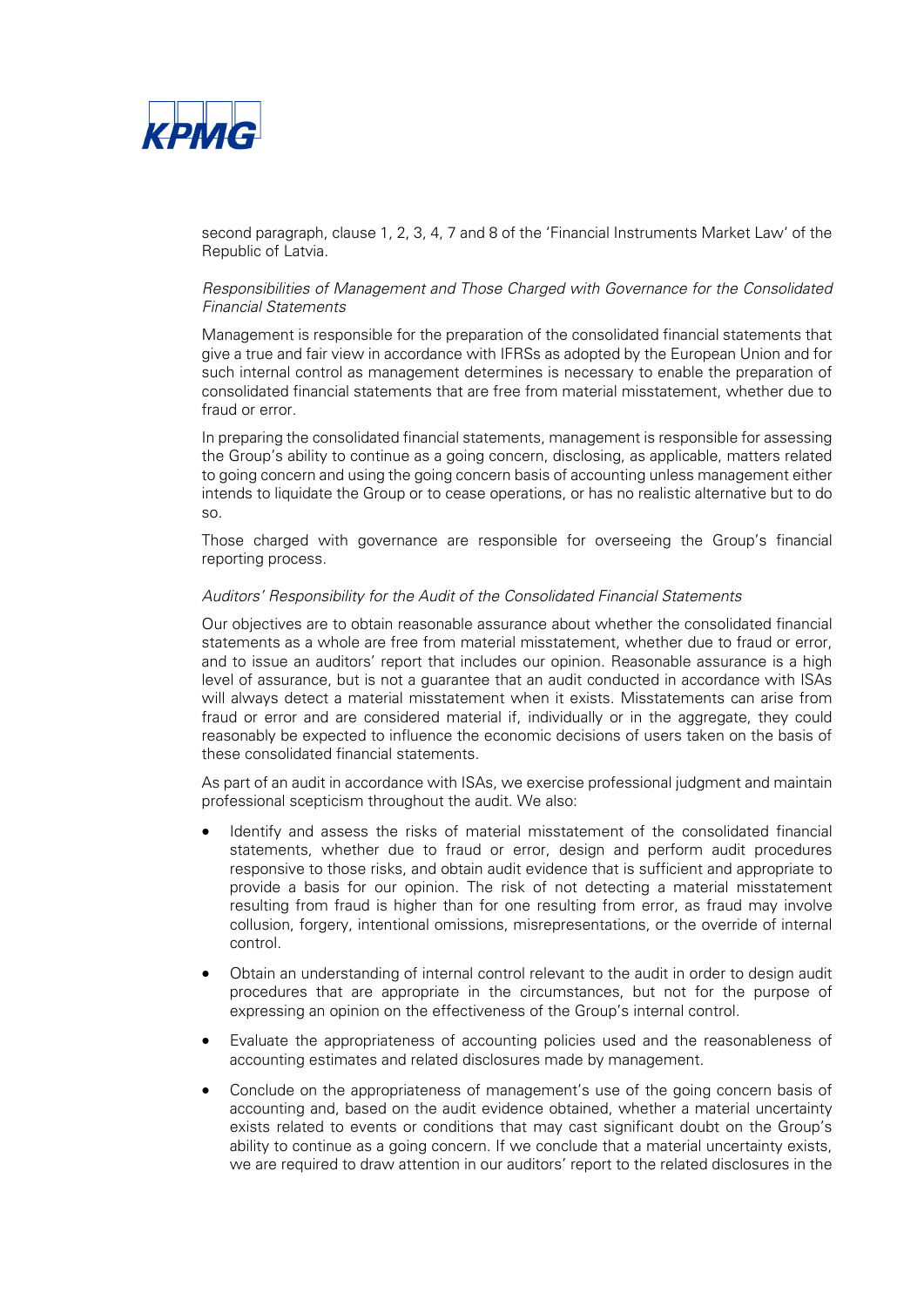

consolidated financial statements or, if such disclosures are inadequate, to modify our opinion. Our conclusions are based on the audit evidence obtained up to the date of our auditors' report. However, future events or conditions may cause the Group to cease to continue as a going concern.

- Evaluate the overall presentation, structure and content of the consolidated financial statements, including the disclosures, and whether the consolidated financial statements represent the underlying transactions and events in a manner that achieves a fair presentation.
- Obtain sufficient appropriate audit evidence regarding the financial information of the entities or business activities within the Group to express an opinion on the consolidated financial statements. We are responsible for the direction, supervision and performance of the group audit. We remain solely responsible for our audit opinion.

We communicate with those charged with governance regarding, among other matters, the planned scope and timing of the audit and significant audit findings, including any significant deficiencies in internal control that we identify during our audit.

We also provide those charged with governance with a statement that we have complied with relevant ethical requirements regarding independence, and communicate with them all relationships and other matters that may reasonably be thought to bear on our independence, and where applicable, actions taken to eliminate threats or safeguards applied.

From the matters communicated with those charged with governance, we determine those matters that were of most significance in the audit of the consolidated financial statements of the current period and are therefore the key audit matters. We describe these matters in our auditors' report unless law or regulation precludes public disclosure about the matter or when, in extremely rare circumstances, we determine that a matter should not be communicated in our report because the adverse consequences of doing so would reasonably be expected to outweigh the public interest benefits of such communication.

#### Report on Other Legal and Regulatory Requirements

*Other Reporting Responsibilities and Confirmations Required by the Legislation of the Republic of Latvia and the European Union when Providing Audit Services to Public Interest Entities* 

We were appointed by the Company's shareholders meeting on 4 October 2021 to audit the consolidated financial statements of Storent Investments AS and its subsidiaries for the year ended 31 December 2021. Our total uninterrupted period of engagement is 2 years, covering the periods ending 31 December 2020 to 31 December 2021.

We confirm that:

- our audit opinion is consistent with the additional report presented to the Audit Committee of the Group;
- as referred to in the paragraph 37.6 of the 'Law on Audit Services' of the Republic of Latvia we have not provided to the Group the prohibited non-audit services (NASs) referred to of EU Regulation (EU) No 537/2014. We also remained independent of the audited group in conducting the audit.

For the period to which our statutory audit relates, we have not provided any services to the Group in addition to the audit, which have not been disclosed in the Management Report or in the consolidated financial statements of the Group.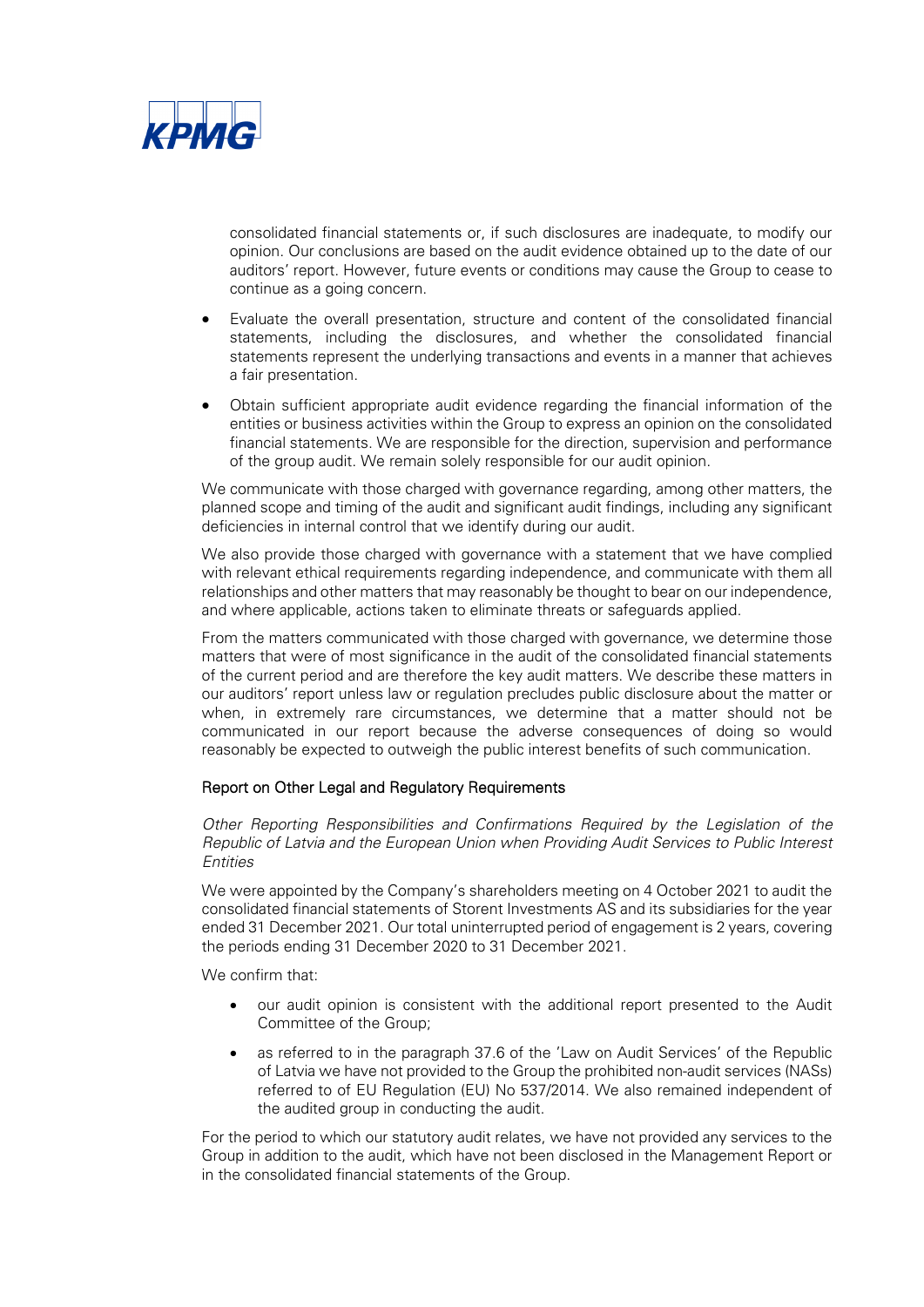

## *Report on the Auditors' Examination of the European Single Electronic Format (ESEF) Report*

In addition to our audit of the accompanying consolidated financial statements, as included in the consolidated Annual Report, we have also been engaged by the management of the Group to express an opinion on compliance of the consolidated financial statements prepared in a format that enables uniform electronic reporting ("the ESEF Report") with the requirements of the Commission Delegated Regulation (EU) 2019/815 of 17 December 2018 supplementing Directive 2004/109/EC of the European Parliament and of the Council with regard to regulatory technical standards on the specification of a single electronic reporting format (the "RTS on ESEF").

#### *Responsibilities of Management and Those Charged with Governance for the ESEF Report*

Management is responsible for the preparation of the consolidated financial statements in a format that enables uniform electronic reporting that complies with the RTS on ESEF. This responsibility includes:

- the preparation of the consolidated financial statements in the applicable xHTML format;
- the selection and application of appropriate iXBRL tags, using judgment where necessary;
- ensuring consistency between digitised information and the consolidated financial statements presented in human-readable format; and
- the design, implementation and maintenance of internal control relevant to the application of the RTS on ESEF.

Those charged with governance are responsible for overseeing the financial reporting process.

#### *Auditors' Responsibility for the Examination of the ESEF Report*

Our responsibility is to express an opinion on whether the ESEF report complies, in all material respects, with the RTS on ESEF, based on the evidence we have obtained. We conducted our reasonable assurance engagement in accordance with *International Standard on Assurance Engagements 3000 (Revised), Assurance Engagements Other than Audits or Reviews of Historical Financial Information (ISAE 3000)* issued by the International Auditing and Assurance Standards Board.

A reasonable assurance engagement in accordance with ISAE 3000 involves performing procedures to obtain evidence about compliance with the RTS on ESEF. The nature, timing and extent of procedures selected depend on the auditor's judgment, including the assessment of the risks of material departures from the requirements of set out in the RTS on ESEF, whether due to fraud or error. Our procedures included, among other things:

- obtaining an understanding of the tagging process;
- tracing the tagged data to the consolidated financial statements of the Group presented in human-readable format;
- evaluating the completeness of the Group's tagging of the consolidated financial statements;
- evaluating the appropriateness of the Group's use of iXBRL elements selected from the ESEF taxonomy and creation of extension elements where no suitable element in the ESEF taxonomy has been identified;
- evaluating the use of anchoring in relation to the extension elements; and
- evaluating the appropriateness of the format of the consolidated financial statements.